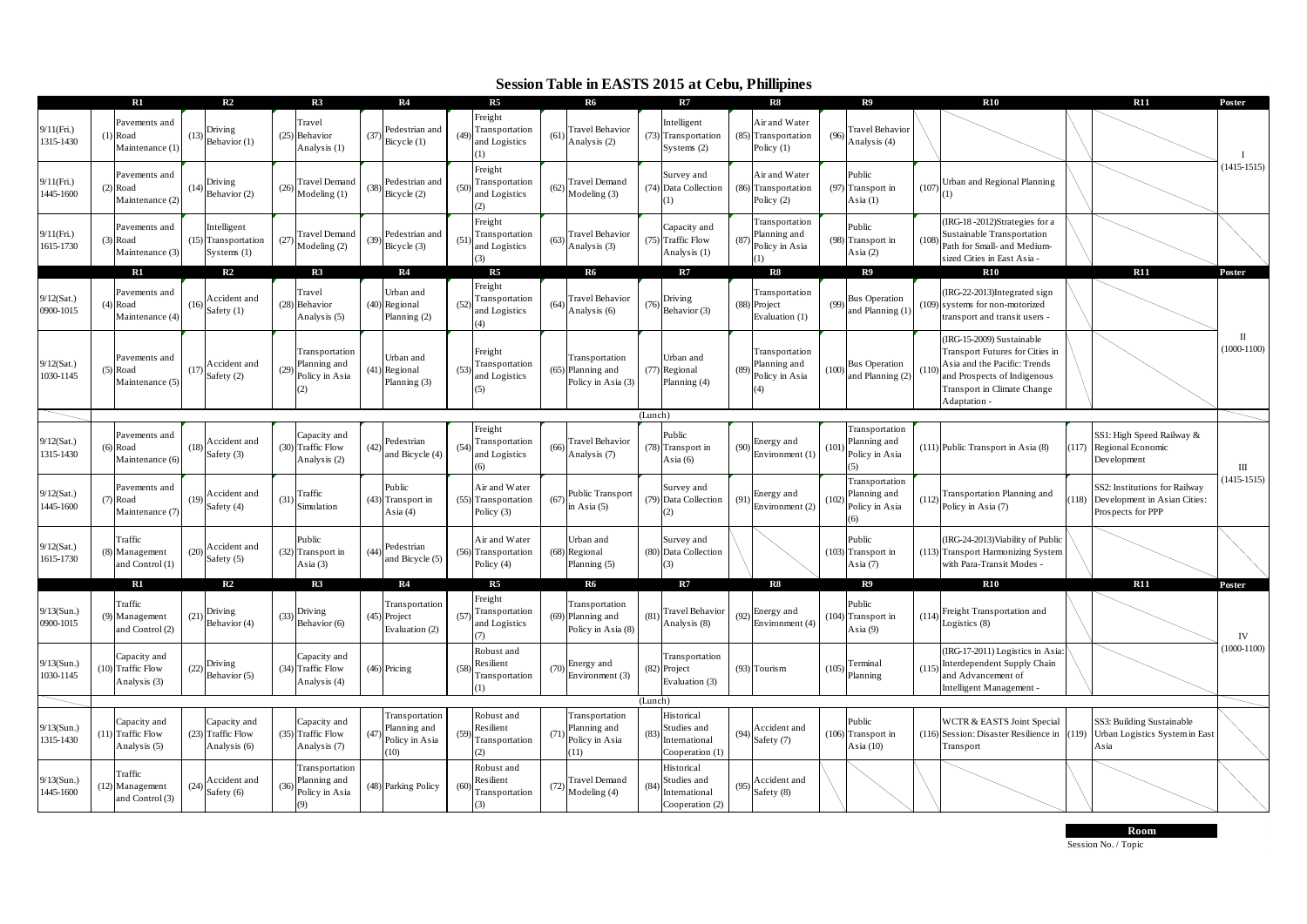## **Oral presentations**

|      | <b>Session No. / Topic</b><br>Paper No. |                                                                                                                                                                  | Room<br>Presenter                            | Date<br>Authors                                                                                   |
|------|-----------------------------------------|------------------------------------------------------------------------------------------------------------------------------------------------------------------|----------------------------------------------|---------------------------------------------------------------------------------------------------|
|      |                                         |                                                                                                                                                                  |                                              |                                                                                                   |
| (1)  |                                         | <b>Pavements and Road Maintenance (1)</b>                                                                                                                        | $\mathbf{R}1$                                | 9/11(Fri.) 1315-1430<br>Tien Fang Fwa, Ph.D.; Emiko Lim                                           |
|      | PP1124<br>PP1151                        | Laboratory Evaluation of Clogging Behavior of Pervious Concrete PavementsTien F. Fwa<br>The Effect of Material Variation to Pavement Performance                 | Ming-Lou Liu                                 | Kiang H. Tar<br>Ming-Lou Liu, Ph.D.                                                               |
|      | Chair PP1548                            | <b>Comparison of Overlay Design Analysis Using Mechanistic and Mechanist</b><br>Empirical Methods. Case Study: North Java Corridor (Sewo-Pamanuka                | <b>Bambang Sugeng Subagio</b>                | Bambang Sugeng SUBAGIO, Ph.D<br>Faisal Gerardo; Indravati Subagi                                  |
| (2)  |                                         | Pavements and Road Maintenance (2)<br>Predicting Bonding Condition Between Asphalt Pavement Layers fro                                                           | R1                                           | 9/11(Fri.) 1445-1600<br>Eri Susanto Hariyadi, Ph.D.; Retn                                         |
|      | PP1271                                  | Measured and Computed Deflection using Layer Moduli Backcalculation<br>Evaluation of Strontium Aluminate in Traffic Paint Pavement Markings f                    | Eri Susanto Hariyadi                         | Utami                                                                                             |
|      | PP1372                                  | Rural and Unilluminated Road<br><b>Preliminary Assessment of the Newly Developed Mobile Accelerate</b>                                                           | Riches Bacero                                | Riches Bacero, MSCE<br>Ludfi Djakfar, Ph.D.; Hari Murti                                           |
|      | Chair PP1187                            | <b>Pavement Testing</b>                                                                                                                                          | Ludfi Djakfar                                | Yulvi Zaika                                                                                       |
| (3)  |                                         | <b>Pavements and Road Maintenance (3)</b><br>Effects of Loading Sequence and Loading Amplitude on the Fatigue Dama                                               | R1                                           | 9/11(Fri.) 1615-1730                                                                              |
|      | PP1529<br>PP1204                        | of Asphalt Mixture<br>Estimating Road Roughness Conditions Using Ubiquitous Smartphones at<br>Geographic Information Systems and its Application to Road Network | Chuanchao ZHENG<br>Joel F. Cruz              | Chuanchao ZHENG<br>Joel F. Cruz; Jun Taberna Castro,                                              |
|      |                                         | Planning in the Philippine:                                                                                                                                      |                                              | Ph.D.                                                                                             |
| (4)  | Chair PP1231                            | Performance Evaluation of Asphalt Pavements Mixed with Steel Slag<br><b>Pavements and Road Maintenance (4)</b>                                                   | Jian-Shiuh Chen<br>R1                        | Jian-Shiuh Chen; Shih-Hsiu Wei<br>9/12(Sat.) 0900-1015                                            |
|      | PP1226                                  | Evaluation of Porous Pavement Structure with Different Porosities and Sub<br>layer Conditions                                                                    | Mehrtash Soltani                             | Yee Poh Li; Mehrtash Soltani<br>Taher Baghaee Moghaddam;<br>Mohamed Rehan Karim; Shatiral         |
|      | PP1374                                  | Performance of Warm Mix Asphalt Concrete Binder Course (AC-BC) Wi<br>Reclaimed Asphalt Pavemen                                                                   | Bambang Sugeng Subagio                       | Bambang Sugeng SUBAGIO, Ph.D                                                                      |
|      | Chair PP1122                            | Use of Multiple Stress Creep Recovery Test to Evaluate the Rheologic<br>Properties of Malaysian Short-Term Aged Asphalt Binde                                    | Noor Halizah Abdullah                        | Noor Halizah Abdullah, MSc; Meo<br>Othman Hamzal                                                  |
| (5)  |                                         | Pavements and Road Maintenance (5)<br>State of Pavement Engineering in the Philippines and Implications on th                                                    | $\mathbf{R}1$                                | 9/12(Sat.) 1030-1145<br>Maria Sheilah Napalang; Jose Regi                                         |
|      | PP1405<br>PP1198                        | Economic Life of National Road<br>Development of Asphalt Pavement Temperature Profile Model for Tropic                                                           | Jose Regin Regidor<br>Bambang Sugeng Subagio | F. REGIDOR, Dr.Eng.; Nathanie<br>Bambang Sugeng SUBAGIO, Ph.D                                     |
|      | Chair PP1136                            | Climate Conditions in the Eastern Bali Region, Indonesi                                                                                                          | Tien F. Fwa                                  | Tien Fang Fwa, Ph.D.; Longji                                                                      |
| (6)  |                                         | <b>Evaluating Hydroplaning Potential of Rutted Highway Pavements</b><br>Pavements and Road Maintenance (6)                                                       | $\mathbf{R}1$                                | Chu; Ghim P. Ons<br>9/12(Sat.) 1315-1430                                                          |
|      | PP1327                                  | Pavement Distress Evaluation Using Pavement Condition Index around Ago<br>Market, Barangay Lapasan, Cagayan de Oro Ci                                            | Risa Gwen J. Martinez                        | Risa Gwen Jacquez Martinez<br>Anabel Abuzc                                                        |
|      | PP1266                                  | Design and Development of Passenger Terminal Extension of Clar<br><b>International Airpor</b>                                                                    | Mapua Institute of Technology                | Jocelyn Buluran                                                                                   |
|      | Chair PP1354                            | Numerical Approach of Defining Temperature Gradient in Runway Paveme<br>Layers<br><b>Pavements and Road Maintenance (7)</b>                                      | Ervina Ahyudanari<br>R1                      | Ervina Ahyudanari; Nasir Shafic<br>Ibrahim Kamaruddin<br>9/12(Sat.) 1445-1600                     |
| (7)  | PP1493                                  | Road Construction and Maintenance Works in Nepal.                                                                                                                | Sharad Shrestha                              | sharad shrestha                                                                                   |
|      | PP1579                                  | Piloting a Community-Based Routine Maintenance Contract for Provincial<br>Roads in Guimaras, Philippines                                                         | Nelson Doroy                                 | Nelson Boysillo Doroy, M.A. ii<br>Transportation Planning; Hussein<br>Lidasan; Evan Arias; Ramil- |
|      | Chair PP1163                            | <b>Optimal Patrol Planning Using STEN for Road Maintenance</b>                                                                                                   | Satoshi Sugiura                              | Satoshi Sugiura; Fumitak:<br>Kurauchi; Akiyoshi Takag                                             |
| (8)  |                                         | <b>Traffic Management and Control (1)</b>                                                                                                                        | R1                                           | 9/12(Sat.) 1615-1730                                                                              |
|      | PP1475                                  | An Analysis of Partially Signalized Roundabout using SIDRA6 Software                                                                                             | Hong Ki An                                   | Hong Ki An; Wen Long YUE<br><b>Branko STAZIC</b>                                                  |
|      | PP1309                                  | Evaluating the Effect of Semi-actuated Signal System in Korean Nation<br>Roadways: Based on a Pilot Projec                                                       | Jaeyeong LEE                                 | Jae-Yeong Lee; Yoon-Young<br>CHOI; Ducknyung KIM; Dong-Il                                         |
|      | Chair PP1150                            | Benefits of Coordinated Actuated Traffic Signal Control: A Before-and-Af<br><b>Case Study</b>                                                                    | <b>Brian Park</b>                            | Yin Chen; Jeehyung Park; Ilsoc<br><b>Yun</b> ; Brian Park                                         |
| (9)  |                                         | <b>Traffic Management and Control (2)</b>                                                                                                                        | $\mathbf{R}1$                                | $9/13$ (Sun.) 0900-1015                                                                           |
|      | PP1129                                  | System Partition of Urban Arterials Based on Bandwidth Maximization                                                                                              | Xiaojun TANG                                 | Xiaojun Tang, Master; Fengmir<br>LAN; Shengchuan ZHAO; Lihu                                       |
|      | PP1560                                  | Traffic Studies Through Academe-Local Government Unit (LGU) PartnershipMETODIA M. TRINIDAD                                                                       |                                              | METODIA MAQUILING<br><b>TRINIDAD, DSDS</b>                                                        |
|      | Chair PP1364                            | Traffic Management during Ngaben Funeral Ceremony at Hasanuddin and<br>Thamrin Streets, Denpasar City-Bali                                                       | <b>Achmad Wicaksono</b>                      | Achmad Wicaksono, Ph.D.; Dew<br>Made Paramartha Adhi WIBAWA;<br>Nailah FIRDAUSIYAH                |
| (10) |                                         | Capacity and Traffic Flow Analysis (3)                                                                                                                           | $R1$                                         | 9/13(Sun.) 1030-1145<br>Hitoshi YOSHIZAWA; Takash                                                 |
|      | PP1577                                  | Analysis of Travel Time Reliability Using Probe Car Data on the Tokyo<br>Metropolitan Area                                                                       | Takashi ISHIDA                               | ISHIDA; Yasuhiro NONAKA;<br>Yuichi MOHRI<br>Sandy Mae Aujero Gaspay; Takasł                       |
|      | PP1546                                  | The Potential of the Pre-signals in Improving Traffic Conditions                                                                                                 | Sandy Mae Gaspay                             | Oguchi; Kentaro Wada; Miho<br>Asano-Iryc                                                          |
|      | PP1460                                  | Study of Flow Characteristics and Traffic Stream Modelling on Indian<br>Expressway: A Case Study of Mahatma Gandhi Expressway                                    | Gaurang                                      | Shriniwas Shrikant Arkatkar, PhD<br>Mannilthodi Jabeena; Gaurang<br>Joshi; Kayitha Ravinde        |
| (11) |                                         | Capacity and Traffic Flow Analysis (5)                                                                                                                           | R1                                           | 9/13(Sun.) 1315-1430                                                                              |
|      | PP1238                                  | Speed and Time Headway Distribution under Mixed Traffic Condition<br>PROPOSED DIVERSION ROAD TO IMPROVE TRAFFIC MOVEMENT                                         | Akhilesh Kumar maurya                        | akhilesh Kumar maurya; Shrey<br>Dey; Sanhita Das                                                  |
|      | PP1280                                  | OF COMMERCIALLY DEVELOPED AREAS IN BACOOR CAVITI                                                                                                                 | Geoffrey Cueto                               | Geoffrey Lastrilla Cueto<br>Sangyoup KIM; Sungkyu KIM                                             |
|      | Chair PP1525                            | Observed Vehicle Operating Speed and Acceleration Characteristics on Four-Jaisung CHOI<br>lane Rural Highway Curves                                              |                                              | Junhyoung YEON; Jaisung CHOI,<br>Ph.D.                                                            |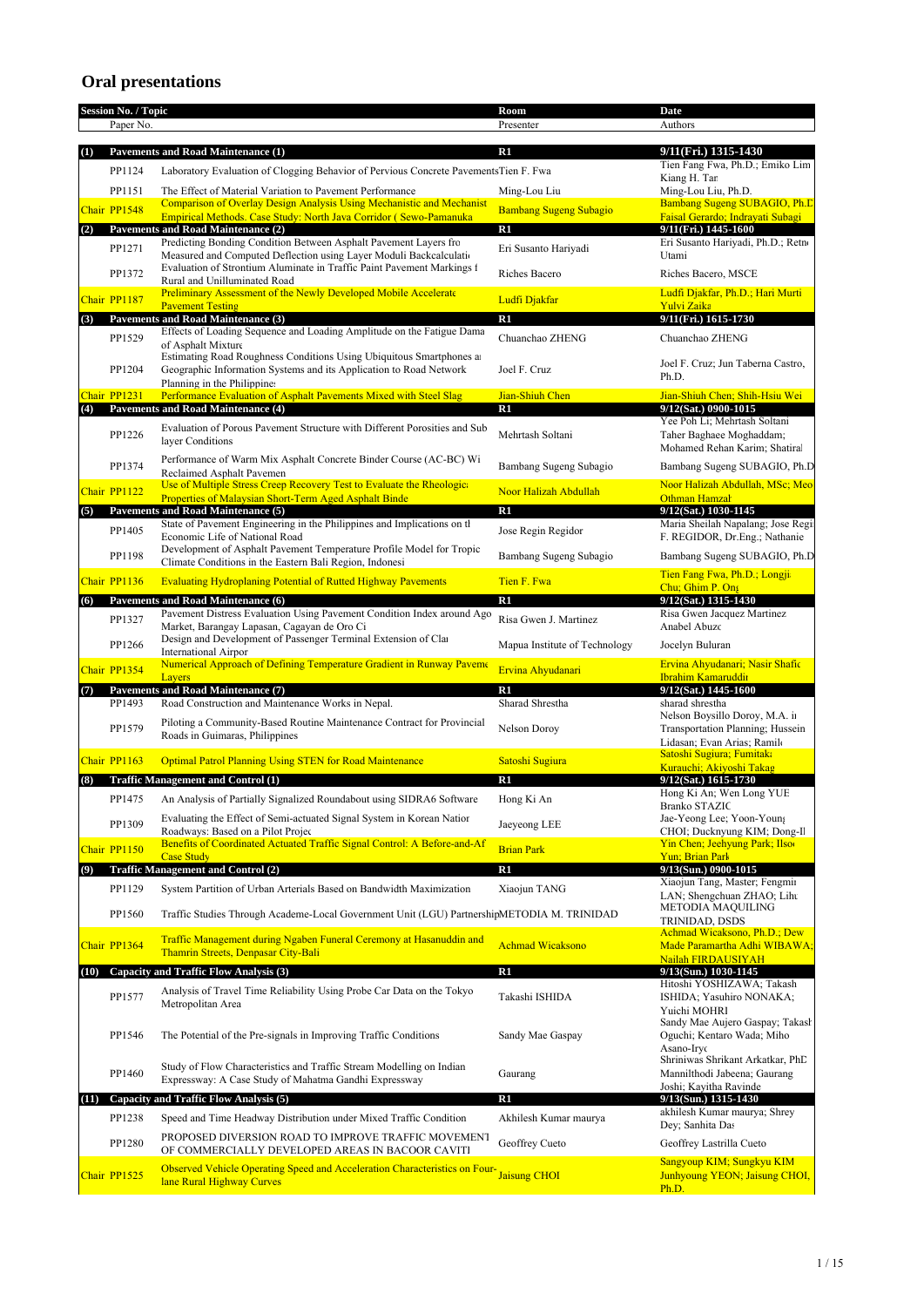| (12) |              | <b>Traffic Management and Control (3)</b>                                                                                                       | R1                                             | 9/13(Sun.) 1445-1600                                                                          |
|------|--------------|-------------------------------------------------------------------------------------------------------------------------------------------------|------------------------------------------------|-----------------------------------------------------------------------------------------------|
|      | PP1584       | Contractual Control in Construction of Highway and Roads                                                                                        | Sharad Bajracharya                             | Sharad Bajracharya                                                                            |
|      | PP1159       | Exploring the Satisfaction and Importance Influenced by Quali<br>Characteristics for a New Toll System Using Comprehensive Analys               | Ja-zen Kau                                     | Chun-Zin Yang; Ja-Zen Kau; Tin<br>Yi Lee                                                      |
|      | Chair PP1294 | Web-based versus Paper-based Survey Data: An Estimation of Road Use                                                                             | Hironori Kato                                  | Hironori Kato; Ayanori Sakashita                                                              |
|      |              | <b>Value of Travel Time Saving:</b>                                                                                                             |                                                | <b>Takayoshi Tsuchiya</b>                                                                     |
| (13) |              | Driving Behavior (1)                                                                                                                            | R <sub>2</sub>                                 | 9/11(Fri.) 1315-1430<br>Phongphan Tankasem, M.D.                                              |
|      | PP1400       | Psychological Factors Influencing Drivers and Riders Speeding Intentions                                                                        | Phongphan Tankasem                             | Thaned SATIENNAM; Wichuda<br><b>SATIENNAM</b>                                                 |
|      | PP1513       | Factors Influencing Red Light Running Behavior: A Study of Socio-economic Auearree Jensupakarn<br>Characteristics and Geometry of Intersections |                                                | Auearree Jensupakarn, M.D.<br>Kunnawee Kanitpong; Piyapong<br>Jiwattanakulpaisarı             |
|      | Chair PP1128 | The Effect of Accident History and Socio-Economic Groups on Indonesi                                                                            | Leksmono Suryo Putranto                        | Leksmono Suryo Putranto; Rostian                                                              |
|      |              | <b>Motorcycle Rider Behaviou</b><br>(14) Driving Behavior (2)                                                                                   | R <sub>2</sub>                                 | <b>Rostiana</b><br>9/11(Fri.) 1445-1600                                                       |
|      | PP1537       | Automobile Manufacturers, Advertising and Traffic Safety: Case Study From Dinesh Mohan                                                          |                                                | Dinesh Mohan, Ph.D.; Abhaya Jha<br>Choy Peng Ng, M.S. Highway an                              |
|      | PP1167       | The Rear Seatbelt-Wearing Behavior in Malaysia                                                                                                  | Choy Peng Ng                                   | Transportation Engineering; Teik<br>Hua Law; Shaw Voon Wong;<br>Kulanthayan Subramanian       |
|      | Chair PP1253 | <b>Driver's Decision Models for Drinking and Driving Behavior</b>                                                                               | <b>Tu Anh Trinh</b>                            | Tu Anh Trinh; Thi Thuy An Vo                                                                  |
| (15) |              | <b>Intelligent Transportation Systems (1)</b>                                                                                                   | R <sub>2</sub>                                 | 9/11(Fri.) 1615-1730<br>Kojiro Matsuo, Dr. Eng.; Yasuhir                                      |
|      | PP1353       | Acceptability of ISA Based on a Field Experiment and a SP Survey: Analyses Kojiro Matsuo<br>from a Standpoint of Traffic Calming                |                                                | Mimura; Motohiro Yamazaki;<br>Komei Kanno; Mitsuru Sugihara;<br>Yasuhiro Hirobata             |
|      | PP1515       | Event Detection Using Adaptive Neuro Fuzzy Inference System for a Publ<br><b>Transport Vehicle</b>                                              | Cristina Dadula                                | Cristina Dadula; Elmer Dadios                                                                 |
|      | Chair PP1514 | <b>Innovative Collection of Road and Traffic Data for Road Safety Audit</b>                                                                     | <b>Aileen Mappala</b>                          | Aileen MAPPALA; Ricardo                                                                       |
|      |              | (16) Accident and Safety (1)                                                                                                                    | R <sub>2</sub>                                 | 9/12(Sat.) 0900-1015                                                                          |
|      | PP1300       | Speed Characteristics of Vehicles on Highway Work Zones in the Presence of Geetam Tiwari<br><b>Rumble Strips</b>                                |                                                | Sumeet Gupta, M. Tech<br>(Transportation Engg.), B.E.<br>(Civil): Geetam Tiwari               |
|      | PP1417       | Long-term Effectiveness of Sinusoidal Hum - Focusing on the Acceptabilit                                                                        | Masaki Kamada                                  | Masaki Kamada; Aya Kojima                                                                     |
|      |              | of Local Residents                                                                                                                              |                                                | Nguyen Hoang-Tung; Hisash<br>Albie F. CLARITO; Beverly May                                    |
|      | Chair PP1360 | Study on Safety of Railway/Highway Grade Crossings in the Philippines                                                                           | Ricardo Sigua                                  | <b>RAMOS</b> ; Ricardo SIGUA                                                                  |
|      |              | (17) Accident and Safety (2)<br>An Analysis of Pedestrian Traffic Safety in Public School Zones in Cagayan                                      | R <sub>2</sub>                                 | 9/12(Sat.) 1030-1145<br>Jefferson Jr. Ramos Vallente, B.Sc.                                   |
|      | PP1344       | Oro City                                                                                                                                        | Jefferson R. Vallente Jr.                      | Ferven Cabugao; Anabel Abuzo                                                                  |
|      | PP1391       | Motorcycle Accident-Prone Types at Intersections and Innovativ<br><b>Improvement Design Guideline</b>                                           | Tien-Pen Hsu                                   | Tien-Pen Hsu; Ku-Lin Wen                                                                      |
|      | Chair PP1578 | Preparedness and Action towards a Safer Road Transport and Travel System<br>Nepal                                                               | <b>Indra P TIWARI, PhD</b>                     | <b>Indra P TIWARI, PhD</b>                                                                    |
|      |              | (18) Accident and Safety (3)                                                                                                                    | R <sub>2</sub>                                 | 9/12(Sat.) 1315-1430                                                                          |
|      | PP1126       | Traffic Accident Analysis of Sun Glare and Twilight Shortly Before and af                                                                       | Kenji HAGITA                                   | Kenji HAGITA; Kenji Mori                                                                      |
|      | PP1423       | Sunset in Chiba Prefecture, Japan<br>Factors Affecting the Severity of Motorcycles Accidents and Casualties                                     |                                                | Santosh Baral, Master; Kunnawe                                                                |
|      |              | Thailand by Using Probit and Logit Mode                                                                                                         | Santosh Baral                                  | Kanitpong                                                                                     |
| (19) | Chair PP1526 | Fuzzy Logic-Based Multi-hop Routing for Vehicular Ad-Hoc Networks<br><b>Accident and Safety (4)</b>                                             | <b>Joel C. Delos Angeles</b><br>R <sub>2</sub> | Joel Cruz Delos Angeles, B.S.<br>9/12(Sat.) 1445-1600                                         |
|      | PP1523       | Accident Hotspot Mapping in Quezon City: The case of Katipunan Avenue                                                                           | Jerome Ballarta                                | Jerome Nalian Ballarta; Nelson                                                                |
|      |              |                                                                                                                                                 |                                                | Doroy; Ishtar Padao; Ceci<br>Thillaiampalam SIVAKUMAR                                         |
|      | Chair PP1586 | Development of Traffic Accident Prediction Models using Traffic and Road                                                                        | Sivakumar. T                                   | D.Eng, M.Eng, BSc in Eng.;                                                                    |
|      |              | Characteristics: A Case Study from Sri Lanka                                                                                                    |                                                | Dinusha Amarathung                                                                            |
| (20) |              | Accident and Safety (5)<br>Analysis of Factors Affecting the Severity of Motorcycle Casualties in Phno                                          | R <sub>2</sub>                                 | 9/12(Sat.) 1615-1730<br>KUNNAWEE KANITPONG; San                                               |
|      | PP1258       | Penh Using Bayesian Approac                                                                                                                     | Kunnawee Kanitpong                             | Ath Sarm                                                                                      |
|      | PP1227       | Occupant risk analysis for guardrail roadside safety barrier systems: Analy<br>and Evaluation of full scale crash test                          | Mehrtash Soltani                               | Mehrtash Soltani; Mohamed Rehar<br>Karim; N. H. Ramli Sulon;<br>Makoto Fujiu; Kazuyuki Takada |
|      | PP1273       | Study on the Availability of "Twitter" Data for Forecasting Suspension Time of Makoto FUJIU<br>Railway Operation                                |                                                | Jyunichi Takayama; Shoichiro<br>Nakayama                                                      |
|      | Chair PP1430 | The Applications of Generalized Poisson Distribution in Accident Da<br><b>Analysis</b>                                                          | Aine Kusumawati                                | Aine Kusumawati, Ph.D.; Yiil<br>Diew Wong                                                     |
| (21) |              | <b>Driving Behavior (4)</b>                                                                                                                     | R <sub>2</sub>                                 | 9/13(Sun.) 0900-1015                                                                          |
|      | PP1415       | Yielding behavior of left turning driver towards pedestrian/cyclist: Impact                                                                     | Hasina Iasmin                                  | Iasmin Hasina; Aya Kojima                                                                     |
|      | PP1509       | intersection angle<br>Safety Analysis of Hard Shoulder Running with Empirical Bayes Method and Jaisung CHOI                                     |                                                | Hisashi Kubota<br>Wantaeg KWON; Jaisung CHOl<br>Ph.D.; Sungkyu KIM; Dongchan                  |
|      |              | Time-to-Collision.<br>Analysing Self-Reported Risky Behaviours of Motorcyclists in Bali usi                                                     |                                                | MIN; Sangkyu KIM; Sangyou                                                                     |
|      | Chair PP1191 | <b>Structural Equation Modelling</b>                                                                                                            | D.M Priyantha Wedagama                         | Priyantha Wedagama                                                                            |
|      |              | (22) Driving Behavior (5)                                                                                                                       | $\mathbb{R}^2$                                 | 9/13(Sun.) 1030-1145                                                                          |
|      | PP1330       | Analysis of Motorcyclist Driving Behavior in Bandung City<br>Develop Models for Traffic Conflict Assessment at Bus Stop Area in 3-La            | Harun A Lubis                                  | Harun al-Rasyid Lubis, Ph.D.<br>Van Truong NGUYEN; Tetsuc                                     |
|      | PP1338       | Urban Streets in Heterogeneous Traffi                                                                                                           | Van Truong NGUYEN                              | SHIMIZU; Xuan Cay BUI                                                                         |
|      | Chair PP1205 | An Evaluation of Flyover-Improved Intersections: A Case Study of Airpo                                                                          | Narabodee Salatoom                             | <b>AUTTAKORN - SALA, Ph.D</b>                                                                 |
| (23) |              | Intersection<br>Capacity and Traffic Flow Analysis (6)                                                                                          | R <sub>2</sub>                                 | Student; Pichai Taneerananoi<br>$9/13$ (Sun.) 1315-1430                                       |
|      | PP1252       | An Investigation on the Sound Power Level of Vehicles in Makassar City                                                                          | Muralia HUSTIM                                 | Muralia Hustim, Dr. Eng.                                                                      |
|      | PP1261       | Evaluation of Car-Following Input Variables and Development of Thre                                                                             | Mitsuru Tanaka                                 | Muhammad Isran Ramli; Sumarn<br>Mitsuru Tanaka, P.E., PTOE                                    |
|      |              | Vehicle Car-Following Models with Artificial Neural Networl<br><b>Analysis on Safety Check Behaviors and Vehicle Movements at Roundabot</b>     |                                                | Nobuhiro Unc<br>Koji SUZUKI; Soichiro YASUDA                                                  |
|      | Chair PP1457 | in Japan                                                                                                                                        | Koji SUZUKI                                    | <b>Kiyoaki MORIMOTC</b>                                                                       |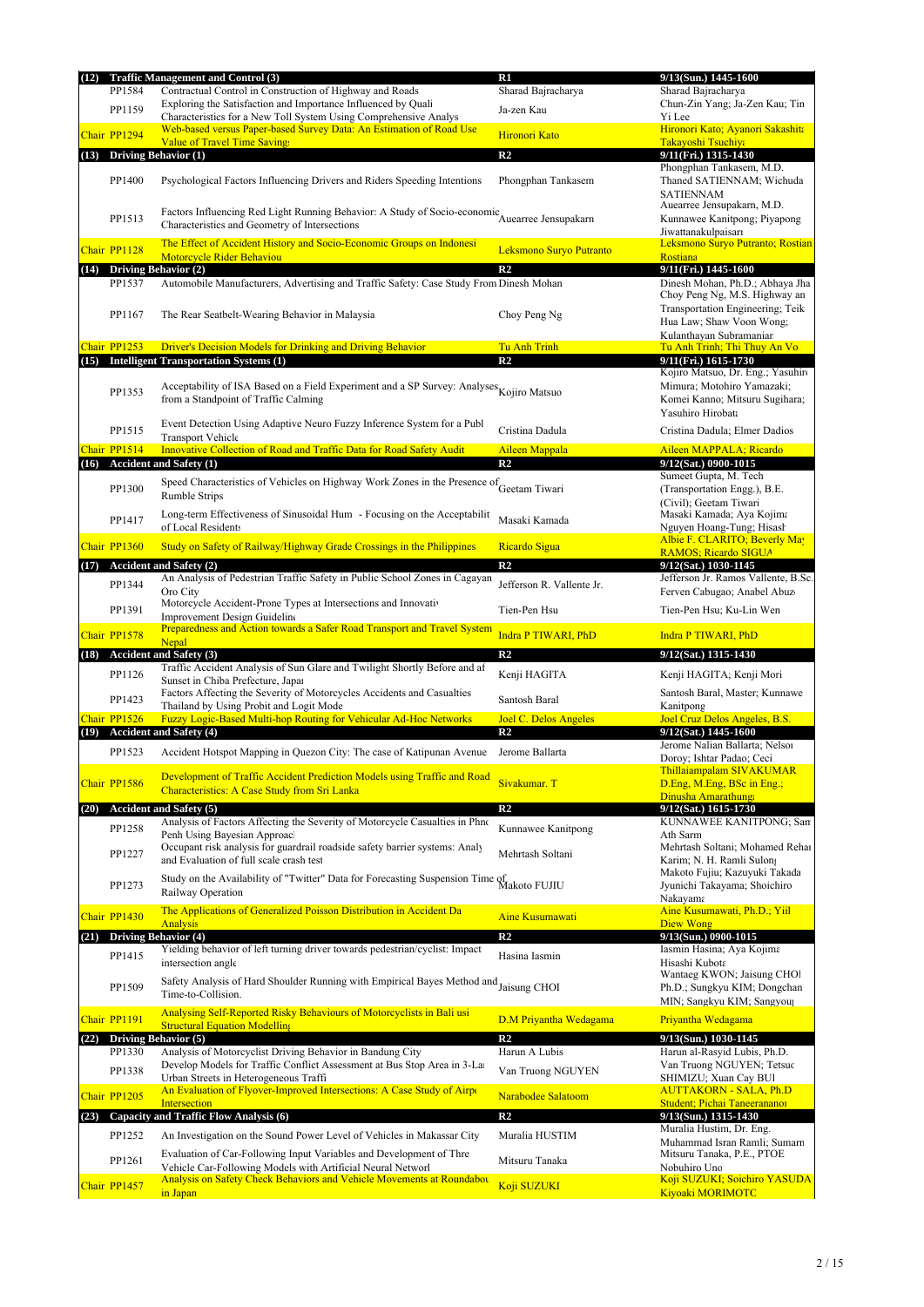|      |                           | (24) Accident and Safety (6)                                                                                                                                                                                           | R <sub>2</sub>                                                    | 9/13(Sun.) 1445-1600                                                                        |
|------|---------------------------|------------------------------------------------------------------------------------------------------------------------------------------------------------------------------------------------------------------------|-------------------------------------------------------------------|---------------------------------------------------------------------------------------------|
|      | PP1540                    | Driver Demographic Construct as a Moderator in Modelling Human Ri<br>Factors on Intercity Bus Driver's Behavic                                                                                                         | Chien-Hung Wei                                                    | Yu-Chin CHEN; Chien-Hung Wei<br>Li-Yuan LIANG                                               |
|      | PP1455                    | Introduction of Urban Traffic Information System (UTIS) in Korea                                                                                                                                                       | Hyunkyung LEE                                                     | Cheolsun KIM; Hyunkyung LEE<br>Hyo-Chul SHIN; Dongik H/                                     |
|      | Chair PP1237              | The Influence Factors Effect on the Insurance Behavior in the Contain<br><b>Terminal Operation Contex</b>                                                                                                              | Chaur-Luh, TSAI                                                   | Chaur-Luh TSAI, Ph.D.; Ron-Hw<br><b>GOA</b>                                                 |
| (25) |                           | <b>Travel Behavior Analysis (1)</b>                                                                                                                                                                                    | R <sub>3</sub>                                                    | 9/11(Fri.) 1315-1430                                                                        |
|      | PP1427                    | Mending a Metropolis - Understanding Passenger Demand Across Met<br>Manila To Improve Road Transi                                                                                                                      | Mr Nic Greaves                                                    | Nicholas Greaves, BA; D.<br>Cresencio Montalbo J                                            |
|      | PP1133                    | A Heuristic Solution Algorithm for the Combined Model of the Four Trav<br>Choices with Variable Demano<br><b>Inter-Island Travel Mode Choice Analysis: Western Visayas Regio</b>                                       | Huey-Kuo                                                          | Huey-Kuo Chen, Ph.D.                                                                        |
|      | Chair PP1188              | Philippines                                                                                                                                                                                                            | Nicanor Roxas Jr.                                                 | Alexis Morales Fillone, Ph.D.<br>Nicanor Jr. Roxa:                                          |
| (26) |                           | <b>Travel Demand Modeling (1)</b><br>Network Centrality Assessment (NCA) as an alternative approach to pred                                                                                                            | R3                                                                | 9/11(Fri.) 1445-1600<br>Amila Buddhika Jayasinghe                                           |
|      | PP1116                    | vehicular traffic volume: A case of Colombo, Sri Lank                                                                                                                                                                  | Amila Jayasinghe                                                  | M.Plan; Kazushi Sano; Hiroak<br>Chung-Yung Wang, Ph.D.; Shou                                |
|      | PP1156                    | A Bilevel Optimization Model for the Network Signal Timing Design Problem<br>Chung-Yung Wang<br>with Traveler Trip-chain Route Choice Behavior Consideration                                                           |                                                                   | Ren HU; Chih-Peng CHU; Ya-Tin<br><b>JHUANG</b>                                              |
| (27) | Chair PP1576              | Revisiting Volume-Delay-Functions Used in Transport Studies in Metro<br><b>Travel Demand Modeling (2)</b>                                                                                                              | Jiaan Regis Go Gesalem<br>R <sub>3</sub>                          | Jiaan Regis Go Gesalem; Alexis<br>9/11(Fri.) 1615-1730                                      |
|      |                           | A Network Model for Rehabilitation Plan of A Road Network Considerii                                                                                                                                                   |                                                                   |                                                                                             |
|      | PP1495<br>PP1177          | Uncertainties of Deterioration and Travel Tim<br>Study on Evaluation of Convenience of Access to the Nearest Railway Stati<br>by Residents in Housing Development Areas in the Suburbs of Kobe City in Kazuki Terayama | Kenetsu Uchida                                                    | Haruko Nakao; Kenetsu Uchida<br>Kazuki Terayama; Michiyasu                                  |
|      |                           | Japan - Using Utility-Based Accessibility Measure                                                                                                                                                                      |                                                                   | Odani; Kohei Iwasaki<br>Ryo ITABASHI; Katsuya SAKAI                                         |
|      | Chair PP1355              | A Location-routing Decision Model for First-aid Restoration of a Damaged<br><b>Road Network</b>                                                                                                                        | <b>Ryo ITABASHI</b>                                               | Takahiko KUSAKABE; Yasuo<br><b>ASAKURA</b>                                                  |
| (28) |                           | <b>Travel Behavior Analysis (5)</b>                                                                                                                                                                                    | R <sub>3</sub>                                                    | 9/12(Sat.) 0900-1015                                                                        |
|      | PP1570                    | Characterizing Bus Passenger Demand along Epifanio de los Santos Aven<br>(EDSA), Metro Manila                                                                                                                          | Sean Ting                                                         | Sean Johnlee Quema Ting; Kervin<br>Joshua Lucas; Alexis Fillon<br>Yuki Tsuboi; Ryo Kanamori |
|      | PP1346                    | Analysis of Parking Lot Choice Behaviors by Utilizing Accounting Data                                                                                                                                                  | Yuki Tsuboi                                                       | Toshiyuki Yamamoto; Takayuki<br>Morikawa                                                    |
|      | Chair PP1234              | A New Perspective of Traffic Assignment: A Game Theoretical Approach                                                                                                                                                   | Genaro Peque, Jr.                                                 | Genaro Jr Peque; Toshihiko<br>Miyagi: Fumitaka Kurauch                                      |
| (29) |                           | <b>Transportation Planning and Policy in Asia (2)</b>                                                                                                                                                                  | R <sub>3</sub>                                                    | 9/12(Sat.) 1030-1145                                                                        |
|      | PP1394                    | IMPACT ANALYSIS OF TOLL POLICY FOR EXPRESSWAY TO<br>VARIABLE TRAFFIC DEMAND FOR LOCAL CITY WITH<br>INTEGRATED USER EQUILIBRIUM ASSIGNMENT MODEL                                                                        | Hiroki HORI                                                       | Hiroki HORI; Masashi<br><b>OKUSHIMA</b>                                                     |
|      | PP1287                    | Validating An improved model for Feeder Bus network design using Genetic<br>Algorithm (GA) and Particle swarm optimization (PSO)                                                                                       | Mohammad Hadi Almasi                                              | Mohammad Hadi Almasi; Sin<br>Mirzapour Mounes; Mohamed<br>Rehan Karim                       |
|      | Chair PP1282              | Optimized Bus Schedules in Epifanio Delos Santos Avenue (EDSA), Metr                                                                                                                                                   | <b>Ramon Christhoper Intal</b>                                    | Alexis Morales Fillone, Ph.D.                                                               |
| (30) |                           | <b>Manila Using Fuzzy Rule-Based Systen</b><br>Capacity and Traffic Flow Analysis (2)                                                                                                                                  | R <sub>3</sub>                                                    | <b>Elmer Dadios</b> ; Ramon Christhope<br>9/12(Sat.) 1315-1430                              |
|      | PP1259                    | Analysis of Shock Waves and Speed Peak Propagations in Car-Followi<br>Conditions from Start to Stop within Short Distance                                                                                              | Mitsuru Tanaka                                                    | Mitsuru Tanaka, P.E., PTOE                                                                  |
|      | PP1332                    | A Traffic Congestion Study of Non-signalized Intersections along Yacap<br>Capt. Vicente Roa, Yacapin-Osmena, J.R. Borja-Capt. Vicente Roa and J.R. Jude Albert U. Añana<br>Borja-Osmeña Streets in Cagayan de Oro Ci   |                                                                   | Jude Albert Uy Añana; Kevir<br>Calma; Carlo Flores; Dennis<br>Tantoy; Anabel Abuzo          |
|      | Chair PP1240              | A new concept to evaluate road traffic capacity based on number of passeng                                                                                                                                             | Hiroaki NISHIUCHI                                                 | Hiroaki NISHIUCHI; Yasuhiro                                                                 |
| (31) | <b>Traffic Simulation</b> | in vehicle: Case application of Tokyo Metropolitan Expresswa                                                                                                                                                           | R <sub>3</sub>                                                    | Shiomi; Hiroshi Warita<br>9/12(Sat.) 1445-1600                                              |
|      |                           |                                                                                                                                                                                                                        |                                                                   | Shriniwas Shrikant Arkatkar, PhD                                                            |
|      | PP1315                    | Evaluation of BRTS Corridor in India Using Microscopic Simulation: A Case Ahriniwas Arkatkar<br>Study in Surat City                                                                                                    |                                                                   | Akhilesh Chepuri; Rakesh<br>Kulakarni; Manraj Singh Bains<br>Anshuman Sharma; Manoranja     |
|      | PP1482                    | Capacity Analysis of Bhopal BRTS using Empirical and Simulation Model                                                                                                                                                  | Manoranjan Parida                                                 | Parida, Ph.D.; Ravi Sekhar; Ankit<br>Kathuria                                               |
|      | Chair PP1452              | <b>Evaluating Efforts on Delay Reduction: Methodology to Understand Potentia</b><br>for-Improvement of Urban Arterial Network                                                                                          | <b>Kiichiro HATOYAMA</b>                                          | Nguyet Thanh DUONG; Kiichir<br><b>HATOYAMA</b>                                              |
| (32) |                           | Public Transport in Asia (3)                                                                                                                                                                                           | R <sub>3</sub>                                                    | 9/12(Sat.) 1615-1730                                                                        |
|      | PP1385                    | Stated Preference Analysis for New Public Transport in a Medium-sized Asian Daisuke FUKUDA<br>City: A Case Study in Malang, Indonesia                                                                                  |                                                                   | Tetsu BANDO; Daisuke<br>FUKUDA; Achmad<br>WICAKSONO; Lila Kurnia<br>Pattamaporn WONGWIRIYA  |
|      | PP1376                    | Paratransit in Developing Countries: Songtaew in Thailand                                                                                                                                                              | PATTAMAPORN WONGWIRIYA                                            | Fumihiko NAKAMURA; Shinji<br>TANAKA; Peamsook SANIT; Ryo<br><b>ARIYOSHI</b>                 |
|      | PP1550                    | Passenger's Perceptions on Future Prospects of Qingqi Public Transport<br>Service in Lahore                                                                                                                            | Muhammad Ashraf Javid                                             | Muhammad Ashraf Javid, Ph.D.<br>Mohsin Raza; Saddam Hussain;<br>Muhammad Farhan Anwaa       |
|      | Chair PP1319              | <b>Paratransit Transport in Indonesia: Characteristics and User Perceptions</b>                                                                                                                                        | Djoen San Santoso                                                 | Djoen San Santoso; Tri Basuk<br>Joewono; Yusak O. Susik                                     |
| (33) |                           | <b>Driving Behavior (6)</b>                                                                                                                                                                                            | R3                                                                | 9/13(Sun.) 0900-1015                                                                        |
|      | PP1462                    | A Case Study of Public Bus Driver Behaviour at Batu Feringghi                                                                                                                                                          | Muaid Abdulkareem Alnazir Ahmed Master of Engineering Science (in | Hooi Ling Khoo; Muaid Ahmed<br>progress)                                                    |
|      | PP1249                    | An Investigation on Driving Cycle Characteristics of the Light Vehicle<br>Urban Road in Developing Cities: Case Study in Makassar City - Indones                                                                       | Sumarni Hamid Aly                                                 | Sumarni Hamid Aly, Dr<br>Muhammad Isran Ramli                                               |
|      | Chair PP1463              | <b>Studying Effect of Weight-to-Power Ratio on Truck Acceleration</b><br><b>Characteristics on Gradient using Mechanistic Approaction</b>                                                                              | <b>Shriniwas</b>                                                  | Shriniwas Shrikant Arkatkar, PhD<br>Manish Jain; Gaurang Josh                               |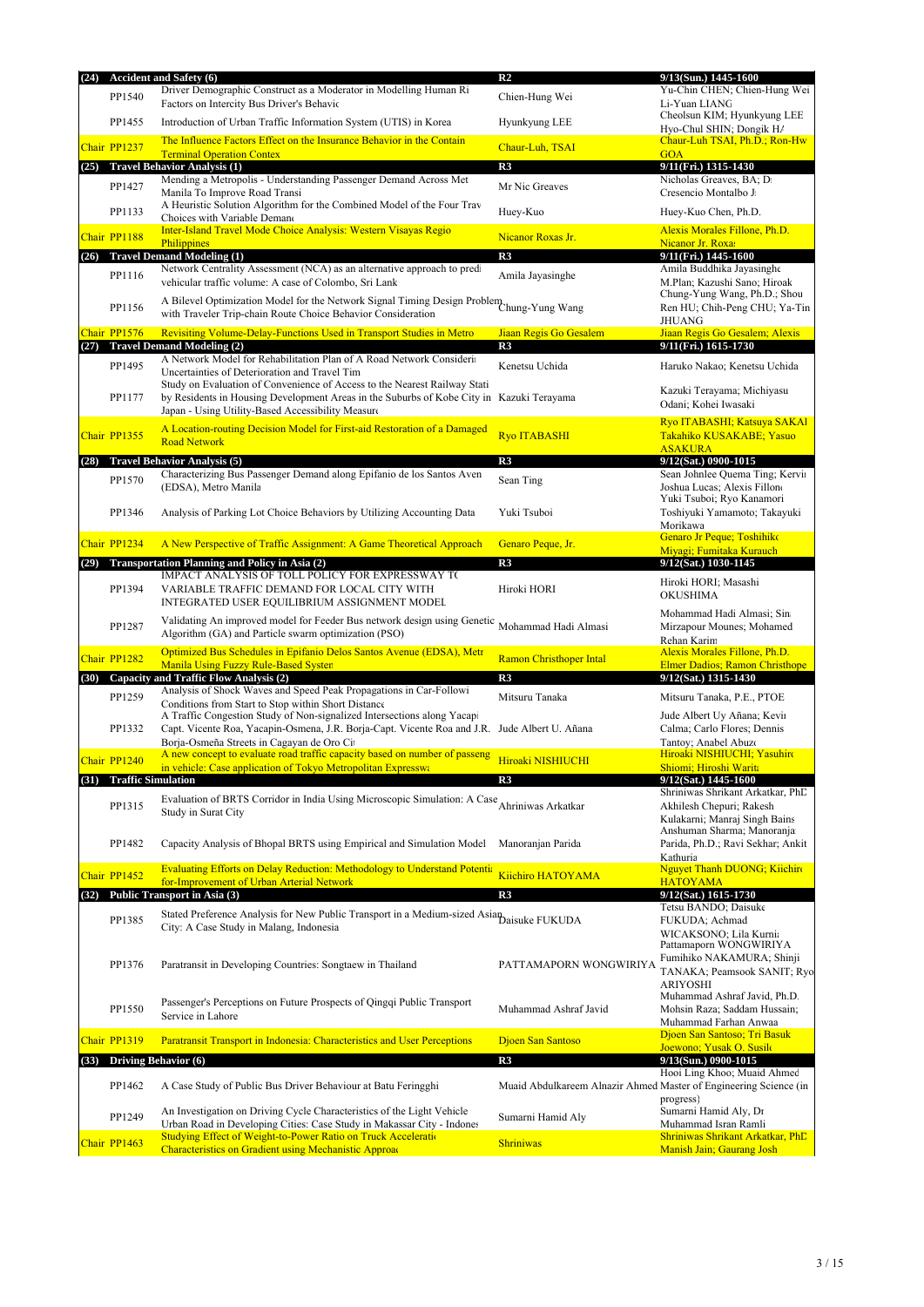| (34) |               | <b>Capacity and Traffic Flow Analysis (4)</b>                                                                                                                           | R3                           | 9/13(Sun.) 1030-1145                                                                              |
|------|---------------|-------------------------------------------------------------------------------------------------------------------------------------------------------------------------|------------------------------|---------------------------------------------------------------------------------------------------|
|      | PP1275        | Modelling of the Gap Phenomena at U-turn Provisions on the Median<br>Openings of Inter-Urban Highway Corridors                                                          | Ravi Sekhar Chalumuri        | Md Rashid KHAN; Ravi Sekha<br>Chalumuri, PhD; Velmurugan<br><b>SENAPATHI</b>                      |
|      | PP1347        | U-turn Waiting Time Estimation at Midblock Median Opening                                                                                                               | Thakonlaphat Jenjiwattanakul | Thakonlaphat Jenjiwattanakul<br>Kazushi Sano; Hiroaki Nishiuch                                    |
|      | <b>PP1264</b> | Traffic Characteristics of Mixed Traffic Flow in Urban Arterials                                                                                                        | <b>Ka-Io WONG</b>            | Ka Io WONG; Tzu-Chang LEE<br>Yen-Yu CHEN                                                          |
| (35) |               | Capacity and Traffic Flow Analysis (7)                                                                                                                                  | R3                           | 9/13(Sun.) 1315-1430                                                                              |
|      | PP1454        | A STUDY ON TRAFFIC STATE PATTERNS IN URBAN AREA: A CASE Kimheang LY<br>STUDY OF BANGKOK, THAILAND                                                                       |                              | Kimheang LY, Master of Science<br>Mongkut PIANTANAKULCHAI;<br>Sornthep VANNARAT                   |
|      | PP1446        | Operational Performance Analysis of Median U-Turn Intersections as Traf<br>Control Facility in EDSA                                                                     | Academe                      | Riches Bacero, MSCE                                                                               |
|      | Chair PP1278  | Study on the Impact of the Construction Activity of Skyway Stage 3 on Traf<br>Conditions along Osmeña Highway and San Andres Stre                                       | <b>Geoffrey Cueto</b>        | <b>Geoffrey Lastrilla Cueto</b>                                                                   |
|      |               | (36) Transportation Planning and Policy in Asia (9)                                                                                                                     | R3                           | 9/13(Sun.) 1445-1600                                                                              |
|      | PP1312        | TRAVEL TIME ESTIMATION BASED ON FUSED TRAFFIC STATE<br><b>DATA</b>                                                                                                      | Soknath MIL                  | Soknath MIL, Master; Mongku<br>Piantanakulcha                                                     |
|      | PP1267        | Design and Development of the Puerto Princesa Airport Passenger Terminal                                                                                                | Jocelyn Buluran              | Jocelyn Buluran                                                                                   |
|      | Chair PP1510  | Air Traffic Shifting Effects of Tourism and Low-Cost Carriers Developmen<br>The Case of Taiwan Airport                                                                  | Chieh-Yu Hsiao               | Chieh-Yu Hsiao, Ph.D.; Chun-Yuai<br>Yang; Yu-Hsin Chiang; Jeng-Ye                                 |
| (37) |               | Pedestrian and Bicycle (1)                                                                                                                                              | R4                           | 9/11(Fri.) 1315-1430<br>Takanori Sunagawa; Kenji DOI                                              |
|      | PP1256        | Evaluation of Usability toward Safer Use of Road-Crossing Facilities<br>Assessment of Pedestrian Facilities in Malacca World Heritage Site, Malaysia Nabila Abdul Ghani | Takanori SUNAGAWA            | Kiyoshi SUZUKI<br>Nabila Abdul Ghani, Master o                                                    |
|      | PP1464        | using P-Index Method                                                                                                                                                    |                              | Transportation Planning; Tetsuo<br>Shimizu; Safizahanin Mokhta                                    |
|      | Chair PP1158  | Analysis of Critical Gap based on Pedestrian Behaviour at Unprotected Mi<br>block Crosswalks                                                                            | <b>B Raghuram Kadali</b>     | B Raghuram Kadali, M.Tech<br>Vedagiri Peruma                                                      |
| (38) |               | Pedestrian and Bicycle (2)<br>A Static Positioning Strategy for Public Bicycle Systems Considering Pena                                                                 | R4                           | 9/11(Fri.) 1445-1600<br>Younghyun Seo; Dong-Kyu Kin                                               |
|      | PP1345        | Cost: Comparison of Different Demand Pattern                                                                                                                            | Younghyun Seo                | Seung-Young Kho<br>Harun al-Rasyid Lubis, Ph.D.; Ren                                              |
|      | PP1397        | Pedestrian Safety Design in Bandung Institute of Technology (ITB)                                                                                                       | Harun A Lubis                | Fatimatuz Zahro; Rudy Hermawan<br>Karsamar                                                        |
|      | Chair PP1340  | <b>Integrated Non-Motorized Transportation System For A Sustainabili</b><br><b>Oriented Intramuros</b>                                                                  | <b>Francis Aldrine Uy</b>    | Francis Aldrine Abalos Uy, Ph.D.                                                                  |
| (39) |               | Pedestrian and Bicycle (3)                                                                                                                                              | R4                           | 9/11(Fri.) 1615-1730<br>So-Aaron King; Rigel Cadag; Jire                                          |
|      | PP1568        | Factors Influencing Footbridge Usage Along Epifanio Delos Santos Avenue<br>(EDSA), Metro Manila                                                                         | Aaron King                   | Despabiladeras; Rei Tumambing;<br>Alexis Fillone                                                  |
|      | PP1314        | Effects of Perceived Neighborhood Walkability on Mode Choice of Short-<br>Distance Trips in Hanoi city                                                                  | Tran Minh Tu                 | Tu Minh Tran; Junyi Zhang<br>Makoto Chikaraishi; Akimasa<br>Fujiwara; Quynh Huong Phar            |
|      | Chair PP1506  | Pedestrian Environment Assessment of Rural District: Korean Experience                                                                                                  | Myeonghyeon                  | Myeonghyeon Kim; Gyu-geu                                                                          |
|      |               |                                                                                                                                                                         |                              | Yoon; Dong-ik Ha; Seung-Youn                                                                      |
|      |               |                                                                                                                                                                         |                              |                                                                                                   |
| (40) | PP1486        | <b>Urban and Regional Planning (2)</b><br>Failure of Transit-Oriented Development from a Perspective of Quality of Life Kazuki Nakamura<br>in Bangkok                   | R4                           | 9/12(Sat.) 0900-1015<br>Kazuki Nakamura, Ph.D.; Fume<br>Gu; Vasinee Wasuntarasook;                |
|      | PP1321        | A Study on the Effectiveness of Eco-Mobility Component: E-Jeepneys<br>Makati City                                                                                       | Francis Aldrine Uy           | Varameth Vichiensan; Yoshitsug<br>Francis Aldrine Abalos Uy, Ph.D.                                |
|      | Chair PP1308  | Differences in Decision Making Factors and Process in Residential Choi                                                                                                  | Toshiaki AOKI                | <b>Toshiaki AOKI</b>                                                                              |
| (41) |               | <b>Focusing on Planned Residential Duratio</b><br><b>Urban and Regional Planning (3)</b>                                                                                | R4                           | 9/12(Sat.) 1030-1145                                                                              |
|      | PP1358        | Progressing Suburbanization and the Controversial Land Use Management in                                                                                                | Tetsunobu Yoshitake          | Tetsunobu Yoshitake, Ph.D                                                                         |
|      | PP1572        | Japanese Local City - A Case Study of Miyakonojo City, Japa<br>Intercity Transport Investment Decision in Developing Countries "A case of                               | Mithun Paudel                | Kenichi Teramachi; Chikash<br>Masters; Surya Raj Acharya;                                         |
|      | PP1211        | Kathmandu Terai Linkage in Nepal"<br>Diversifying capital sources for urban infrastructure Investment: Land-bas                                                         | Thanh Nguyen                 | Ramesh Pokhrel<br>Thanh Bao Nguyen, MSc                                                           |
|      |               | Financing in transportation development in Ho Chi Minh Ci                                                                                                               |                              | Kazuki Nakamura, Ph.D.; Vasine                                                                    |
|      | Chair PP1485  | Evaluation for Low-carbon Land-use Transport Development with QOL                                                                                                       | Kazuki Nakamura              | Wasuntarasook; Fumei Gu;<br>Varameth Vichensan; Masanobu                                          |
|      |               | Indexes in Asian Developing Megacities: a Case Study of Bangkok                                                                                                         |                              | Mithun Charkrawarti Prasad Paude<br>Kii: Yoshitsugu Havash                                        |
|      |               | (42) Pedestrian and Bicycle (4)                                                                                                                                         | R4                           | 9/12(Sat.) 1315-1430                                                                              |
|      | PP1491        | A New Approach to Analyzing Factors Influencing Cycling Stability Usi<br>Inertial Measurement Unit Senso:                                                               | Shinhye Joo                  | OH; Keechoo Cho:                                                                                  |
|      | PP1311        | Community Perception on Trans-operability of Intramuros                                                                                                                 | Riches Bacero                | Gunwoo Lee; Shinhye Joo; CHEOI<br>Riches Bacero, MSCE                                             |
|      | Chair PP1461  | An Assessment of Walkability in a Medium-Sized Philippine City                                                                                                          | Hilario Sean Palmiano        | Hilario Sean Obana Palmiano, L<br>Eng.; Sheila Flor Javier; Jose Regi                             |
| (43) |               | <b>Public Transport in Asia (4)</b>                                                                                                                                     | R4                           | 9/12(Sat.) 1445-1600                                                                              |
|      | PP1571        | A Compact Scheduling and Revenue Estimation Spreadsheet for Bus Operatoraymund Abad                                                                                     |                              | Raymund Paolo Bilo Abad; Alexi<br>Fillone                                                         |
|      | PP1313        | Paradigm Shift Strategy of Inclusive Mobility: The Applicability of Bus Rap<br>Transit along Commonwealth Avenu                                                         | Academe                      | Riches Bacero, MSCE                                                                               |
|      | Chair PP1469  | Selection of Metro Manila BRT Corridors Using Multi-Criteria Assessment                                                                                                 | Ricardo SIGUA                | Ricardo SIGUA; Cresencio<br><b>MONTALBO JR.</b>                                                   |
| (44) | Pedestrian    | and Bicycle (5)                                                                                                                                                         | R4                           | $9/12$ (Sat.) 1615-1730                                                                           |
|      | PP1547        | Proposal for Bicycle Traffic Survey via Smartphone                                                                                                                      | Katsuaki Imada               | Katsuaki Imada; Hiroshi Kobayash<br>Yasushi Kimura; Tomoya Ueno;<br>Susumu Takamiya               |
|      | PP1563        | Investigating the determinants of intention to reuse the public bike-sharing<br>system - Evidence from the Taipei U-bike Syster                                         | Ricky                        | Ching-Fu Chen; Kuan-Yu Lai; Pin<br>Chi Su; Shih-Huan Chot                                         |
|      | PP1255        | Bike-sharing Stations Planning using a GIS Suitability Model on Optimal<br>Locations and Demand Analysis: A Case Study in the City of Bandung                           | Widyarini Weningtyas         | Widyarini Weningtyas, M.Eng<br>Nurlayla Arbie; adriani Lestari<br>Henrika; Mega Putri Novetrishka |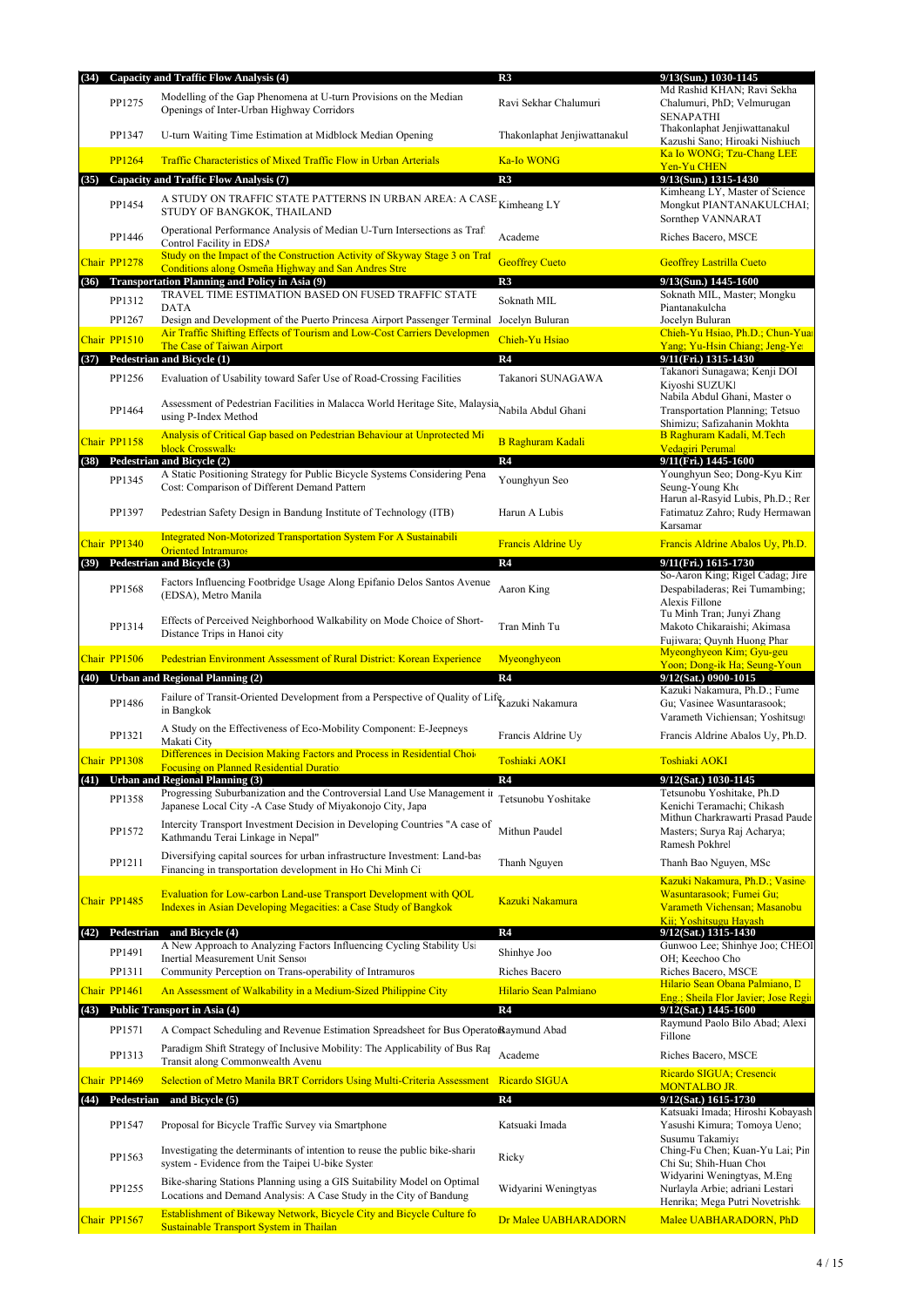| PP1544<br>The impact of the motorways and expressways on accessibility and cohesion Piotr Rosik<br>Tomasz Komornick<br>A Non-parametric Estimation of the Value of Travel Time: Evidence fro<br>PP1470<br>Hironori Kato<br>Hironori Kato; Tetsuya Tsujima<br>Road Traffic in Japar<br>R <sub>4</sub><br>Pricing<br>9/13(Sun.) 1030-1145<br>(46)<br>Yuichi Mohri, Dr.; Toshic<br>PP1477<br>Hideki Oka<br>Influence Analysis of Expressway Toll Discounts<br>Kutsukake; Hideki Oka; Shoich<br>The Ngoc Anh Nguyen, M.E.; Juny<br>Influence of Parking Deposit System on Travel Mode Choice Behavior in<br>PP1466<br>The Ngoc Anh Nguyen<br>Hanoi: A Latent Class Modelling Approach<br>Chikaraish<br>Kwangkyun Lim; Sigon Kim; Yon<br>Chair PP1168<br>An Evaluation of Urban Congestion Charging in Seoul<br><b>Kwangkyun Lim</b><br>Kwon<br>R <sub>4</sub><br>(47) Transportation Planning and Policy in Asia (10)<br>9/13(Sun.) 1315-1430<br>Introducing Human-Centered Design Approach in Transportation Planni<br>PP1519<br>Kiko Yamada-Kawai<br>Kiko Yamada-Kawai, M.E.<br>Process: A Scenario Method and A Concept Model of Stakeholde<br>Shintaro Terabe; Nano Ueshiro<br>PP1412<br>Effect of Radio News on Listeners' Awareness of Transportation Problems<br>Shintaro Terabe<br>Hidehiro Yamazaki; Makoto Kasa<br>Pradeepa Jayaratne, MSc; Ama<br>Chair PP1580<br>User Perceptions of Sisu-Saeriya School Transport Service in Sri Lanka<br>Pradeepa Jayaratne<br>Kumarage; Malinda Attanayak<br>R <sub>4</sub><br><b>Parking Policy</b><br>9/13(Sun.) 1445-1600<br>(48)<br>Transportation Demand Management in the Historical Area of Istanbul: A Pil<br>Sadayuki Yagi, Ph.D.; Katsuhid<br>Sadayuki Yagi<br>PP1276<br>Project of Smart Parking System<br>Nagayama; Tamaoki Watanab<br>HYUNJU KIM, JANGWOOK<br>Improvement Measures for Railway Station Parking Lots Based on Universal<br>KIM HYUN JU<br>PP1210<br>KIM, Ph.D, YOUNG-TAEK OH,<br>Design<br>JINHEE KIM, SUNG-PIL CHOI<br>David Jorey Alfaro; Francis Vincer<br>PP1343<br>Francis Vincent G. Camomot<br>On-street Parking Evaluation Divisoria, Cagayan De Oro City<br>Hipolito Bair; Anabel Abuzo<br>R <sub>5</sub><br><b>Freight Transportation and Logistics (1)</b><br>9/11(Fri.) 1315-1430<br>(49)<br>Sittha Jaensirisak, Ph.D.; Luather<br>Evaluating Impacts of Transport Infrastructure Development on Freight Modal Sittha Jaensirisak<br>PP1381<br>PARAMET; Sompong<br>Share<br>PAKSARSAWAN<br>PP1119<br>Modeling and Optimizing Intermodal Logistics Route Across the Taiwan<br>Cheng-Chieh Chen<br><b>WISINEE WISETJINDAWAT;</b><br>Chair PP1386<br>Rare Mode Choice in Freight Transport: Modal Shift from Road to Rail<br><b>Wisinee Wisetjindawat</b><br>Hiroki OIWA; Motohiro FUJITA<br>R <sub>5</sub><br>9/11(Fri.) 1445-1600<br><b>Freight Transportation and Logistics (2)</b><br>(50)<br>Establishing of the City Logistic Concept in Improving the Freight Distributi<br>Geoffrey Cueto<br>PP1279<br>Geoffrey Lastrilla Cueto<br>in Metro Manila<br>Issues for the Linehaul-Feeder Vehicle Routing Problem with Virtual Depo<br>PP1127<br>Huey-Kuo Chen<br>Huey-Kuo Chen, Ph.D.<br>and Time Windows<br>Ching-Jung Ting; Kuo-Rui LU<br>Chair PP1453<br>Reactive GRASP for the Capacitated Single Allocation p-Hub Median Problem Ghing-Jung Ting<br>Kun-Chih Wu<br><b>Freight Transportation and Logistics (3)</b><br>R <sub>5</sub><br>9/11(Fri.) 1615-1730<br>(51)<br>Characterizing The Role Of Non-motorized Transportation: The Logisti<br>Ralph Jopie Tapales Mejia, B.S.<br>PP1147<br>Mark De Guzman<br>System In Baguio City Public Market Through Human Powered Car<br>Mark De Guzman; Daphne Mario<br>Impact Assessment Model of International Transportation Infrastructu<br>Satoshi Tanabe; Ryuichi Shibasaki<br>PP1335<br>Satoshi Tanabe<br>Development: Focusing on Trade and Freight Traffic in Central As<br>Hironori Katc<br>Chair PP1488<br><b>Effect of Trade Data Aggregation on International Mode Choice</b><br><b>Ghim Ping Ong</b><br>Weng Sut Sou; Ghim Ping Ong.<br><b>Freight Transportation and Logistics (4)</b><br>R <sub>5</sub><br>9/12(Sat.) 0900-1015<br>(52)<br>Intermodal Road-RoRo Transport in the Philippines, its Development ar<br>Anita II Alvarez Odchimar; Shiny<br>PP1367<br>Anita II Odchimar<br>Position in the Domestic Shipping<br><b>HANAOKA</b><br>BROADER ECONOMIC BENEFITS OF TRANSPORTATION<br>ridwan anas, M.T.,; Ofyar Tamin;<br>PP1200<br>INFRASTRUCTURE INVESTMENT (INDIVIDUAL PROJECT) OF<br>Ridwan Anas<br>Sony Wibowo<br>PRODUCTION SECTOR BASED ON COST REDUCTION OF FREIGHT<br>Kumiko Nakamichi, Ph.D; Shiny<br>Estimation of CO2 Emissions for Low Carbon Urban Freight Transport in<br>Chair PP1451<br>Kumiko Nakamichi<br>Hanaoka; Shinsuke Mogi; Thaned<br>Khon Kaen, Thailand<br><b>Satiennam</b><br>9/12(Sat.) 1030-1145<br><b>Freight Transportation and Logistics (5)</b><br>R <sub>5</sub><br>(53)<br>Effect of Demand Distributions and Declining Urgency of a Perishable Item<br>Rubel Das<br>PP1202<br>Rubel Das; Makoto Okumura<br>Relief Ordering Policy<br>Determination of Cost Impact using Mathematical Model Comprising Ci<br>PP1225<br>Mapua Institute of Technology<br>Francis Aldrine Abalos Uy, Ph.D.<br>Logistics to Quick Service Restaurants in Metro Mani<br>DELGERNASAN Mishig, MBA<br>Chair PP1511<br>Career Competencies Analysis of Transport/Logistics Managers of Mongolia DELGERNASAN Mishig<br><b>BATKHUREL Gombodor</b><br>(54) Freight Transportation and Logistics (6)<br>R <sub>5</sub><br>9/12(Sat.) 1315-1430<br>Optimization Urban Freight Transportation Network by Using Genet<br>i made suraharta; Ade Sjafruddir<br>PP1263<br>I Made Suraharta<br>Algorithm<br>Assessment of Thailand's Border Special Economic Zones by Infrastructu<br>Jittichai Rudjanakanoknad, Ph.D.<br>PP1114<br>Jittichai Rudjanakanoknad<br>and Border Trade Facilitation Indice<br>Chanikan Vongsmaenther<br>Analysis of Loyalty of Store-to-Store Delivery Service System: A Case Stu<br>Yu-Kai Huang, Ph. D.; CHIEH<br>PP1154<br>Yu-Kai Huang<br>of ezShip.com in Taiwar<br>CHAO WEN; YI-SAN HUANC<br>R <sub>5</sub><br>Air and Water Transportation Policy (3)<br>$9/12$ (Sat.) 1445-1600<br>(55)<br>Motion-Based Energy Analysis Methodology for Hybrid Straddle Carr<br>Putu Hangga Nan Prayoga, M.En<br>PP1396<br>Putu Hangga<br>Towards Eco-Friendly Container Handling Syste<br>Takeshi Shinoda<br>Time Series Analysis for Viet Nam Container Cargo Movements<br>Tam Thi Anh Tran, PhD Course<br>Tam Tran<br>PP1380<br>Implications for Port Policy Managemer<br>Student; Mikio Takebayash<br>The Importance of Hinterland Connection to Improve Port Productivity<br>Chair PP1524<br>Prof. Dr. Ir. Erika Buchari<br>Erika Buchari, Ph.D<br><b>South Sumatera</b><br>(56) Air and Water Transportation Policy (4)<br>R <sub>5</sub><br>9/12(Sat.) 1615-1730<br>PP1304<br>The Effects of Aviation Accidents on Public Perception toward an Airline<br><b>CHEN-WEILI</b><br>PHUN; MIO SUZUKI; TETSUO<br>Lay Eng Teoh, Master of Scienc<br>PP1118<br>Airline Strategic Fleet Planning Framework<br>Lay Eng TEOH<br>(Mathematics); Hooi Ling Khoo<br>PP1487<br>Exploring the Causes of Port Accidents: A Case Study of Kaohsiung Port,<br>PO-HSING TSENG; Nick Pilcher<br>Po-Hsing Tseng<br>Competition and Efficiency of International Carrier Freight Routes at Taiw<br>Chair PP1221<br>Sui-Ling LI<br><b>SUILING LI</b><br><b>Taoyuan International Airpor</b> | (45) | <b>Transportation Project Evaluation (2)</b> | R4 | 9/13(Sun.) 0900-1015              |
|-------------------------------------------------------------------------------------------------------------------------------------------------------------------------------------------------------------------------------------------------------------------------------------------------------------------------------------------------------------------------------------------------------------------------------------------------------------------------------------------------------------------------------------------------------------------------------------------------------------------------------------------------------------------------------------------------------------------------------------------------------------------------------------------------------------------------------------------------------------------------------------------------------------------------------------------------------------------------------------------------------------------------------------------------------------------------------------------------------------------------------------------------------------------------------------------------------------------------------------------------------------------------------------------------------------------------------------------------------------------------------------------------------------------------------------------------------------------------------------------------------------------------------------------------------------------------------------------------------------------------------------------------------------------------------------------------------------------------------------------------------------------------------------------------------------------------------------------------------------------------------------------------------------------------------------------------------------------------------------------------------------------------------------------------------------------------------------------------------------------------------------------------------------------------------------------------------------------------------------------------------------------------------------------------------------------------------------------------------------------------------------------------------------------------------------------------------------------------------------------------------------------------------------------------------------------------------------------------------------------------------------------------------------------------------------------------------------------------------------------------------------------------------------------------------------------------------------------------------------------------------------------------------------------------------------------------------------------------------------------------------------------------------------------------------------------------------------------------------------------------------------------------------------------------------------------------------------------------------------------------------------------------------------------------------------------------------------------------------------------------------------------------------------------------------------------------------------------------------------------------------------------------------------------------------------------------------------------------------------------------------------------------------------------------------------------------------------------------------------------------------------------------------------------------------------------------------------------------------------------------------------------------------------------------------------------------------------------------------------------------------------------------------------------------------------------------------------------------------------------------------------------------------------------------------------------------------------------------------------------------------------------------------------------------------------------------------------------------------------------------------------------------------------------------------------------------------------------------------------------------------------------------------------------------------------------------------------------------------------------------------------------------------------------------------------------------------------------------------------------------------------------------------------------------------------------------------------------------------------------------------------------------------------------------------------------------------------------------------------------------------------------------------------------------------------------------------------------------------------------------------------------------------------------------------------------------------------------------------------------------------------------------------------------------------------------------------------------------------------------------------------------------------------------------------------------------------------------------------------------------------------------------------------------------------------------------------------------------------------------------------------------------------------------------------------------------------------------------------------------------------------------------------------------------------------------------------------------------------------------------------------------------------------------------------------------------------------------------------------------------------------------------------------------------------------------------------------------------------------------------------------------------------------------------------------------------------------------------------------------------------------------------------------------------------------------------------------------------------------------------------------------------------------------------------------------------------------------------------------------------------------------------------------------------------------------------------------------------------------------------------------------------------------------------------------------------------------------------------------------------------------------------------------------------------------------------------------------------------------------------------------------------------------------------------------------------------------------------------------------------------------------------------------------------------------------------------------------------------------------------------------------------------------------------------------------------------------------------------------------------------------------------------------------------------------------------------------------------------------------------------------------------------------------------------------------------------------------------------------------------------------------------------------------------------|------|----------------------------------------------|----|-----------------------------------|
|                                                                                                                                                                                                                                                                                                                                                                                                                                                                                                                                                                                                                                                                                                                                                                                                                                                                                                                                                                                                                                                                                                                                                                                                                                                                                                                                                                                                                                                                                                                                                                                                                                                                                                                                                                                                                                                                                                                                                                                                                                                                                                                                                                                                                                                                                                                                                                                                                                                                                                                                                                                                                                                                                                                                                                                                                                                                                                                                                                                                                                                                                                                                                                                                                                                                                                                                                                                                                                                                                                                                                                                                                                                                                                                                                                                                                                                                                                                                                                                                                                                                                                                                                                                                                                                                                                                                                                                                                                                                                                                                                                                                                                                                                                                                                                                                                                                                                                                                                                                                                                                                                                                                                                                                                                                                                                                                                                                                                                                                                                                                                                                                                                                                                                                                                                                                                                                                                                                                                                                                                                                                                                                                                                                                                                                                                                                                                                                                                                                                                                                                                                                                                                                                                                                                                                                                                                                                                                                                                                                                                                                                                                                                                                                                                                                                                                                                                                                                                                                                                                                                                       |      |                                              |    | Piotr Rosik; Marcin Stepniak      |
|                                                                                                                                                                                                                                                                                                                                                                                                                                                                                                                                                                                                                                                                                                                                                                                                                                                                                                                                                                                                                                                                                                                                                                                                                                                                                                                                                                                                                                                                                                                                                                                                                                                                                                                                                                                                                                                                                                                                                                                                                                                                                                                                                                                                                                                                                                                                                                                                                                                                                                                                                                                                                                                                                                                                                                                                                                                                                                                                                                                                                                                                                                                                                                                                                                                                                                                                                                                                                                                                                                                                                                                                                                                                                                                                                                                                                                                                                                                                                                                                                                                                                                                                                                                                                                                                                                                                                                                                                                                                                                                                                                                                                                                                                                                                                                                                                                                                                                                                                                                                                                                                                                                                                                                                                                                                                                                                                                                                                                                                                                                                                                                                                                                                                                                                                                                                                                                                                                                                                                                                                                                                                                                                                                                                                                                                                                                                                                                                                                                                                                                                                                                                                                                                                                                                                                                                                                                                                                                                                                                                                                                                                                                                                                                                                                                                                                                                                                                                                                                                                                                                                       |      |                                              |    |                                   |
|                                                                                                                                                                                                                                                                                                                                                                                                                                                                                                                                                                                                                                                                                                                                                                                                                                                                                                                                                                                                                                                                                                                                                                                                                                                                                                                                                                                                                                                                                                                                                                                                                                                                                                                                                                                                                                                                                                                                                                                                                                                                                                                                                                                                                                                                                                                                                                                                                                                                                                                                                                                                                                                                                                                                                                                                                                                                                                                                                                                                                                                                                                                                                                                                                                                                                                                                                                                                                                                                                                                                                                                                                                                                                                                                                                                                                                                                                                                                                                                                                                                                                                                                                                                                                                                                                                                                                                                                                                                                                                                                                                                                                                                                                                                                                                                                                                                                                                                                                                                                                                                                                                                                                                                                                                                                                                                                                                                                                                                                                                                                                                                                                                                                                                                                                                                                                                                                                                                                                                                                                                                                                                                                                                                                                                                                                                                                                                                                                                                                                                                                                                                                                                                                                                                                                                                                                                                                                                                                                                                                                                                                                                                                                                                                                                                                                                                                                                                                                                                                                                                                                       |      |                                              |    |                                   |
|                                                                                                                                                                                                                                                                                                                                                                                                                                                                                                                                                                                                                                                                                                                                                                                                                                                                                                                                                                                                                                                                                                                                                                                                                                                                                                                                                                                                                                                                                                                                                                                                                                                                                                                                                                                                                                                                                                                                                                                                                                                                                                                                                                                                                                                                                                                                                                                                                                                                                                                                                                                                                                                                                                                                                                                                                                                                                                                                                                                                                                                                                                                                                                                                                                                                                                                                                                                                                                                                                                                                                                                                                                                                                                                                                                                                                                                                                                                                                                                                                                                                                                                                                                                                                                                                                                                                                                                                                                                                                                                                                                                                                                                                                                                                                                                                                                                                                                                                                                                                                                                                                                                                                                                                                                                                                                                                                                                                                                                                                                                                                                                                                                                                                                                                                                                                                                                                                                                                                                                                                                                                                                                                                                                                                                                                                                                                                                                                                                                                                                                                                                                                                                                                                                                                                                                                                                                                                                                                                                                                                                                                                                                                                                                                                                                                                                                                                                                                                                                                                                                                                       |      |                                              |    |                                   |
|                                                                                                                                                                                                                                                                                                                                                                                                                                                                                                                                                                                                                                                                                                                                                                                                                                                                                                                                                                                                                                                                                                                                                                                                                                                                                                                                                                                                                                                                                                                                                                                                                                                                                                                                                                                                                                                                                                                                                                                                                                                                                                                                                                                                                                                                                                                                                                                                                                                                                                                                                                                                                                                                                                                                                                                                                                                                                                                                                                                                                                                                                                                                                                                                                                                                                                                                                                                                                                                                                                                                                                                                                                                                                                                                                                                                                                                                                                                                                                                                                                                                                                                                                                                                                                                                                                                                                                                                                                                                                                                                                                                                                                                                                                                                                                                                                                                                                                                                                                                                                                                                                                                                                                                                                                                                                                                                                                                                                                                                                                                                                                                                                                                                                                                                                                                                                                                                                                                                                                                                                                                                                                                                                                                                                                                                                                                                                                                                                                                                                                                                                                                                                                                                                                                                                                                                                                                                                                                                                                                                                                                                                                                                                                                                                                                                                                                                                                                                                                                                                                                                                       |      |                                              |    | Zhang; Akimasa Fujiwara; Makoto   |
|                                                                                                                                                                                                                                                                                                                                                                                                                                                                                                                                                                                                                                                                                                                                                                                                                                                                                                                                                                                                                                                                                                                                                                                                                                                                                                                                                                                                                                                                                                                                                                                                                                                                                                                                                                                                                                                                                                                                                                                                                                                                                                                                                                                                                                                                                                                                                                                                                                                                                                                                                                                                                                                                                                                                                                                                                                                                                                                                                                                                                                                                                                                                                                                                                                                                                                                                                                                                                                                                                                                                                                                                                                                                                                                                                                                                                                                                                                                                                                                                                                                                                                                                                                                                                                                                                                                                                                                                                                                                                                                                                                                                                                                                                                                                                                                                                                                                                                                                                                                                                                                                                                                                                                                                                                                                                                                                                                                                                                                                                                                                                                                                                                                                                                                                                                                                                                                                                                                                                                                                                                                                                                                                                                                                                                                                                                                                                                                                                                                                                                                                                                                                                                                                                                                                                                                                                                                                                                                                                                                                                                                                                                                                                                                                                                                                                                                                                                                                                                                                                                                                                       |      |                                              |    |                                   |
|                                                                                                                                                                                                                                                                                                                                                                                                                                                                                                                                                                                                                                                                                                                                                                                                                                                                                                                                                                                                                                                                                                                                                                                                                                                                                                                                                                                                                                                                                                                                                                                                                                                                                                                                                                                                                                                                                                                                                                                                                                                                                                                                                                                                                                                                                                                                                                                                                                                                                                                                                                                                                                                                                                                                                                                                                                                                                                                                                                                                                                                                                                                                                                                                                                                                                                                                                                                                                                                                                                                                                                                                                                                                                                                                                                                                                                                                                                                                                                                                                                                                                                                                                                                                                                                                                                                                                                                                                                                                                                                                                                                                                                                                                                                                                                                                                                                                                                                                                                                                                                                                                                                                                                                                                                                                                                                                                                                                                                                                                                                                                                                                                                                                                                                                                                                                                                                                                                                                                                                                                                                                                                                                                                                                                                                                                                                                                                                                                                                                                                                                                                                                                                                                                                                                                                                                                                                                                                                                                                                                                                                                                                                                                                                                                                                                                                                                                                                                                                                                                                                                                       |      |                                              |    |                                   |
|                                                                                                                                                                                                                                                                                                                                                                                                                                                                                                                                                                                                                                                                                                                                                                                                                                                                                                                                                                                                                                                                                                                                                                                                                                                                                                                                                                                                                                                                                                                                                                                                                                                                                                                                                                                                                                                                                                                                                                                                                                                                                                                                                                                                                                                                                                                                                                                                                                                                                                                                                                                                                                                                                                                                                                                                                                                                                                                                                                                                                                                                                                                                                                                                                                                                                                                                                                                                                                                                                                                                                                                                                                                                                                                                                                                                                                                                                                                                                                                                                                                                                                                                                                                                                                                                                                                                                                                                                                                                                                                                                                                                                                                                                                                                                                                                                                                                                                                                                                                                                                                                                                                                                                                                                                                                                                                                                                                                                                                                                                                                                                                                                                                                                                                                                                                                                                                                                                                                                                                                                                                                                                                                                                                                                                                                                                                                                                                                                                                                                                                                                                                                                                                                                                                                                                                                                                                                                                                                                                                                                                                                                                                                                                                                                                                                                                                                                                                                                                                                                                                                                       |      |                                              |    |                                   |
|                                                                                                                                                                                                                                                                                                                                                                                                                                                                                                                                                                                                                                                                                                                                                                                                                                                                                                                                                                                                                                                                                                                                                                                                                                                                                                                                                                                                                                                                                                                                                                                                                                                                                                                                                                                                                                                                                                                                                                                                                                                                                                                                                                                                                                                                                                                                                                                                                                                                                                                                                                                                                                                                                                                                                                                                                                                                                                                                                                                                                                                                                                                                                                                                                                                                                                                                                                                                                                                                                                                                                                                                                                                                                                                                                                                                                                                                                                                                                                                                                                                                                                                                                                                                                                                                                                                                                                                                                                                                                                                                                                                                                                                                                                                                                                                                                                                                                                                                                                                                                                                                                                                                                                                                                                                                                                                                                                                                                                                                                                                                                                                                                                                                                                                                                                                                                                                                                                                                                                                                                                                                                                                                                                                                                                                                                                                                                                                                                                                                                                                                                                                                                                                                                                                                                                                                                                                                                                                                                                                                                                                                                                                                                                                                                                                                                                                                                                                                                                                                                                                                                       |      |                                              |    |                                   |
|                                                                                                                                                                                                                                                                                                                                                                                                                                                                                                                                                                                                                                                                                                                                                                                                                                                                                                                                                                                                                                                                                                                                                                                                                                                                                                                                                                                                                                                                                                                                                                                                                                                                                                                                                                                                                                                                                                                                                                                                                                                                                                                                                                                                                                                                                                                                                                                                                                                                                                                                                                                                                                                                                                                                                                                                                                                                                                                                                                                                                                                                                                                                                                                                                                                                                                                                                                                                                                                                                                                                                                                                                                                                                                                                                                                                                                                                                                                                                                                                                                                                                                                                                                                                                                                                                                                                                                                                                                                                                                                                                                                                                                                                                                                                                                                                                                                                                                                                                                                                                                                                                                                                                                                                                                                                                                                                                                                                                                                                                                                                                                                                                                                                                                                                                                                                                                                                                                                                                                                                                                                                                                                                                                                                                                                                                                                                                                                                                                                                                                                                                                                                                                                                                                                                                                                                                                                                                                                                                                                                                                                                                                                                                                                                                                                                                                                                                                                                                                                                                                                                                       |      |                                              |    |                                   |
|                                                                                                                                                                                                                                                                                                                                                                                                                                                                                                                                                                                                                                                                                                                                                                                                                                                                                                                                                                                                                                                                                                                                                                                                                                                                                                                                                                                                                                                                                                                                                                                                                                                                                                                                                                                                                                                                                                                                                                                                                                                                                                                                                                                                                                                                                                                                                                                                                                                                                                                                                                                                                                                                                                                                                                                                                                                                                                                                                                                                                                                                                                                                                                                                                                                                                                                                                                                                                                                                                                                                                                                                                                                                                                                                                                                                                                                                                                                                                                                                                                                                                                                                                                                                                                                                                                                                                                                                                                                                                                                                                                                                                                                                                                                                                                                                                                                                                                                                                                                                                                                                                                                                                                                                                                                                                                                                                                                                                                                                                                                                                                                                                                                                                                                                                                                                                                                                                                                                                                                                                                                                                                                                                                                                                                                                                                                                                                                                                                                                                                                                                                                                                                                                                                                                                                                                                                                                                                                                                                                                                                                                                                                                                                                                                                                                                                                                                                                                                                                                                                                                                       |      |                                              |    |                                   |
|                                                                                                                                                                                                                                                                                                                                                                                                                                                                                                                                                                                                                                                                                                                                                                                                                                                                                                                                                                                                                                                                                                                                                                                                                                                                                                                                                                                                                                                                                                                                                                                                                                                                                                                                                                                                                                                                                                                                                                                                                                                                                                                                                                                                                                                                                                                                                                                                                                                                                                                                                                                                                                                                                                                                                                                                                                                                                                                                                                                                                                                                                                                                                                                                                                                                                                                                                                                                                                                                                                                                                                                                                                                                                                                                                                                                                                                                                                                                                                                                                                                                                                                                                                                                                                                                                                                                                                                                                                                                                                                                                                                                                                                                                                                                                                                                                                                                                                                                                                                                                                                                                                                                                                                                                                                                                                                                                                                                                                                                                                                                                                                                                                                                                                                                                                                                                                                                                                                                                                                                                                                                                                                                                                                                                                                                                                                                                                                                                                                                                                                                                                                                                                                                                                                                                                                                                                                                                                                                                                                                                                                                                                                                                                                                                                                                                                                                                                                                                                                                                                                                                       |      |                                              |    |                                   |
|                                                                                                                                                                                                                                                                                                                                                                                                                                                                                                                                                                                                                                                                                                                                                                                                                                                                                                                                                                                                                                                                                                                                                                                                                                                                                                                                                                                                                                                                                                                                                                                                                                                                                                                                                                                                                                                                                                                                                                                                                                                                                                                                                                                                                                                                                                                                                                                                                                                                                                                                                                                                                                                                                                                                                                                                                                                                                                                                                                                                                                                                                                                                                                                                                                                                                                                                                                                                                                                                                                                                                                                                                                                                                                                                                                                                                                                                                                                                                                                                                                                                                                                                                                                                                                                                                                                                                                                                                                                                                                                                                                                                                                                                                                                                                                                                                                                                                                                                                                                                                                                                                                                                                                                                                                                                                                                                                                                                                                                                                                                                                                                                                                                                                                                                                                                                                                                                                                                                                                                                                                                                                                                                                                                                                                                                                                                                                                                                                                                                                                                                                                                                                                                                                                                                                                                                                                                                                                                                                                                                                                                                                                                                                                                                                                                                                                                                                                                                                                                                                                                                                       |      |                                              |    |                                   |
|                                                                                                                                                                                                                                                                                                                                                                                                                                                                                                                                                                                                                                                                                                                                                                                                                                                                                                                                                                                                                                                                                                                                                                                                                                                                                                                                                                                                                                                                                                                                                                                                                                                                                                                                                                                                                                                                                                                                                                                                                                                                                                                                                                                                                                                                                                                                                                                                                                                                                                                                                                                                                                                                                                                                                                                                                                                                                                                                                                                                                                                                                                                                                                                                                                                                                                                                                                                                                                                                                                                                                                                                                                                                                                                                                                                                                                                                                                                                                                                                                                                                                                                                                                                                                                                                                                                                                                                                                                                                                                                                                                                                                                                                                                                                                                                                                                                                                                                                                                                                                                                                                                                                                                                                                                                                                                                                                                                                                                                                                                                                                                                                                                                                                                                                                                                                                                                                                                                                                                                                                                                                                                                                                                                                                                                                                                                                                                                                                                                                                                                                                                                                                                                                                                                                                                                                                                                                                                                                                                                                                                                                                                                                                                                                                                                                                                                                                                                                                                                                                                                                                       |      |                                              |    | Camomot; Allison Cyril Escalante; |
|                                                                                                                                                                                                                                                                                                                                                                                                                                                                                                                                                                                                                                                                                                                                                                                                                                                                                                                                                                                                                                                                                                                                                                                                                                                                                                                                                                                                                                                                                                                                                                                                                                                                                                                                                                                                                                                                                                                                                                                                                                                                                                                                                                                                                                                                                                                                                                                                                                                                                                                                                                                                                                                                                                                                                                                                                                                                                                                                                                                                                                                                                                                                                                                                                                                                                                                                                                                                                                                                                                                                                                                                                                                                                                                                                                                                                                                                                                                                                                                                                                                                                                                                                                                                                                                                                                                                                                                                                                                                                                                                                                                                                                                                                                                                                                                                                                                                                                                                                                                                                                                                                                                                                                                                                                                                                                                                                                                                                                                                                                                                                                                                                                                                                                                                                                                                                                                                                                                                                                                                                                                                                                                                                                                                                                                                                                                                                                                                                                                                                                                                                                                                                                                                                                                                                                                                                                                                                                                                                                                                                                                                                                                                                                                                                                                                                                                                                                                                                                                                                                                                                       |      |                                              |    |                                   |
|                                                                                                                                                                                                                                                                                                                                                                                                                                                                                                                                                                                                                                                                                                                                                                                                                                                                                                                                                                                                                                                                                                                                                                                                                                                                                                                                                                                                                                                                                                                                                                                                                                                                                                                                                                                                                                                                                                                                                                                                                                                                                                                                                                                                                                                                                                                                                                                                                                                                                                                                                                                                                                                                                                                                                                                                                                                                                                                                                                                                                                                                                                                                                                                                                                                                                                                                                                                                                                                                                                                                                                                                                                                                                                                                                                                                                                                                                                                                                                                                                                                                                                                                                                                                                                                                                                                                                                                                                                                                                                                                                                                                                                                                                                                                                                                                                                                                                                                                                                                                                                                                                                                                                                                                                                                                                                                                                                                                                                                                                                                                                                                                                                                                                                                                                                                                                                                                                                                                                                                                                                                                                                                                                                                                                                                                                                                                                                                                                                                                                                                                                                                                                                                                                                                                                                                                                                                                                                                                                                                                                                                                                                                                                                                                                                                                                                                                                                                                                                                                                                                                                       |      |                                              |    |                                   |
|                                                                                                                                                                                                                                                                                                                                                                                                                                                                                                                                                                                                                                                                                                                                                                                                                                                                                                                                                                                                                                                                                                                                                                                                                                                                                                                                                                                                                                                                                                                                                                                                                                                                                                                                                                                                                                                                                                                                                                                                                                                                                                                                                                                                                                                                                                                                                                                                                                                                                                                                                                                                                                                                                                                                                                                                                                                                                                                                                                                                                                                                                                                                                                                                                                                                                                                                                                                                                                                                                                                                                                                                                                                                                                                                                                                                                                                                                                                                                                                                                                                                                                                                                                                                                                                                                                                                                                                                                                                                                                                                                                                                                                                                                                                                                                                                                                                                                                                                                                                                                                                                                                                                                                                                                                                                                                                                                                                                                                                                                                                                                                                                                                                                                                                                                                                                                                                                                                                                                                                                                                                                                                                                                                                                                                                                                                                                                                                                                                                                                                                                                                                                                                                                                                                                                                                                                                                                                                                                                                                                                                                                                                                                                                                                                                                                                                                                                                                                                                                                                                                                                       |      |                                              |    | Cheng-Chieh Chen, Ph.D.; Yi-Jhen  |
|                                                                                                                                                                                                                                                                                                                                                                                                                                                                                                                                                                                                                                                                                                                                                                                                                                                                                                                                                                                                                                                                                                                                                                                                                                                                                                                                                                                                                                                                                                                                                                                                                                                                                                                                                                                                                                                                                                                                                                                                                                                                                                                                                                                                                                                                                                                                                                                                                                                                                                                                                                                                                                                                                                                                                                                                                                                                                                                                                                                                                                                                                                                                                                                                                                                                                                                                                                                                                                                                                                                                                                                                                                                                                                                                                                                                                                                                                                                                                                                                                                                                                                                                                                                                                                                                                                                                                                                                                                                                                                                                                                                                                                                                                                                                                                                                                                                                                                                                                                                                                                                                                                                                                                                                                                                                                                                                                                                                                                                                                                                                                                                                                                                                                                                                                                                                                                                                                                                                                                                                                                                                                                                                                                                                                                                                                                                                                                                                                                                                                                                                                                                                                                                                                                                                                                                                                                                                                                                                                                                                                                                                                                                                                                                                                                                                                                                                                                                                                                                                                                                                                       |      |                                              |    |                                   |
|                                                                                                                                                                                                                                                                                                                                                                                                                                                                                                                                                                                                                                                                                                                                                                                                                                                                                                                                                                                                                                                                                                                                                                                                                                                                                                                                                                                                                                                                                                                                                                                                                                                                                                                                                                                                                                                                                                                                                                                                                                                                                                                                                                                                                                                                                                                                                                                                                                                                                                                                                                                                                                                                                                                                                                                                                                                                                                                                                                                                                                                                                                                                                                                                                                                                                                                                                                                                                                                                                                                                                                                                                                                                                                                                                                                                                                                                                                                                                                                                                                                                                                                                                                                                                                                                                                                                                                                                                                                                                                                                                                                                                                                                                                                                                                                                                                                                                                                                                                                                                                                                                                                                                                                                                                                                                                                                                                                                                                                                                                                                                                                                                                                                                                                                                                                                                                                                                                                                                                                                                                                                                                                                                                                                                                                                                                                                                                                                                                                                                                                                                                                                                                                                                                                                                                                                                                                                                                                                                                                                                                                                                                                                                                                                                                                                                                                                                                                                                                                                                                                                                       |      |                                              |    |                                   |
|                                                                                                                                                                                                                                                                                                                                                                                                                                                                                                                                                                                                                                                                                                                                                                                                                                                                                                                                                                                                                                                                                                                                                                                                                                                                                                                                                                                                                                                                                                                                                                                                                                                                                                                                                                                                                                                                                                                                                                                                                                                                                                                                                                                                                                                                                                                                                                                                                                                                                                                                                                                                                                                                                                                                                                                                                                                                                                                                                                                                                                                                                                                                                                                                                                                                                                                                                                                                                                                                                                                                                                                                                                                                                                                                                                                                                                                                                                                                                                                                                                                                                                                                                                                                                                                                                                                                                                                                                                                                                                                                                                                                                                                                                                                                                                                                                                                                                                                                                                                                                                                                                                                                                                                                                                                                                                                                                                                                                                                                                                                                                                                                                                                                                                                                                                                                                                                                                                                                                                                                                                                                                                                                                                                                                                                                                                                                                                                                                                                                                                                                                                                                                                                                                                                                                                                                                                                                                                                                                                                                                                                                                                                                                                                                                                                                                                                                                                                                                                                                                                                                                       |      |                                              |    |                                   |
|                                                                                                                                                                                                                                                                                                                                                                                                                                                                                                                                                                                                                                                                                                                                                                                                                                                                                                                                                                                                                                                                                                                                                                                                                                                                                                                                                                                                                                                                                                                                                                                                                                                                                                                                                                                                                                                                                                                                                                                                                                                                                                                                                                                                                                                                                                                                                                                                                                                                                                                                                                                                                                                                                                                                                                                                                                                                                                                                                                                                                                                                                                                                                                                                                                                                                                                                                                                                                                                                                                                                                                                                                                                                                                                                                                                                                                                                                                                                                                                                                                                                                                                                                                                                                                                                                                                                                                                                                                                                                                                                                                                                                                                                                                                                                                                                                                                                                                                                                                                                                                                                                                                                                                                                                                                                                                                                                                                                                                                                                                                                                                                                                                                                                                                                                                                                                                                                                                                                                                                                                                                                                                                                                                                                                                                                                                                                                                                                                                                                                                                                                                                                                                                                                                                                                                                                                                                                                                                                                                                                                                                                                                                                                                                                                                                                                                                                                                                                                                                                                                                                                       |      |                                              |    |                                   |
|                                                                                                                                                                                                                                                                                                                                                                                                                                                                                                                                                                                                                                                                                                                                                                                                                                                                                                                                                                                                                                                                                                                                                                                                                                                                                                                                                                                                                                                                                                                                                                                                                                                                                                                                                                                                                                                                                                                                                                                                                                                                                                                                                                                                                                                                                                                                                                                                                                                                                                                                                                                                                                                                                                                                                                                                                                                                                                                                                                                                                                                                                                                                                                                                                                                                                                                                                                                                                                                                                                                                                                                                                                                                                                                                                                                                                                                                                                                                                                                                                                                                                                                                                                                                                                                                                                                                                                                                                                                                                                                                                                                                                                                                                                                                                                                                                                                                                                                                                                                                                                                                                                                                                                                                                                                                                                                                                                                                                                                                                                                                                                                                                                                                                                                                                                                                                                                                                                                                                                                                                                                                                                                                                                                                                                                                                                                                                                                                                                                                                                                                                                                                                                                                                                                                                                                                                                                                                                                                                                                                                                                                                                                                                                                                                                                                                                                                                                                                                                                                                                                                                       |      |                                              |    |                                   |
|                                                                                                                                                                                                                                                                                                                                                                                                                                                                                                                                                                                                                                                                                                                                                                                                                                                                                                                                                                                                                                                                                                                                                                                                                                                                                                                                                                                                                                                                                                                                                                                                                                                                                                                                                                                                                                                                                                                                                                                                                                                                                                                                                                                                                                                                                                                                                                                                                                                                                                                                                                                                                                                                                                                                                                                                                                                                                                                                                                                                                                                                                                                                                                                                                                                                                                                                                                                                                                                                                                                                                                                                                                                                                                                                                                                                                                                                                                                                                                                                                                                                                                                                                                                                                                                                                                                                                                                                                                                                                                                                                                                                                                                                                                                                                                                                                                                                                                                                                                                                                                                                                                                                                                                                                                                                                                                                                                                                                                                                                                                                                                                                                                                                                                                                                                                                                                                                                                                                                                                                                                                                                                                                                                                                                                                                                                                                                                                                                                                                                                                                                                                                                                                                                                                                                                                                                                                                                                                                                                                                                                                                                                                                                                                                                                                                                                                                                                                                                                                                                                                                                       |      |                                              |    |                                   |
|                                                                                                                                                                                                                                                                                                                                                                                                                                                                                                                                                                                                                                                                                                                                                                                                                                                                                                                                                                                                                                                                                                                                                                                                                                                                                                                                                                                                                                                                                                                                                                                                                                                                                                                                                                                                                                                                                                                                                                                                                                                                                                                                                                                                                                                                                                                                                                                                                                                                                                                                                                                                                                                                                                                                                                                                                                                                                                                                                                                                                                                                                                                                                                                                                                                                                                                                                                                                                                                                                                                                                                                                                                                                                                                                                                                                                                                                                                                                                                                                                                                                                                                                                                                                                                                                                                                                                                                                                                                                                                                                                                                                                                                                                                                                                                                                                                                                                                                                                                                                                                                                                                                                                                                                                                                                                                                                                                                                                                                                                                                                                                                                                                                                                                                                                                                                                                                                                                                                                                                                                                                                                                                                                                                                                                                                                                                                                                                                                                                                                                                                                                                                                                                                                                                                                                                                                                                                                                                                                                                                                                                                                                                                                                                                                                                                                                                                                                                                                                                                                                                                                       |      |                                              |    |                                   |
|                                                                                                                                                                                                                                                                                                                                                                                                                                                                                                                                                                                                                                                                                                                                                                                                                                                                                                                                                                                                                                                                                                                                                                                                                                                                                                                                                                                                                                                                                                                                                                                                                                                                                                                                                                                                                                                                                                                                                                                                                                                                                                                                                                                                                                                                                                                                                                                                                                                                                                                                                                                                                                                                                                                                                                                                                                                                                                                                                                                                                                                                                                                                                                                                                                                                                                                                                                                                                                                                                                                                                                                                                                                                                                                                                                                                                                                                                                                                                                                                                                                                                                                                                                                                                                                                                                                                                                                                                                                                                                                                                                                                                                                                                                                                                                                                                                                                                                                                                                                                                                                                                                                                                                                                                                                                                                                                                                                                                                                                                                                                                                                                                                                                                                                                                                                                                                                                                                                                                                                                                                                                                                                                                                                                                                                                                                                                                                                                                                                                                                                                                                                                                                                                                                                                                                                                                                                                                                                                                                                                                                                                                                                                                                                                                                                                                                                                                                                                                                                                                                                                                       |      |                                              |    |                                   |
|                                                                                                                                                                                                                                                                                                                                                                                                                                                                                                                                                                                                                                                                                                                                                                                                                                                                                                                                                                                                                                                                                                                                                                                                                                                                                                                                                                                                                                                                                                                                                                                                                                                                                                                                                                                                                                                                                                                                                                                                                                                                                                                                                                                                                                                                                                                                                                                                                                                                                                                                                                                                                                                                                                                                                                                                                                                                                                                                                                                                                                                                                                                                                                                                                                                                                                                                                                                                                                                                                                                                                                                                                                                                                                                                                                                                                                                                                                                                                                                                                                                                                                                                                                                                                                                                                                                                                                                                                                                                                                                                                                                                                                                                                                                                                                                                                                                                                                                                                                                                                                                                                                                                                                                                                                                                                                                                                                                                                                                                                                                                                                                                                                                                                                                                                                                                                                                                                                                                                                                                                                                                                                                                                                                                                                                                                                                                                                                                                                                                                                                                                                                                                                                                                                                                                                                                                                                                                                                                                                                                                                                                                                                                                                                                                                                                                                                                                                                                                                                                                                                                                       |      |                                              |    |                                   |
|                                                                                                                                                                                                                                                                                                                                                                                                                                                                                                                                                                                                                                                                                                                                                                                                                                                                                                                                                                                                                                                                                                                                                                                                                                                                                                                                                                                                                                                                                                                                                                                                                                                                                                                                                                                                                                                                                                                                                                                                                                                                                                                                                                                                                                                                                                                                                                                                                                                                                                                                                                                                                                                                                                                                                                                                                                                                                                                                                                                                                                                                                                                                                                                                                                                                                                                                                                                                                                                                                                                                                                                                                                                                                                                                                                                                                                                                                                                                                                                                                                                                                                                                                                                                                                                                                                                                                                                                                                                                                                                                                                                                                                                                                                                                                                                                                                                                                                                                                                                                                                                                                                                                                                                                                                                                                                                                                                                                                                                                                                                                                                                                                                                                                                                                                                                                                                                                                                                                                                                                                                                                                                                                                                                                                                                                                                                                                                                                                                                                                                                                                                                                                                                                                                                                                                                                                                                                                                                                                                                                                                                                                                                                                                                                                                                                                                                                                                                                                                                                                                                                                       |      |                                              |    |                                   |
|                                                                                                                                                                                                                                                                                                                                                                                                                                                                                                                                                                                                                                                                                                                                                                                                                                                                                                                                                                                                                                                                                                                                                                                                                                                                                                                                                                                                                                                                                                                                                                                                                                                                                                                                                                                                                                                                                                                                                                                                                                                                                                                                                                                                                                                                                                                                                                                                                                                                                                                                                                                                                                                                                                                                                                                                                                                                                                                                                                                                                                                                                                                                                                                                                                                                                                                                                                                                                                                                                                                                                                                                                                                                                                                                                                                                                                                                                                                                                                                                                                                                                                                                                                                                                                                                                                                                                                                                                                                                                                                                                                                                                                                                                                                                                                                                                                                                                                                                                                                                                                                                                                                                                                                                                                                                                                                                                                                                                                                                                                                                                                                                                                                                                                                                                                                                                                                                                                                                                                                                                                                                                                                                                                                                                                                                                                                                                                                                                                                                                                                                                                                                                                                                                                                                                                                                                                                                                                                                                                                                                                                                                                                                                                                                                                                                                                                                                                                                                                                                                                                                                       |      |                                              |    |                                   |
|                                                                                                                                                                                                                                                                                                                                                                                                                                                                                                                                                                                                                                                                                                                                                                                                                                                                                                                                                                                                                                                                                                                                                                                                                                                                                                                                                                                                                                                                                                                                                                                                                                                                                                                                                                                                                                                                                                                                                                                                                                                                                                                                                                                                                                                                                                                                                                                                                                                                                                                                                                                                                                                                                                                                                                                                                                                                                                                                                                                                                                                                                                                                                                                                                                                                                                                                                                                                                                                                                                                                                                                                                                                                                                                                                                                                                                                                                                                                                                                                                                                                                                                                                                                                                                                                                                                                                                                                                                                                                                                                                                                                                                                                                                                                                                                                                                                                                                                                                                                                                                                                                                                                                                                                                                                                                                                                                                                                                                                                                                                                                                                                                                                                                                                                                                                                                                                                                                                                                                                                                                                                                                                                                                                                                                                                                                                                                                                                                                                                                                                                                                                                                                                                                                                                                                                                                                                                                                                                                                                                                                                                                                                                                                                                                                                                                                                                                                                                                                                                                                                                                       |      |                                              |    |                                   |
|                                                                                                                                                                                                                                                                                                                                                                                                                                                                                                                                                                                                                                                                                                                                                                                                                                                                                                                                                                                                                                                                                                                                                                                                                                                                                                                                                                                                                                                                                                                                                                                                                                                                                                                                                                                                                                                                                                                                                                                                                                                                                                                                                                                                                                                                                                                                                                                                                                                                                                                                                                                                                                                                                                                                                                                                                                                                                                                                                                                                                                                                                                                                                                                                                                                                                                                                                                                                                                                                                                                                                                                                                                                                                                                                                                                                                                                                                                                                                                                                                                                                                                                                                                                                                                                                                                                                                                                                                                                                                                                                                                                                                                                                                                                                                                                                                                                                                                                                                                                                                                                                                                                                                                                                                                                                                                                                                                                                                                                                                                                                                                                                                                                                                                                                                                                                                                                                                                                                                                                                                                                                                                                                                                                                                                                                                                                                                                                                                                                                                                                                                                                                                                                                                                                                                                                                                                                                                                                                                                                                                                                                                                                                                                                                                                                                                                                                                                                                                                                                                                                                                       |      |                                              |    |                                   |
|                                                                                                                                                                                                                                                                                                                                                                                                                                                                                                                                                                                                                                                                                                                                                                                                                                                                                                                                                                                                                                                                                                                                                                                                                                                                                                                                                                                                                                                                                                                                                                                                                                                                                                                                                                                                                                                                                                                                                                                                                                                                                                                                                                                                                                                                                                                                                                                                                                                                                                                                                                                                                                                                                                                                                                                                                                                                                                                                                                                                                                                                                                                                                                                                                                                                                                                                                                                                                                                                                                                                                                                                                                                                                                                                                                                                                                                                                                                                                                                                                                                                                                                                                                                                                                                                                                                                                                                                                                                                                                                                                                                                                                                                                                                                                                                                                                                                                                                                                                                                                                                                                                                                                                                                                                                                                                                                                                                                                                                                                                                                                                                                                                                                                                                                                                                                                                                                                                                                                                                                                                                                                                                                                                                                                                                                                                                                                                                                                                                                                                                                                                                                                                                                                                                                                                                                                                                                                                                                                                                                                                                                                                                                                                                                                                                                                                                                                                                                                                                                                                                                                       |      |                                              |    |                                   |
|                                                                                                                                                                                                                                                                                                                                                                                                                                                                                                                                                                                                                                                                                                                                                                                                                                                                                                                                                                                                                                                                                                                                                                                                                                                                                                                                                                                                                                                                                                                                                                                                                                                                                                                                                                                                                                                                                                                                                                                                                                                                                                                                                                                                                                                                                                                                                                                                                                                                                                                                                                                                                                                                                                                                                                                                                                                                                                                                                                                                                                                                                                                                                                                                                                                                                                                                                                                                                                                                                                                                                                                                                                                                                                                                                                                                                                                                                                                                                                                                                                                                                                                                                                                                                                                                                                                                                                                                                                                                                                                                                                                                                                                                                                                                                                                                                                                                                                                                                                                                                                                                                                                                                                                                                                                                                                                                                                                                                                                                                                                                                                                                                                                                                                                                                                                                                                                                                                                                                                                                                                                                                                                                                                                                                                                                                                                                                                                                                                                                                                                                                                                                                                                                                                                                                                                                                                                                                                                                                                                                                                                                                                                                                                                                                                                                                                                                                                                                                                                                                                                                                       |      |                                              |    |                                   |
|                                                                                                                                                                                                                                                                                                                                                                                                                                                                                                                                                                                                                                                                                                                                                                                                                                                                                                                                                                                                                                                                                                                                                                                                                                                                                                                                                                                                                                                                                                                                                                                                                                                                                                                                                                                                                                                                                                                                                                                                                                                                                                                                                                                                                                                                                                                                                                                                                                                                                                                                                                                                                                                                                                                                                                                                                                                                                                                                                                                                                                                                                                                                                                                                                                                                                                                                                                                                                                                                                                                                                                                                                                                                                                                                                                                                                                                                                                                                                                                                                                                                                                                                                                                                                                                                                                                                                                                                                                                                                                                                                                                                                                                                                                                                                                                                                                                                                                                                                                                                                                                                                                                                                                                                                                                                                                                                                                                                                                                                                                                                                                                                                                                                                                                                                                                                                                                                                                                                                                                                                                                                                                                                                                                                                                                                                                                                                                                                                                                                                                                                                                                                                                                                                                                                                                                                                                                                                                                                                                                                                                                                                                                                                                                                                                                                                                                                                                                                                                                                                                                                                       |      |                                              |    |                                   |
|                                                                                                                                                                                                                                                                                                                                                                                                                                                                                                                                                                                                                                                                                                                                                                                                                                                                                                                                                                                                                                                                                                                                                                                                                                                                                                                                                                                                                                                                                                                                                                                                                                                                                                                                                                                                                                                                                                                                                                                                                                                                                                                                                                                                                                                                                                                                                                                                                                                                                                                                                                                                                                                                                                                                                                                                                                                                                                                                                                                                                                                                                                                                                                                                                                                                                                                                                                                                                                                                                                                                                                                                                                                                                                                                                                                                                                                                                                                                                                                                                                                                                                                                                                                                                                                                                                                                                                                                                                                                                                                                                                                                                                                                                                                                                                                                                                                                                                                                                                                                                                                                                                                                                                                                                                                                                                                                                                                                                                                                                                                                                                                                                                                                                                                                                                                                                                                                                                                                                                                                                                                                                                                                                                                                                                                                                                                                                                                                                                                                                                                                                                                                                                                                                                                                                                                                                                                                                                                                                                                                                                                                                                                                                                                                                                                                                                                                                                                                                                                                                                                                                       |      |                                              |    |                                   |
|                                                                                                                                                                                                                                                                                                                                                                                                                                                                                                                                                                                                                                                                                                                                                                                                                                                                                                                                                                                                                                                                                                                                                                                                                                                                                                                                                                                                                                                                                                                                                                                                                                                                                                                                                                                                                                                                                                                                                                                                                                                                                                                                                                                                                                                                                                                                                                                                                                                                                                                                                                                                                                                                                                                                                                                                                                                                                                                                                                                                                                                                                                                                                                                                                                                                                                                                                                                                                                                                                                                                                                                                                                                                                                                                                                                                                                                                                                                                                                                                                                                                                                                                                                                                                                                                                                                                                                                                                                                                                                                                                                                                                                                                                                                                                                                                                                                                                                                                                                                                                                                                                                                                                                                                                                                                                                                                                                                                                                                                                                                                                                                                                                                                                                                                                                                                                                                                                                                                                                                                                                                                                                                                                                                                                                                                                                                                                                                                                                                                                                                                                                                                                                                                                                                                                                                                                                                                                                                                                                                                                                                                                                                                                                                                                                                                                                                                                                                                                                                                                                                                                       |      |                                              |    | Russ Bona Frazilla; Raden Driejan |
|                                                                                                                                                                                                                                                                                                                                                                                                                                                                                                                                                                                                                                                                                                                                                                                                                                                                                                                                                                                                                                                                                                                                                                                                                                                                                                                                                                                                                                                                                                                                                                                                                                                                                                                                                                                                                                                                                                                                                                                                                                                                                                                                                                                                                                                                                                                                                                                                                                                                                                                                                                                                                                                                                                                                                                                                                                                                                                                                                                                                                                                                                                                                                                                                                                                                                                                                                                                                                                                                                                                                                                                                                                                                                                                                                                                                                                                                                                                                                                                                                                                                                                                                                                                                                                                                                                                                                                                                                                                                                                                                                                                                                                                                                                                                                                                                                                                                                                                                                                                                                                                                                                                                                                                                                                                                                                                                                                                                                                                                                                                                                                                                                                                                                                                                                                                                                                                                                                                                                                                                                                                                                                                                                                                                                                                                                                                                                                                                                                                                                                                                                                                                                                                                                                                                                                                                                                                                                                                                                                                                                                                                                                                                                                                                                                                                                                                                                                                                                                                                                                                                                       |      |                                              |    |                                   |
|                                                                                                                                                                                                                                                                                                                                                                                                                                                                                                                                                                                                                                                                                                                                                                                                                                                                                                                                                                                                                                                                                                                                                                                                                                                                                                                                                                                                                                                                                                                                                                                                                                                                                                                                                                                                                                                                                                                                                                                                                                                                                                                                                                                                                                                                                                                                                                                                                                                                                                                                                                                                                                                                                                                                                                                                                                                                                                                                                                                                                                                                                                                                                                                                                                                                                                                                                                                                                                                                                                                                                                                                                                                                                                                                                                                                                                                                                                                                                                                                                                                                                                                                                                                                                                                                                                                                                                                                                                                                                                                                                                                                                                                                                                                                                                                                                                                                                                                                                                                                                                                                                                                                                                                                                                                                                                                                                                                                                                                                                                                                                                                                                                                                                                                                                                                                                                                                                                                                                                                                                                                                                                                                                                                                                                                                                                                                                                                                                                                                                                                                                                                                                                                                                                                                                                                                                                                                                                                                                                                                                                                                                                                                                                                                                                                                                                                                                                                                                                                                                                                                                       |      |                                              |    |                                   |
|                                                                                                                                                                                                                                                                                                                                                                                                                                                                                                                                                                                                                                                                                                                                                                                                                                                                                                                                                                                                                                                                                                                                                                                                                                                                                                                                                                                                                                                                                                                                                                                                                                                                                                                                                                                                                                                                                                                                                                                                                                                                                                                                                                                                                                                                                                                                                                                                                                                                                                                                                                                                                                                                                                                                                                                                                                                                                                                                                                                                                                                                                                                                                                                                                                                                                                                                                                                                                                                                                                                                                                                                                                                                                                                                                                                                                                                                                                                                                                                                                                                                                                                                                                                                                                                                                                                                                                                                                                                                                                                                                                                                                                                                                                                                                                                                                                                                                                                                                                                                                                                                                                                                                                                                                                                                                                                                                                                                                                                                                                                                                                                                                                                                                                                                                                                                                                                                                                                                                                                                                                                                                                                                                                                                                                                                                                                                                                                                                                                                                                                                                                                                                                                                                                                                                                                                                                                                                                                                                                                                                                                                                                                                                                                                                                                                                                                                                                                                                                                                                                                                                       |      |                                              |    |                                   |
|                                                                                                                                                                                                                                                                                                                                                                                                                                                                                                                                                                                                                                                                                                                                                                                                                                                                                                                                                                                                                                                                                                                                                                                                                                                                                                                                                                                                                                                                                                                                                                                                                                                                                                                                                                                                                                                                                                                                                                                                                                                                                                                                                                                                                                                                                                                                                                                                                                                                                                                                                                                                                                                                                                                                                                                                                                                                                                                                                                                                                                                                                                                                                                                                                                                                                                                                                                                                                                                                                                                                                                                                                                                                                                                                                                                                                                                                                                                                                                                                                                                                                                                                                                                                                                                                                                                                                                                                                                                                                                                                                                                                                                                                                                                                                                                                                                                                                                                                                                                                                                                                                                                                                                                                                                                                                                                                                                                                                                                                                                                                                                                                                                                                                                                                                                                                                                                                                                                                                                                                                                                                                                                                                                                                                                                                                                                                                                                                                                                                                                                                                                                                                                                                                                                                                                                                                                                                                                                                                                                                                                                                                                                                                                                                                                                                                                                                                                                                                                                                                                                                                       |      |                                              |    |                                   |
|                                                                                                                                                                                                                                                                                                                                                                                                                                                                                                                                                                                                                                                                                                                                                                                                                                                                                                                                                                                                                                                                                                                                                                                                                                                                                                                                                                                                                                                                                                                                                                                                                                                                                                                                                                                                                                                                                                                                                                                                                                                                                                                                                                                                                                                                                                                                                                                                                                                                                                                                                                                                                                                                                                                                                                                                                                                                                                                                                                                                                                                                                                                                                                                                                                                                                                                                                                                                                                                                                                                                                                                                                                                                                                                                                                                                                                                                                                                                                                                                                                                                                                                                                                                                                                                                                                                                                                                                                                                                                                                                                                                                                                                                                                                                                                                                                                                                                                                                                                                                                                                                                                                                                                                                                                                                                                                                                                                                                                                                                                                                                                                                                                                                                                                                                                                                                                                                                                                                                                                                                                                                                                                                                                                                                                                                                                                                                                                                                                                                                                                                                                                                                                                                                                                                                                                                                                                                                                                                                                                                                                                                                                                                                                                                                                                                                                                                                                                                                                                                                                                                                       |      |                                              |    |                                   |
|                                                                                                                                                                                                                                                                                                                                                                                                                                                                                                                                                                                                                                                                                                                                                                                                                                                                                                                                                                                                                                                                                                                                                                                                                                                                                                                                                                                                                                                                                                                                                                                                                                                                                                                                                                                                                                                                                                                                                                                                                                                                                                                                                                                                                                                                                                                                                                                                                                                                                                                                                                                                                                                                                                                                                                                                                                                                                                                                                                                                                                                                                                                                                                                                                                                                                                                                                                                                                                                                                                                                                                                                                                                                                                                                                                                                                                                                                                                                                                                                                                                                                                                                                                                                                                                                                                                                                                                                                                                                                                                                                                                                                                                                                                                                                                                                                                                                                                                                                                                                                                                                                                                                                                                                                                                                                                                                                                                                                                                                                                                                                                                                                                                                                                                                                                                                                                                                                                                                                                                                                                                                                                                                                                                                                                                                                                                                                                                                                                                                                                                                                                                                                                                                                                                                                                                                                                                                                                                                                                                                                                                                                                                                                                                                                                                                                                                                                                                                                                                                                                                                                       |      |                                              |    |                                   |
|                                                                                                                                                                                                                                                                                                                                                                                                                                                                                                                                                                                                                                                                                                                                                                                                                                                                                                                                                                                                                                                                                                                                                                                                                                                                                                                                                                                                                                                                                                                                                                                                                                                                                                                                                                                                                                                                                                                                                                                                                                                                                                                                                                                                                                                                                                                                                                                                                                                                                                                                                                                                                                                                                                                                                                                                                                                                                                                                                                                                                                                                                                                                                                                                                                                                                                                                                                                                                                                                                                                                                                                                                                                                                                                                                                                                                                                                                                                                                                                                                                                                                                                                                                                                                                                                                                                                                                                                                                                                                                                                                                                                                                                                                                                                                                                                                                                                                                                                                                                                                                                                                                                                                                                                                                                                                                                                                                                                                                                                                                                                                                                                                                                                                                                                                                                                                                                                                                                                                                                                                                                                                                                                                                                                                                                                                                                                                                                                                                                                                                                                                                                                                                                                                                                                                                                                                                                                                                                                                                                                                                                                                                                                                                                                                                                                                                                                                                                                                                                                                                                                                       |      |                                              |    | CHEN-WEI LI; VENG KHEANG          |
|                                                                                                                                                                                                                                                                                                                                                                                                                                                                                                                                                                                                                                                                                                                                                                                                                                                                                                                                                                                                                                                                                                                                                                                                                                                                                                                                                                                                                                                                                                                                                                                                                                                                                                                                                                                                                                                                                                                                                                                                                                                                                                                                                                                                                                                                                                                                                                                                                                                                                                                                                                                                                                                                                                                                                                                                                                                                                                                                                                                                                                                                                                                                                                                                                                                                                                                                                                                                                                                                                                                                                                                                                                                                                                                                                                                                                                                                                                                                                                                                                                                                                                                                                                                                                                                                                                                                                                                                                                                                                                                                                                                                                                                                                                                                                                                                                                                                                                                                                                                                                                                                                                                                                                                                                                                                                                                                                                                                                                                                                                                                                                                                                                                                                                                                                                                                                                                                                                                                                                                                                                                                                                                                                                                                                                                                                                                                                                                                                                                                                                                                                                                                                                                                                                                                                                                                                                                                                                                                                                                                                                                                                                                                                                                                                                                                                                                                                                                                                                                                                                                                                       |      |                                              |    |                                   |
|                                                                                                                                                                                                                                                                                                                                                                                                                                                                                                                                                                                                                                                                                                                                                                                                                                                                                                                                                                                                                                                                                                                                                                                                                                                                                                                                                                                                                                                                                                                                                                                                                                                                                                                                                                                                                                                                                                                                                                                                                                                                                                                                                                                                                                                                                                                                                                                                                                                                                                                                                                                                                                                                                                                                                                                                                                                                                                                                                                                                                                                                                                                                                                                                                                                                                                                                                                                                                                                                                                                                                                                                                                                                                                                                                                                                                                                                                                                                                                                                                                                                                                                                                                                                                                                                                                                                                                                                                                                                                                                                                                                                                                                                                                                                                                                                                                                                                                                                                                                                                                                                                                                                                                                                                                                                                                                                                                                                                                                                                                                                                                                                                                                                                                                                                                                                                                                                                                                                                                                                                                                                                                                                                                                                                                                                                                                                                                                                                                                                                                                                                                                                                                                                                                                                                                                                                                                                                                                                                                                                                                                                                                                                                                                                                                                                                                                                                                                                                                                                                                                                                       |      |                                              |    |                                   |
|                                                                                                                                                                                                                                                                                                                                                                                                                                                                                                                                                                                                                                                                                                                                                                                                                                                                                                                                                                                                                                                                                                                                                                                                                                                                                                                                                                                                                                                                                                                                                                                                                                                                                                                                                                                                                                                                                                                                                                                                                                                                                                                                                                                                                                                                                                                                                                                                                                                                                                                                                                                                                                                                                                                                                                                                                                                                                                                                                                                                                                                                                                                                                                                                                                                                                                                                                                                                                                                                                                                                                                                                                                                                                                                                                                                                                                                                                                                                                                                                                                                                                                                                                                                                                                                                                                                                                                                                                                                                                                                                                                                                                                                                                                                                                                                                                                                                                                                                                                                                                                                                                                                                                                                                                                                                                                                                                                                                                                                                                                                                                                                                                                                                                                                                                                                                                                                                                                                                                                                                                                                                                                                                                                                                                                                                                                                                                                                                                                                                                                                                                                                                                                                                                                                                                                                                                                                                                                                                                                                                                                                                                                                                                                                                                                                                                                                                                                                                                                                                                                                                                       |      |                                              |    |                                   |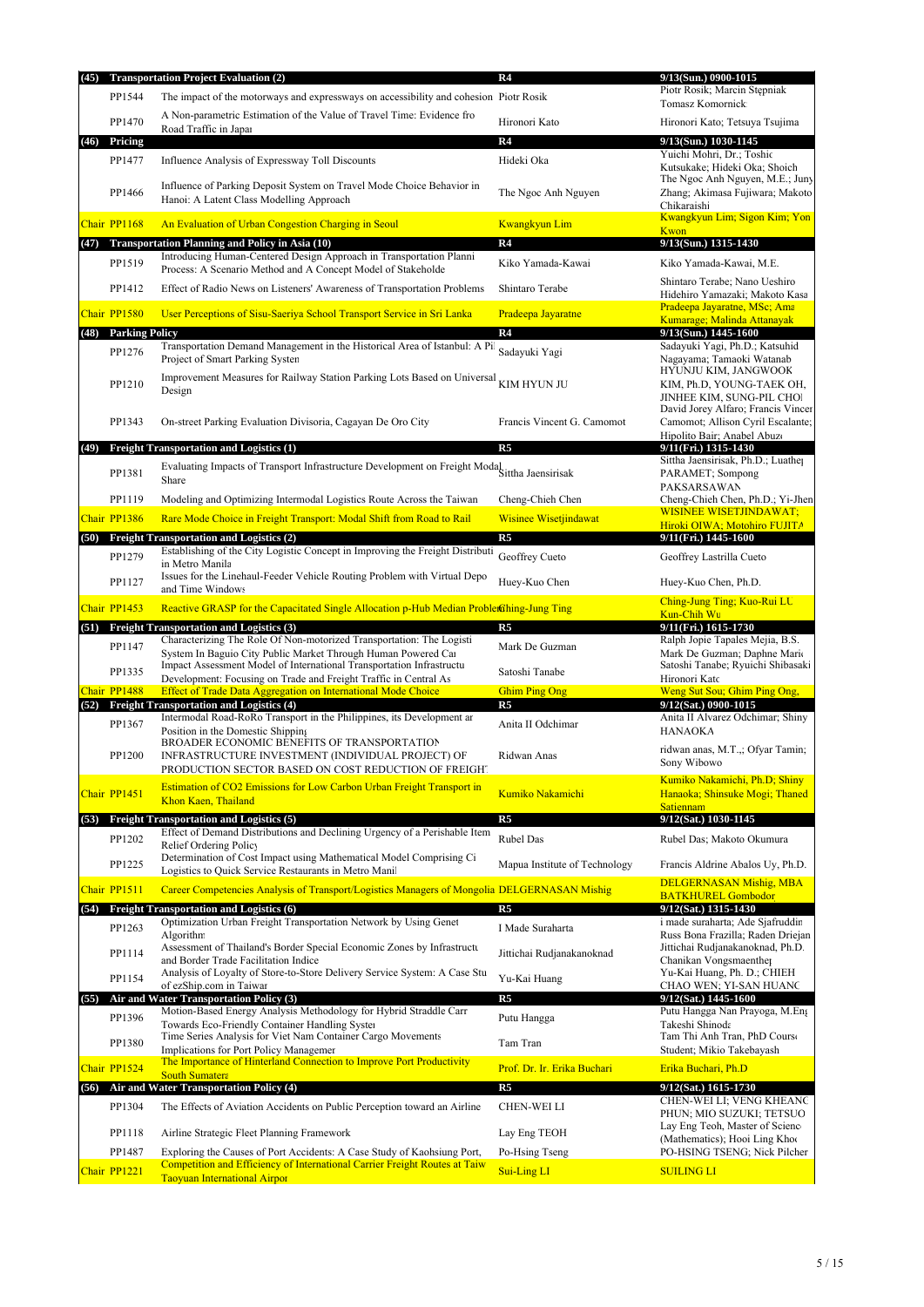| (57)           | <b>Freight Transportation and Logistics (7)</b>                                                                                                                            | R <sub>5</sub>             | 9/13(Sun.) 0900-1015                                                                           |
|----------------|----------------------------------------------------------------------------------------------------------------------------------------------------------------------------|----------------------------|------------------------------------------------------------------------------------------------|
| PP1183         | Assessing Intercity Freight Transport Network Vulnerability: An Empiric                                                                                                    | Cheng-Hsien Hsieh          | Cheng-Hsien Hsieh; Cheng-Mir                                                                   |
| PP1555         | Case in Taiwan<br>DEVELOPMENT AND APPLICATION OF THE HIGH-SPEED WEIGH<br>IN-MOTION SYSTEM FOR THE EXPRESSWAY                                                               | Soonmin Kwon               | Feng; Yi-Hsin La<br>Soonmin Kwon, Ph.D.; Yoon-Hyu<br>Choi                                      |
| Chair PP1556   | Traffic Characteristics according to Snowy Weather Conditions on Expressw                                                                                                  | Yoon-Hyuk Choi             | Yoon-Hyuk Choi, Ph.D.; Soonmir                                                                 |
| (58)           | by vehicle type<br><b>Robust and Resilient Transportation (1)</b>                                                                                                          | R5                         | <b>Kwon</b><br>$9/13$ (Sun.) 1030-1145                                                         |
|                |                                                                                                                                                                            |                            | Asif Nawaz Qazi, Masters o                                                                     |
| PP1428         | Short-Notice Bus-Based Evacuation under Dynamic Demand Conditions                                                                                                          | Asif Nawaz Qazi            | Engineering; Kazuaki Okubo;<br>Hisashi Kubota                                                  |
| PP1429         | Road Network Evaluation from Reliability Perspective: An Accessibility at<br>Network Closure Vulnerability Approacl                                                        | Ramesh Pokharel            | Ramesh POKHAREL, M.D.<br>Hitoshi IEDA                                                          |
| PP1362         | Robust Optimization for Facility Location and Transportation Design und<br>Demand Uncertainty in Relief Distribution                                                       | KASEMSRI Rattanaporn       | RATTANAPORN KASEMSRI<br>Ph.D.; Kazushi SANO; Hiroak                                            |
| (59)           | <b>Robust and Resilient Transportation (2)</b>                                                                                                                             | R <sub>5</sub>             | 9/13(Sun.) 1315-1430                                                                           |
| PP1284         | Behavior Analysis of Stranded Person Using Mobile GPS Data                                                                                                                 | Makoto FUJIU               | Makoto Fujiu; Kazuyuki Takada<br>Jyunichi Takayama; Shoichiro<br>Nakayama                      |
| Chair PP1413   | <b>Network Fortification Model for Intercity Passenger Transportation</b>                                                                                                  | Makoto Okumura             | Huseyin TIRTOM; Makotc<br><b>OKUMURA</b> ; Hiromichi<br><b>YAMAGUCHI: Rubel DAS</b>            |
| (60)           | <b>Robust and Resilient Transportation (3)</b>                                                                                                                             | R <sub>5</sub>             | $9/13(Sun.)$ 1445-1600                                                                         |
| PP1295         | Understanding the Decision of Flood Evacuation Departure Time Using<br>Discrete Choice Model                                                                               | Ma. Bernadeth Lim          | Ma Bernadeth Borleo Lim, MEng<br>Hector Jr. Lim; Mongkut<br>Piantanakulchai; Francis Aldrine U |
| PP1418         | Household Flood Evacuation Route Choice Model at Sub-district Level                                                                                                        | Hector Jr. Lim             | Hector Jr. Ruiz Lim, MEng; Ma<br>Bernadeth Lim; Mongkut<br>Piantanakulcha                      |
| Chair PP1121   | <b>Empirical Analysis on the Impact of Rain Intensity on Commuters' Departure</b>                                                                                          | <b>Jun Sakamoto</b>        | Jun Sakamoto, Ph.D.; Motohiro                                                                  |
| (61)           | Decision on Torrential Rain Da<br><b>Travel Behavior Analysis (2)</b>                                                                                                      | R <sub>6</sub>             | Fujita<br>9/11(Fri.) 1315-1430                                                                 |
| PP1208         | A Longitudinal Analysis of Built Environment and Travel Behavior                                                                                                           | Sayaka Yasui               | SAYAKA YASUI; Yasuhiro                                                                         |
|                | Keihanshin Metropolitan Area<br>Do Online Activities Still Need Physical Movement? Towards Inclusiv                                                                        |                            | Shiomi<br>Yudi Basuki; Roos Akbar; Pradon                                                      |
| PP1387         | Transportation for Indonesian Women Online Communitie                                                                                                                      | Yudi Basuki                | Pradono; Miming Miharja<br>Chanikarn LERTKRAI; Sovani                                          |
| Chair PP1190   | Mode Choice Behavior on Bangkok's Worker                                                                                                                                   | <b>Hananto PRAKOSO</b>     | CHEA; Hananto Prakoso, Ph.D;<br>Somchai PATHOMSIRI                                             |
| (62)           | <b>Travel Demand Modeling (3)</b>                                                                                                                                          | R <sub>6</sub>             | 9/11(Fri.) 1445-1600<br>Xiao Fu; William H.K. Lam                                              |
| PP1459         | Calibration Methods and Results for Activity-Travel Scheduling Models                                                                                                      | William H.K. LAM           | Yiliang Xiong<br>Mootaz Munjid, MURP; Dr. Abdu                                                 |
| PP1505         | Estimating the Reduction in Single-Occupancy Vehicles Entering Kuala<br>Lumpur As A Result of Telecommuting by Female Employees                                            | Mootaz M. JAFF             | Azeez Kadar Hamsa; Prof. Mansor<br>Ibrahim; Dr. Mohd Zin Mohamed;<br>Dr. Rustam Khairi Zahar   |
| Chair PP1422   | Understanding the Effect of Online Shopping Behavior on Shopping Trav<br>Demand through Structural Equation Modelin                                                        | <b>Zudhy Irawan</b>        | Muhammad Zudhy Irawan, Ph.D.                                                                   |
| (63)           | <b>Travel Behavior Analysis (3)</b>                                                                                                                                        | R6                         | 9/11(Fri.) 1615-1730                                                                           |
| PP1193         | An Analysis of Out of Home Non Work Activity Timing and Mode Behavior Melawaty AGUSTIEN<br>Based on Traffic Congestion Condition                                           |                            | Melawaty Agustien, S.Si., MT; Add<br>SJAFRUDDIN; Harun Al Rasyid S<br>LUBIS; Sony S.WIBOWC     |
| PP1306         | Exploring Self-Containment of Discretionary Activities in an Aging Newtown Thi Anh Hong NGUYEN<br>of Japan Based on a Destination Choice Model with Social Network Effects |                            | Thi Anh Hong NGUYEN; Makoto<br>CHIKARAISHI; Hajime SEYA;<br>Akimasa FUJIWARA; Juny             |
| Chair PP1212   | Mode Choice Behavior and Modal Shift to Public Transport in Developin<br>Countries - the Case of Hanoi Cit                                                                 | Vu Anh Tuan                | Anh Tuan Vu, Ph.D.                                                                             |
|                | (64) Travel Behavior Analysis (6)                                                                                                                                          | R6                         | 9/12(Sat.) 0900-1015                                                                           |
| PP1375         | Frequency Distribution of Leisure Travel by Japanese: The Past and Future                                                                                                  | Hiromichi Yamaguchi        | Hiromichi Yamaguchi; Makot<br>Okumura<br>Muhammad Isran Ramli, Dr. Eng.                        |
| PP1291         | A Departure Time Choice Model on the Shopping Trip for Short Time Based<br>on the Disutility Minimizing Approach                                                           | Muhammad Isran Ramli       | Yoshinao OEDA; Chiaki<br>MATSUNAGA                                                             |
| Chair PP1172   | Analyzing Regional Travel Patterns in India: Disaggregated Analysis of Soci<br><b>Health and Pilgrimage Trip</b>                                                           | Ronita Bardhan             | Ronita Bardhan, Ph.D.; Varui<br>Varghese; Arnab Jan:                                           |
|                | (65) Transportation Planning and Policy in Asia (3)                                                                                                                        | R6                         | 9/12(Sat.) 1030-1145                                                                           |
| PP1438         | Travellers' motivations to use public transportation: a changing strength of p<br>environmental motivation in deciding bus use intentio                                    | Nguyen Hoang Tung          | Hoang-Tung Nguyen; Aya Kojima<br>Hisashi Kubota                                                |
| PP1130         | Investigation of Factors Influencing the Private Car Ownership in Chir<br>Evidence from the Panel Data                                                                     | Qi ZHANG                   | Na Wu; Qi ZHANG; Shengchua<br>ZHAO                                                             |
| Chair PP1153   | Challenge of Public Transport Planning in Private Vehicle Dominate                                                                                                         | <b>Paramet Luathep</b>     | Paramet Luathep, Ph.D.; Suppakor                                                               |
|                | <b>Community</b><br><b>Travel Behavior Analysis (7)</b>                                                                                                                    | R6                         | Suttipan; Sittha Jaensirisal<br>9/12(Sat.) 1315-1430                                           |
| (66)           |                                                                                                                                                                            |                            | Barbara T.H. Yen, Ph.D.; Wen                                                                   |
| PP1197         | Effects of Two Fare Policies on Public Transport Travel Behaviour: Evidence Barbara T.H Yen<br>from South East Queensland, Australia                                       |                            | Chun Tseng; Yu-Chiun Chiou;<br>Lawrence W. Lan; Corinne Mulley                                 |
| PP1162         | Modelling Route Choice Behaviour of Non-Motorized Transport                                                                                                                | Al Hanz Seiji Basa Lidasan | Al Hanz Seiji Basa Lidasan<br>Shunsuke Okada; Tetsuro Hyodo                                    |
| Chair PP1403   | Walking Distance of Commuters after Modal Shift to Rail Transit in BangkokChakaphan CHULLABODHI                                                                            |                            | <b>Saksith CHALERMPONG, Ph.D.</b><br><b>Apiwat RATANAWARAHA;</b><br>Chakaphan CHULLABODH       |
| (67)<br>PP1217 | Public Transport in Asia (5)<br>Determinants of "Travel with Dignity" of Passengers of MRT3                                                                                | R6<br>Jocelyn Buluran      | 9/12(Sat.) 1445-1600                                                                           |
| PP1373         | Evaluation of Willingness to Buy Commuter Train's Ticket                                                                                                                   | Nursyamsu Hidayat          | Jocelyn Buluran<br>Nursyamsu Hidayat; Kunihiro Kishi                                           |
| Chair PP1302   | Estimation of Buffer Time of Rail Commuters in Tokyo Metropolitan Area                                                                                                     | <b>Kazuyuki Takada</b>     | <u>KAZUYUKI TAKADA, D.</u>                                                                     |
|                |                                                                                                                                                                            |                            | <b>YUZO TAKANAMI</b>                                                                           |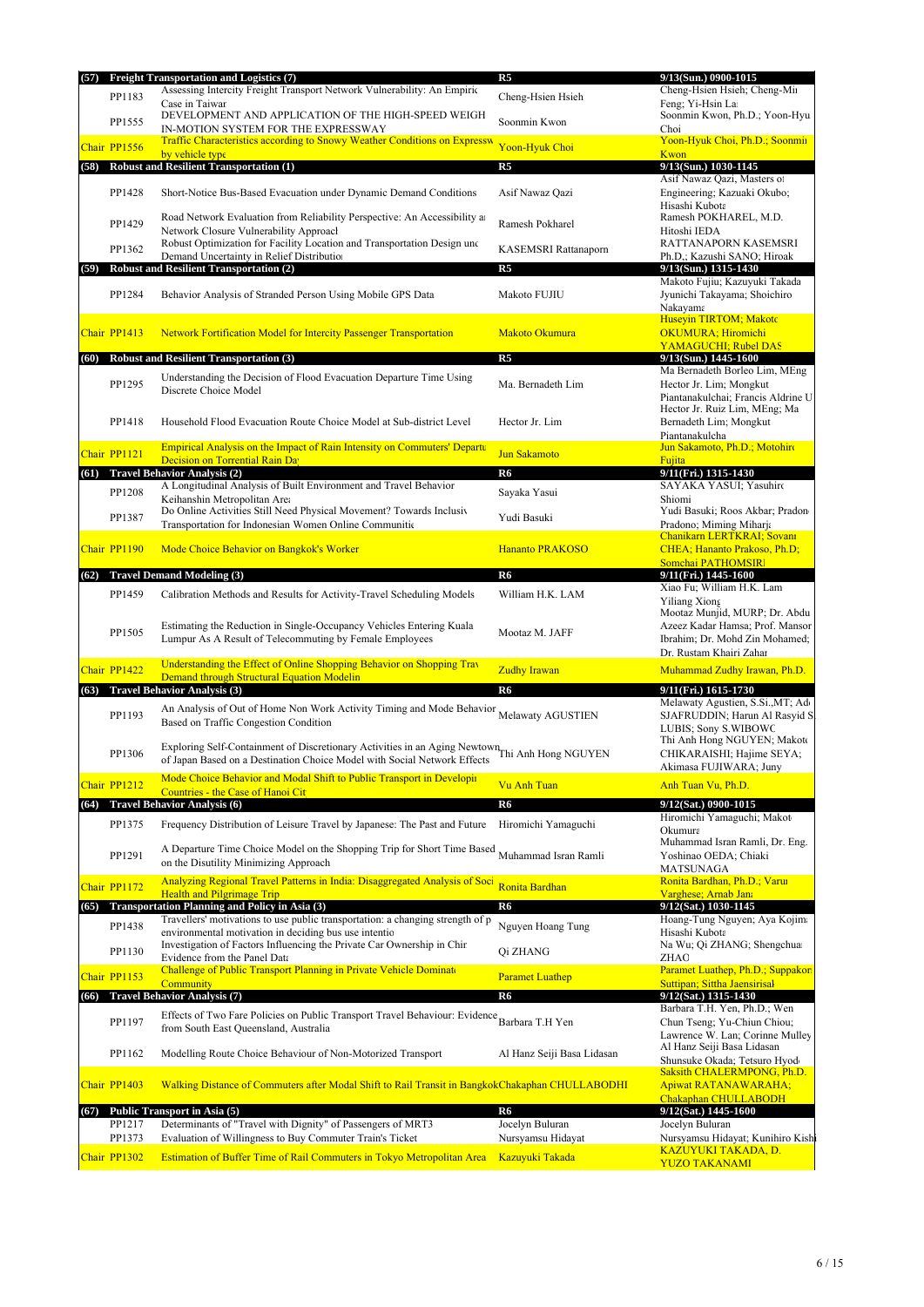| (68) |              | <b>Urban and Regional Planning (5)</b>                                                                                                    | R <sub>6</sub>               | 9/12(Sat.) 1615-1730                                              |
|------|--------------|-------------------------------------------------------------------------------------------------------------------------------------------|------------------------------|-------------------------------------------------------------------|
|      | PP1152       | Analysis of Impact on Vitality in Central Town Area by Introducing Shoppi                                                                 | Noboru ISE                   | Noboru ISE; Yasuo HINO                                            |
|      | PP1260       | <b>Support Services</b><br>Disentangling the Young Adults' Residential Relocation Choice in Japan                                         | YUBING XIONG                 | XIONG YUBING: JUNYI                                               |
|      | Chair PP1421 | Changes in transportation behavior in the Tokyo metropolitan area based                                                                   | <b>Jun MORIO</b>             | Jun MORIO; Yuichi MOHRI                                           |
|      |              | person-trip survey data                                                                                                                   | R6                           | <b>Shota KAWAKAMI; Kouk</b>                                       |
| (69) |              | <b>Transportation Planning and Policy in Asia (8)</b><br>Factor Influencing Bus Usage in English Provincial Cities: A Lesson for B        |                              | 9/13(Sun.) 0900-1015<br>Tuan Anh Luong, MSc; Lan Huon             |
|      | PP1379       | Development                                                                                                                               | Tuan Anh LUONG               | Tran; Hai Linh Le                                                 |
|      | PP1478       | Travel Behaviours of Immigrants in Queensland, Australia                                                                                  | Sunhyung Yoo                 | Sunhyung Yoo; Luke Diamond<br>Jinwoo Lee                          |
|      |              |                                                                                                                                           |                              | Alexis Morales Fillone, Ph.D.                                     |
|      | PP1274       | Adaptive Driving Route of Busses along EDSA Using Fuzzy Logic                                                                             | <b>Bernard Yasay</b>         | Bernard Yasay; Elmer Dadio                                        |
| (70) |              | <b>Energy and Environment (3)</b>                                                                                                         | R6                           | 9/13(Sun.) 1030-1145<br>Koken Yahara; Tetsuro Hyodc               |
|      | PP1161       | Statistical Analyses on Actual EV Shuttle Operation Service Data                                                                          | Koken Yahara                 | Daisuke Watanabe                                                  |
|      |              | Comparison of Fuel Economy of Fuel and Operating Characteristics of Diesel <sub>Edwin</sub> Quiros                                        |                              | Edwin Quiros; Karl Vergel; Ernest                                 |
|      | PP1325       | and Auto-LPG Jeepneys through On-road and Vehicle Tests                                                                                   |                              | Batac Abaya, MS Civil<br>Engineering; Ervin Santos; Jose          |
|      |              | Study on Fuel Consumption Estimation Considering the Impacts of Hybr                                                                      |                              | Napon Srisakda, M.D.; Tetsuhiro                                   |
|      | PP1242       | Vehicle Promotion Based on Time Sharing of Driving Modes from Probe DataNapon Srisakda                                                    |                              | Ishizaka; Atsushi Fukuda; Sathita                                 |
|      |              | in Bangkok<br>Quantifying the Effectiveness of Transportation Policy Measures for Reduci                                                  |                              | Malaitham<br>Sungwon Lee, Ph.D.; Taihyun                          |
|      | Chair PP1228 | <b>Energy Demand under Energy Emergenc</b>                                                                                                | <b>Sungwon LEE</b>           | Lee: Gyunyoung Kim; Keecho                                        |
| (71) |              | <b>Transportation Planning and Policy in Asia (11)</b>                                                                                    | R6                           | 9/13(Sun.) 1315-1430                                              |
|      | PP1473       | A Study of Metro Manila's Public Transportation Sector By Implementing<br>Multimodal Public Transportation Route Planne                   | Chelcie Narboneta            | Chelcie Garcia Narboneta, M.S.<br>Kardi Teknomc                   |
|      | Chair PP1148 | <b>Effects of Traffic Signal Locations on Stop Line Compliance of Vehic</b>                                                               | Jin-Tae Kim                  | Jin-Tae Kim, Ph.D                                                 |
|      |              | <b>Drivers in Korea</b>                                                                                                                   |                              |                                                                   |
|      |              | (72) Travel Demand Modeling (4)<br>Development of Evacuation Plan by Utilizing Transportation Modeling in th                              | R <sub>6</sub>               | 9/13(Sun.) 1445-1600                                              |
|      | PP1301       | City of Borongan, Eastern Sama                                                                                                            | Riches Bacero                | Riches Bacero, MSCE                                               |
|      | PP1530       | An Analysis of Route Demand for Low-Cost Carriers--A Case Study                                                                           | Wei-Chung HUNG               | Chieh-Yu HSIAO, Ph.D.; Wei-                                       |
|      | Chair PP1357 | Taiwanese Travelers<br>A Similarity-based Self-evolutionary Model for Railway Arrival Forecasting                                         | <b>Tsung-Hsien Tsai</b>      | Chung HUNG; Chia-Huei LIAO; I<br><b>Tsung-Hsien Tsai</b>          |
|      |              | (73) Intelligent Transportation Systems (2)                                                                                               | R7                           | 9/11(Fri.) 1315-1430                                              |
|      | PP1160       | Dynamic Journey Time Estimation in Stochastic Road Networks wi                                                                            | William H.K. Lam             | Qiong TANG; Xingang LI; Williar                                   |
|      |              | Uncertainty<br>Application of Traffic State Prediction Methods to Urban Expressway Netwo                                                  |                              | H.K. LAM; H.W. HC<br>Youngho Kim; Woojin Kang                     |
|      | PP1320       | in the City of Seou                                                                                                                       | Minju, Park                  | Minju Park, Ph.D                                                  |
|      | Chair PP1166 | <b>Automatic Traffic Incident Detection Algorithm for Both Rain and No-Ra</b>                                                             | William H.K. Lam             | William H.K. Lam; Mei Lam Tam                                     |
|      |              | <b>Conditions</b><br>(74) Survey and Data Collection (1)                                                                                  | R7                           | <b>Xiangmin Li</b><br>9/11(Fri.) 1445-1600                        |
|      | PP1395       | A Virtual Trip Line Matching Model for Cellular Vehicle Probe Positionin                                                                  | Chih-Wei HSIEH               | Yu-Chiun Chiou; Chih-Wei HSIEH                                    |
|      |              | and Tracking                                                                                                                              |                              | Yasuhiro Shiomi, Ph.D.; nishiuch                                  |
|      | Chair PP1419 | Mode Classification for Mixed Traffic Flow Based on Smartphone Data                                                                       | <b>Yasuhiro Shiomi</b>       | hiroaki; toshio yoshi                                             |
|      |              | (75) Capacity and Traffic Flow Analysis (1)                                                                                               | R7                           | 9/11(Fri.) 1615-1730                                              |
|      | PP1334       | Arterial Speed Studies Based on Data from GPS Equipped Probe Vehicle                                                                      | Porntep Puangprakhon         | Porntep Puangprakhon, M.Eng<br>Sorawit Narupit                    |
|      |              |                                                                                                                                           |                              | Rudy Hermawan KARSAMAN                                            |
|      | PP1441       | Traffic Simulation Study for Alleviating Traffic Congestion Problem in Jakarta Rudy Hermawan KARSAMAN                                     |                              | PhD; Aine Kusumawati; Widyarini                                   |
|      |              | Urban Toll Road                                                                                                                           |                              | Weningtyas; Jongga Jihanny; Ary<br>Hafiandi; Gunawan Wicakson     |
|      |              |                                                                                                                                           |                              | Rahman Farzana, PhD; Tri Basuk                                    |
|      | Chair PP1131 | Learning from the Implementation of Traffic Calming Devices in Dhaka City Dr. Farzana Rahman                                              |                              | JOEWONO; Shahidullah AL                                           |
| (76) |              | <b>Driving Behavior (3)</b>                                                                                                               | R7                           | <b>MASUM</b> ; Sahriar IFTEKHAR<br>9/12(Sat.) 0900-1015           |
|      | PP1588       | The Improvement of Emergency Vehicle Driving Safety Due to the                                                                            | Ho-Chul Park                 | Lian CUI; Ho-Chul Park; Seung                                     |
|      |              | Implementation of Emergency Vehicle Preemption (EVP<br>Study on Lateral Placement and Speed of Vehicles under Mixed Traff                 |                              | Young KHO; Dongik H/<br>akhilesh Kumar maurya                     |
|      | Chair PP1450 | Condition                                                                                                                                 | <b>Akhilesh Kumar maurya</b> | Geetimukta mahapatra                                              |
| (77) |              | <b>Urban and Regional Planning (4)</b>                                                                                                    | R7                           | 9/12(Sat.) 1030-1145                                              |
|      | PP1382       | Modeling the Role of Infrastructure for Regional Development<br>Infrastructure Development Program in Rural Areas using the Integrated Ru | Surya Raj Acharya            | Surya Raj Acharya, Ph.D.<br>Ludfi Djakfar, Ph.D.; Jaya Bakri      |
|      | PP1553       | Accessibility Planning (IRAP                                                                                                              | Ludfi Djakfar                | Harnen Sulistio; Achmac                                           |
|      |              |                                                                                                                                           |                              | Janaka Weerawardana, B.Sc                                         |
|      | Chair PP1566 | <b>Re-Routing Public Bus Services for Kandy City</b>                                                                                      | <b>Amal S. Kumarage</b>      | M.Sc.; Amal S. Kumarage;<br>Wimukthi N. Bandara                   |
| (78) |              | Public Transport in Asia (6)                                                                                                              | R7                           | 9/12(Sat.) 1315-1430                                              |
|      | PP1361       | Actual Conditions at the Metro Manila MRT-3 during the Morning Pea                                                                        | Andra Charis S. Mijares      | Andra Charis Sehob Mijares                                        |
|      |              | Period: Focus on Passengers' Viewpoir                                                                                                     |                              | M.Eng.; Mio Suzuki; Tetsuo Ya<br>Norlida Abdul Hamid, Ph.D.; Peck |
|      |              |                                                                                                                                           |                              | Leong Tan; Mohamad Faizul                                         |
|      | PP1411       | Safety and Security Needs of Commuter Rail Services - Travellers' PerceptionNorlida Abdul Hamid                                           |                              | Mohamad Zali; Ubaidah Rahamat;                                    |
|      |              | Travel Behavior and Responses to Change in Transit Fare: A Comparati                                                                      |                              | Norazila Abd Aziz<br><b>Marcus Baron</b> ; Kasen                  |
|      | Chair PP1195 | Study of Urban Rail Passengers between Bangkok and Mani                                                                                   | <b>Kasem Choocharukul</b>    | Choocharuku                                                       |
| (79) |              | <b>Survey and Data Collection (2)</b>                                                                                                     | R7                           | 9/12(Sat.) 1445-1600                                              |
|      | PP1426       | Analysis of Transit User Satisfaction Using Structural Equation Models                                                                    | <b>Sunyoung PARK</b>         | Sunyoung PARK; Jungmee KIM<br>Jinsoo LEE; Intack OH               |
|      |              | Comparison of Activity Type Identification from Mobile Phone GPS Data                                                                     |                              | Lei GONG, Master; Toshiyuk                                        |
|      | PP1465       | Using Various Machine Learning Methods                                                                                                    | Lei GONG                     | YAMAMOTO; Takayuki                                                |
|      |              | Study on Travel Analysis and Statistical Verification between Paper Surv                                                                  |                              | <b>MORIKAWA</b><br>Jungeun KIM; Jiyoun YEON                       |
|      | Chair PP1203 | and Mobile Survey (Using Vehicle Use Survey                                                                                               | <b>Jungeun KIM</b>           | <b>Chansung KIM; Hongmo SEONC</b>                                 |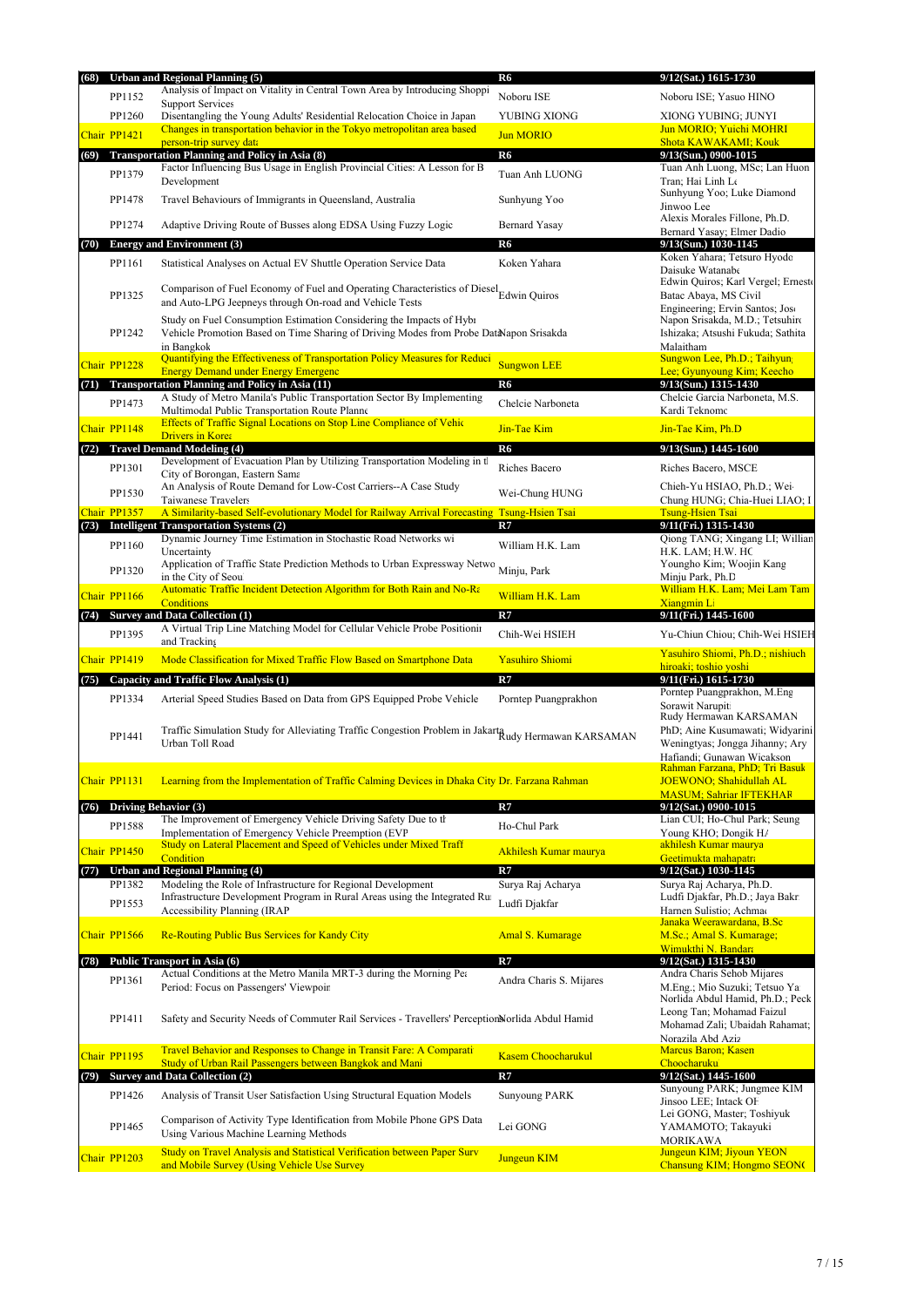| (80) |                        | <b>Survey and Data Collection (3)</b>                                                                                                                                  | R7                                        | 9/12(Sat.) 1615-1730                                                                                              |
|------|------------------------|------------------------------------------------------------------------------------------------------------------------------------------------------------------------|-------------------------------------------|-------------------------------------------------------------------------------------------------------------------|
|      | PP1247                 | Public Acceptance Survey for Evaluation of Traffic Calming Prioritizati<br>Process                                                                                     | Dr. Farzana Rahman                        | Rahman Farzana, PhD; Yoshida<br>Shingo                                                                            |
|      | PP1458                 | Map Matching on Sparse GPS Data: A Perspective of a Developing City                                                                                                    | Moinul Hossain                            | Moinul Hossain; Nova Ahmed; Mo<br>Mahfuzur Rahman Siddiquee;<br>Refaya Karim; Mohsina Zaman                       |
|      | PP1298                 | Ranking of Hazardous Highway Locations in Thailand                                                                                                                     | Ponajanat Ubolchay                        | Ponjanat UBOLCHAY; Mongku<br>PIANTANAKULCHAI                                                                      |
|      | Chair PP1349           | A Study On Drivers' Route Choice Under The Influence Of ATIS Accuracy                                                                                                  | <b>El Bachir DIOP</b>                     | El Bachir Diop, Ph.D; Shengchuar<br><b>ZHAO</b> ; Bingrong SUN                                                    |
| (81) |                        | <b>Travel Behavior Analysis (8)</b>                                                                                                                                    | R7                                        | 9/13(Sun.) 0900-1015                                                                                              |
|      | PP1173                 | Accessibility of Labor Market Case Study: Indonesian Cities and Bangkok,<br>Thailand                                                                                   | Hananto PRAKOSO                           | Hananto Prakoso, Ph.D; Somcha<br>PATHOMSIRI; Jean-Pierre                                                          |
|      | PP1444                 | Making the Connection between Transport Disadvantage and Motorcyc<br>Usage of Low-Income People in Yogyakarta Urbanized Are                                            | Yori Herwangi                             | ORFEUIL; Jachriza<br>Yori Herwangi, MURP; Pradono<br>Pradono; Ibnu Syabri; Iwai                                   |
|      | Chair PP1435           | Comparative Analysis of the Household Car Ownership between Toyota C                                                                                                   | <b>Jia YANG</b>                           | Jia YANG, Ph.D.; Hideki KATO                                                                                      |
| (82) |                        | and Nagova City<br><b>Transportation Project Evaluation (3)</b>                                                                                                        | R7                                        | <b>Ryosuke ANDC</b><br>9/13(Sun.) 1030-1145                                                                       |
|      | PP1134                 | Paired Comparison Method to Prioritize Traffic Calming Projects                                                                                                        | Dr. Farzana Rahman                        | Rahman Farzana, PhD; Yoshida                                                                                      |
|      | PP1268                 | Design and Development of Passenger Terminal at Batangas Port                                                                                                          | Jocelyn Buluran                           | Shingo<br>Jocelyn Buluran                                                                                         |
|      | Chair PP1224           | <b>Planning Metro Manila's Mass Transit System</b>                                                                                                                     | <b>Ricardo Jose</b>                       | Ricardo Jose, Daniel Ligeraldo<br>Mabazza, D.Eng., Jose Regin<br>Regidor, Marco Stefan Lagman,                    |
| (83) |                        | <b>Historical Studies and International Cooperation (1)</b>                                                                                                            | R7                                        | Jonathan Villasper<br>9/13(Sun.) 1315-1430                                                                        |
|      | PP1296                 | Challenges of Urban Transport Development in Metro Manila: A look back                                                                                                 | Jose Regin REGIDOR                        | Maria Sheilah NAPALANG; Jos                                                                                       |
|      | PP1117                 | the last 40 years<br>A Preliminary Study on Differences of Previous and Current Town Planni<br>On Travel Behavior of Road Users in Malaysi                             | Akinori Morimoto                          | Regin F. REGIDOR, Dr.Eng<br>Yong Adilah Shamsul Harumair<br>Akinori Morimotc                                      |
|      | Chair PP1324           | An Assessment of the Public Necessity Concept for Estimating th                                                                                                        | <b>Jose Regin REGIDOR</b>                 | Arnel MANRESA; Karl VERGEL                                                                                        |
| (84) |                        | <b>Requirements for Public Transport Vehicle</b><br>Historical Studies and International Cooperation (2)                                                               | R7                                        | Jose Regin F. REGIDOR, Dr. Eng<br>9/13(Sun.) 1445-1600                                                            |
|      | PP1436                 | Land Governance for Transit Oriented Development in Densely Built Urba                                                                                                 | Puspita Dirgahayani                       | Puspita Dirgahayani; Ibnu Syabr                                                                                   |
|      | PP1517                 | Area (Case Study: Jakarta, Indonesia<br>Studying Movements of Large Cruise Ships in Asia Using Automat                                                                 | Hirohito Ito                              | Nurrahman Putro Waluy<br>Hirohito Ito; Kazunari Ogata                                                             |
|      |                        | <b>Identification System Data</b>                                                                                                                                      |                                           | Le Binh PHAN; Takash                                                                                              |
|      | Chair PP1449           | Urban Railway Network Planning in the Greater Yangon, Myanmar                                                                                                          | <b>PHAN LE BINH</b>                       | <b>SHOYAMA</b> ; Hironori KAT(                                                                                    |
| (85) |                        | Air and Water Transportation Policy (1)<br>DYNAMICS OF AIR TRANSPORTATION INSIDE THE PHILIPPINE                                                                        | R8                                        | 9/11(Fri.) 1315-1430                                                                                              |
|      | PP1531<br>PP1533       | ARCHIPELAGC<br>A Set Of Proposed Sustainable Transport Indicators For Rural River Transport                                                                            | <b>Yves Boquet</b><br>Muhammad Fathoni    | Yves Boquet, Ph. D.<br>Muhammad Fathoni, MT; Pradono                                                              |
|      |                        | In Indonesia<br>Determinants of Banking Sector's Credit Granting policy for the Yacht Indus                                                                            |                                           | Pradono; Ibnu Syabri; Shanty YI                                                                                   |
|      | Chair PP1500           | in Taiwan                                                                                                                                                              | Yichih Yang                               | yichih yang; Hsien-Pin Liu                                                                                        |
| (86) |                        | Air and Water Transportation Policy (2)<br>A Study of Economical Valuation of a Passenger Boat Line in deficit - Ca                                                    | R8                                        | 9/11(Fri.) 1445-1600                                                                                              |
|      | PP1445<br>Chair PP1318 | Study of Rapid Boat between the Osaki-Kamijima Island and the Main Land                                                                                                | Atushi Tagami<br><b>Russ Bona Frazila</b> | Masato Okayama; Atushi Tagami<br>Russ Bona Frazila, Ph.D.; Febr                                                   |
|      |                        | <b>Measuring Connectivity for Domestic Maritime Transport Network</b>                                                                                                  |                                           | Zukhruf                                                                                                           |
| (87) |                        | <b>Transportation Planning and Policy in Asia (1)</b>                                                                                                                  | R8                                        | 9/11(Fri.) 1615-1730<br>Amal S Kumarage, Ph.D                                                                     |
|      | PP1564                 | User Rights in Passenger Transport                                                                                                                                     | Prof. Amal S. Kumarage                    | Maheshika Sakalasuriya                                                                                            |
|      | PP1499                 | Train Operation Adjustment Model of Heavy Haul Railway Based on Trai<br>Combined Strategy<br>Effect Of Dynamic Blink Control Of Light-Emitting Devices Installed Along | Yi Zhao                                   | Yi Zhao; Wei Cao; Xi Zhang<br>hiroyuki kameoka; hiroyuk                                                           |
|      | PP1339                 | Road Shoulder On Congestion Relie<br>The Digitised Railway Facility Management System and the Application                                                              | Hiroyuki Kameoka                          | oneyama; mitsuaki sakurai                                                                                         |
|      | Chair PP1236           | <b>GIS and GPS to Railway Operation</b>                                                                                                                                | <b>Fumio KUROSAKI</b>                     | Fumio Kurosaki, Ph.D.                                                                                             |
| (88) |                        | <b>Transportation Project Evaluation (1)</b>                                                                                                                           | R8                                        | 9/12(Sat.) 0900-1015                                                                                              |
|      | PP1402                 | Evaluation of Inter-Regional Transportation Network Considering Multi-Mode TAKUYA WATANABE<br>Route Alternatives                                                       |                                           | TAKUYA WATANABE:<br><b>MUNENORI SHIBATA;</b><br>TAKAMASA SUZUKI                                                   |
|      | PP1439                 | Life Cycle Cost Estimation for Building, Operating, and Maintaining His<br>Speed Rail with Optimized Technical Option                                                  | Hironori Kato                             | Etienne Le Maout; Hironori Kato                                                                                   |
| (89) |                        | <b>Transportation Planning and Policy in Asia (4)</b><br>The Impact of Public Transportation on Reducing Transport-related Soc                                         | R8                                        | 9/12(Sat.) 1030-1145<br>Puspita Dirgahayani; Fernand                                                              |
|      | PP1443                 | Exclusion: an Exploratory Study in the Case of Jakar<br>Time Use of Urban Poor and Rural Poor on Activity and Travel in Gujar                                          | Puspita Dirgahayani                       | Situngkit<br>Makoto Chikaraishi; Arnab Jana                                                                       |
|      | PP1299                 | India: Similarities and Difference                                                                                                                                     | Makoto CHIKARAISHI                        | Ronita Bardhan; Akimasa Fujiwar                                                                                   |
|      | Chair PP1378           | Psychological factors influencing intentions to use Bus Rapid Transit (BRT) in Rattanaporn Kaewkluengklom<br>Khon Kaen, Thailand                                       |                                           | Rattanaporn - Kaewkluengklon<br>M.D.; Wichuda SATIENNAM;<br><b>Sittha JAENSIRISAK; Thaned</b><br><b>SATIENNAM</b> |
| (90) |                        | <b>Energy and Environment (1)</b><br>Comparative Study of the Effects of Fuel Sources (Diesel, Gasoline are                                                            | R8                                        | 9/12(Sat.) 1315-1430                                                                                              |
|      | PP1348                 | Autogas) in Public Transportation in Metro Manila on Price, Emission and<br>Travel Speed Estimation considering Weather Conditions and Snow Remov                      | Francis Aldrine Uy                        | Francis Aldrine Abalos Uy, Ph.D.<br>Sungmin Hong, M.S.; Tort                                                      |
|      | PP1440                 | Operations on an Urban Arteria                                                                                                                                         | Sungmin Hong                              | Hagiwara; Shouichi Takeuchi; Bire                                                                                 |
|      | Chair PP1213           | An O-D Approach of Estimating Energy Demand and CO2 Emission for t<br>Luzon Road Transport using Inter-Regional Passenger and Freight Flow Da                          | Marloe Sundo                              | Marloe Sundo, MSci; Karl Vergel                                                                                   |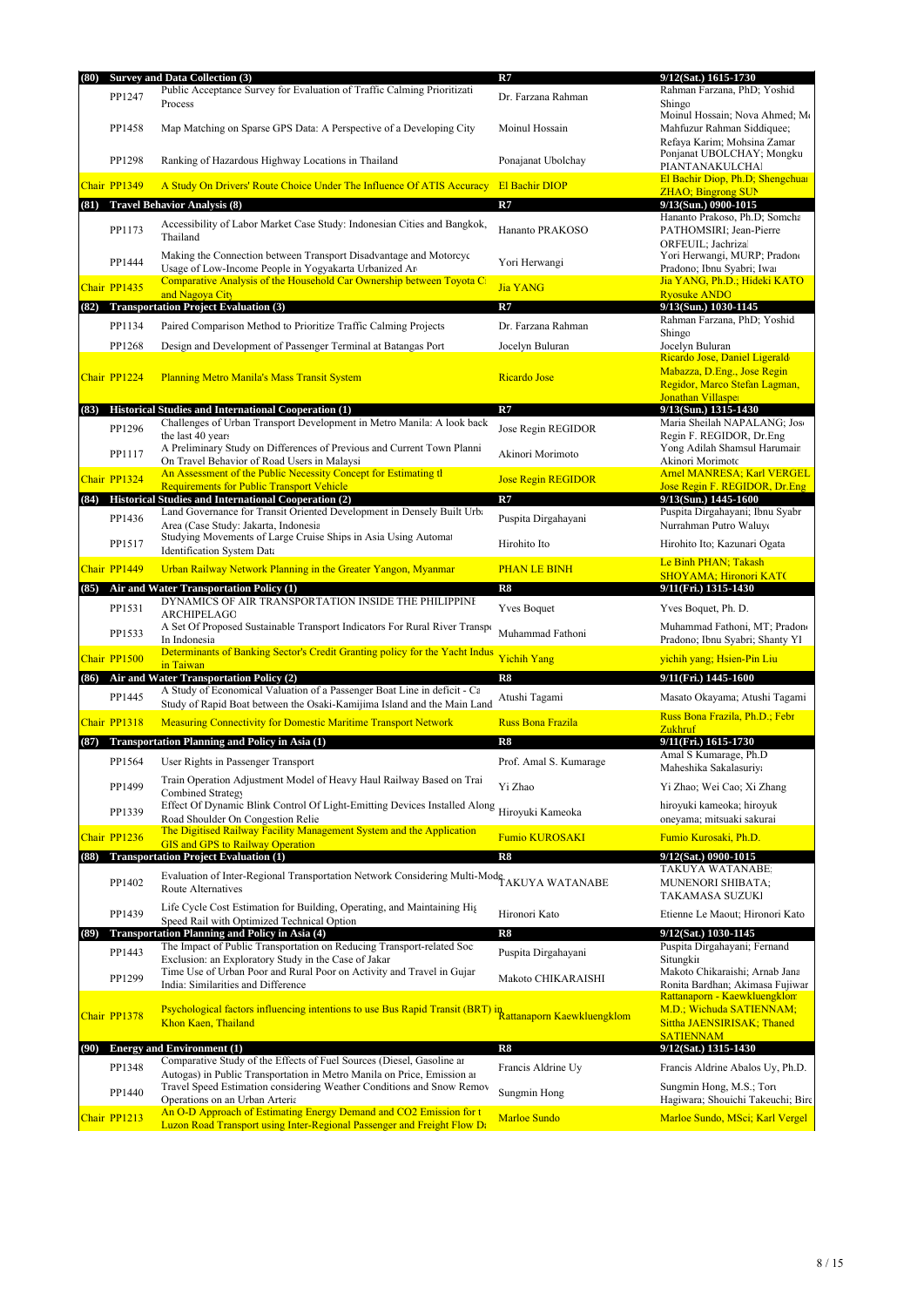| (91) |                              | <b>Energy and Environment (2)</b>                                                                                                                                                                | $\overline{\text{R8}}$                     | 9/12(Sat.) 1445-1600                                                                                               |
|------|------------------------------|--------------------------------------------------------------------------------------------------------------------------------------------------------------------------------------------------|--------------------------------------------|--------------------------------------------------------------------------------------------------------------------|
|      | PP1333                       | Instantaneous Fuel Consumption Models of Light Duty Vehicles and a Case<br>Study on the Fuel Consumption at Different Traffic Conditions in Metro<br>Manila Using Shepard's Interpolation Method | Ernesto Abaya                              | Ernesto Batac Abaya, MS Civi<br>Engineering; Karl Vergel; Ricardo<br>Sigua; Edwin Quiros; Jose<br>Bienvenido Biona |
|      | PP1342                       | Development of Drive Cycles and Measurement of Fuel Economies of Light<br>Duty Vehicles in Metro Manila                                                                                          | Ernesto Abaya                              | Ernesto Batac Abaya, MS Civi<br>Engineering; Karl Vergel; Ricardo<br>Sigua; Edwin Quiro:                           |
|      | Chair PP1170                 | How to Overcome Illegal Waste Disposal along Toll Road Side in Indonesia A. Caroline Standi                                                                                                      |                                            | A. Caroline Sutandi; Wimpy<br>Santosa; Agus Taufik Mulyon                                                          |
|      |                              | (92) Energy and Environment (4)                                                                                                                                                                  | R8                                         | 9/13(Sun.) 0900-1015                                                                                               |
|      | PP1186                       | Evaluation of Road Utilization Needs for Road Space Reallocation                                                                                                                                 | Takanori SUNAGAWA                          | JongJin YOON; Takanor<br>SUNAGAWA; Hiroaki<br>TAKEBAYASHI; Masahiro                                                |
|      | PP1352                       | Towards Carbon Dioxide Emission Reduction through Public Transport<br>Revitalization: Case of Proposed Surabaya Tram Transit Project                                                             | Pradono                                    | Pradono Pradono, Dr.Eng.; Iwan F<br>Kusumantoro; Argasadha<br>Retapradana                                          |
|      | Chair PP1145<br>(93) Tourism | Possible to expand of electric vehicle transportation in Mongolia                                                                                                                                | Bayarsaikhan Tsend-Ayush<br>R8             | Bayarsaikhan Tsend-Ayush<br>9/13(Sun.) 1030-1145                                                                   |
|      | PP1587                       | Travel Expenditure of Inbound Tourists in Japan: Market Segments ł                                                                                                                               | Shogo Sakamoto                             | Shogo Sakamoto; Takeshi Kurihara                                                                                   |
|      | PP1398                       | Nationality and Travel Experience<br>Exploring the Important Driving Satisfaction Factors at Different Ro<br>Segments; Focus on Tourism Trip                                                     | Safizahanin Mokhtar                        | Naoyuki Tomar<br>safizahanin mokhtar; Tetsuo<br>Shimizu; Tetsuo Shimizu                                            |
|      | Chair PP1265                 | <b>Characteristics of Cruise Tourism in Asia</b>                                                                                                                                                 | <b>Makoto FUJIU</b>                        | Makoto Fujiu; Masahiro Yoshioka<br>Kazuyuki Takada; Jyunichi<br>Takayama; Shoichiro Nakayam                        |
| (94) |                              | <b>Accident and Safety (7)</b>                                                                                                                                                                   | R <sub>8</sub>                             | 9/13(Sun.) 1315-1430                                                                                               |
|      | PP1481                       | Identifying Black Spots Based on Safety Potential - A Suitable Approach<br>Accident Reduction in Developing Countrie                                                                             | Huy Huu Nguyen                             | Huy Huu Nguyen, PhD student                                                                                        |
|      | PP1123                       | GUIDELINE FOR SURVEY, INVESTIGATION, AND DESIGN OF<br>BLACK SPOT LOCATION (SID-LRK) IN LAMPUNG PROVINCE<br>A Comparison between Multivariate Poisson Gamma Mixture Model are                     | Budi Hartanto SUSILO                       | Budi Hartanto Susilo, Professor<br>Ghasak Ibrahim Mohamed Amer                                                     |
|      | PP1516                       | Univariate Negative Binomial Count Models to Examine Types of Accident Mothafer Ghasak Ibrahim                                                                                                   |                                            | AL Mothafer, Ph.D; Toshiyuki                                                                                       |
| (95) |                              | Frequencies on Freeway<br><b>Accident and Safety (8)</b>                                                                                                                                         | R8                                         | Yamamoto; Venkataraman Shanka<br>9/13(Sun.) 1445-1600                                                              |
|      | PP1520                       | A Study Of Relations Between Speed Of Vehicles And Road Condition<br>How Much Money Will Losses Cause of Accident and Traffic Jam Case Stud                                                      | Jetsada Kumphong                           | Jetsada Kumphong, M.D"                                                                                             |
|      | Chair PP1272                 | Main Road in Bandar Lampung, Indonesi                                                                                                                                                            | rahayu sulistyorini                        | rahayu sulistyorini, Ph.D.                                                                                         |
| (96) |                              | <b>Travel Behavior Analysis (4)</b><br>Analysis of the Influence That the Difference of Change of the Age Structu                                                                                | R9                                         | 9/11(Fri.) 1315-1430<br>Takayoshi Tsuchiya; Naohiko                                                                |
|      | PP1414                       | Give For Railway Passengers in the Tokyo Metropolitan Are<br>Multi-Agent Simulation for Promoting Clean Energy Vehicle Considering wi                                                            | Takayoshi Tsuchiya                         | Hibino; Shigeru Morich                                                                                             |
|      | PP1467                       | Concern for Environment and Local Interactio                                                                                                                                                     | Masashi Okushima                           | masashi okushima, Ph. D.                                                                                           |
| (97) | Chair PP1222                 | Determinants of Mode Choice in Unfamiliar Environment: Insight from Ne<br>Delhi<br>Public Transport in Asia (1)                                                                                  | <b>GEETAM TIWARI</b><br>R9                 | Paranjyoti Lahkar, B.Tech; Dr Ssl<br><b>Sarma: Prof Geetam Tiwar</b><br>9/11(Fri.) 1445-1600                       |
|      | PP1235                       | The Two-Stage Evaluation Model of Demand Response Transit Services                                                                                                                               | Tsung-Hua Chiu                             | S. K. Jason Chang; Ya-Wen Chen                                                                                     |
|      | PP1329                       | Governing Public Transport Improvement Program in Indonesia -                                                                                                                                    | Sudarmanto Budi Nugroho                    | Te-Shao CHEN; Cheng-Kun Yan<br>Sudarmanto Budi Nugroho, Dr; Eri                                                    |
|      | Chair PP1502                 | Comparative Case Study of Trans Musi Palembang and Trans Metro Bandun<br>Proposed BRT Corridor in Dhaka : Is It A Sustainable Solution?                                                          | Sirajum Munira                             | Zusman, Dr<br>Sirajum Munira, Masters                                                                              |
|      |                              | (98) Public Transport in Asia (2)                                                                                                                                                                | R9                                         | 9/11(Fri.) 1615-1730<br>Cresencio Montalbo Jr, Ph.D.                                                               |
|      | PP1341                       | Dignity of Travel: BRT Development in the Philippines                                                                                                                                            | Cresencio Montalbo Jr.                     | Colin Brader                                                                                                       |
|      | PP1370                       | Performance Level Analyses of Public Transportation Using Importanc<br>Performance Analysis Methor<br>Comparison Analysis of the Livelihood Profile of Informal Transport Work                   | Nursyamsu Hidayat                          | Nursyamsu Hidayat                                                                                                  |
|      | Chair PP1336                 | in South and Southeast Asia                                                                                                                                                                      | Sudarmanto Budi Nugroho                    | Sudarmanto Budi Nugroho, Dr                                                                                        |
| (99) |                              | <b>Bus Operation and Planning (1)</b>                                                                                                                                                            | R9                                         | 9/12(Sat.) 0900-1015<br>Masamichi Takakura; Takash                                                                 |
|      | PP1384                       | Urban Bus Network Design Using Genetic Algorithm and Map Information                                                                                                                             | Masamichi Takakura                         | Furuta; Mikiko Sode Tanaka<br>Takashi Furuta; Masamich                                                             |
|      | PP1574                       | Urban Bus Transportation System Design based On Optimization Theory                                                                                                                              | Takashi Furuta                             | Takakura; Mikiko Sode Tanak                                                                                        |
|      | Chair PP1254                 | Factors Affecting Bus Ridership With Respect To Passenger Demography:<br>Case Study Of Seberang Perai, Pulau Pinang, Malays                                                                      | Ahmad hilmy abdul Hamid                    | ahmad hilmy abdul hamid, Ph.D<br>Nur Amirah Mohd Nul                                                               |
|      | PP1581                       | (100) Bus Operation and Planning (2)<br>Reform of Bus Operating System in the Seoul Metropolitan Areas in Korea                                                                                  | R9<br>Young Jong KWON                      | 9/12(Sat.) 1030-1145<br>Young-Jong KWON, Ph.D.                                                                     |
|      | PP1219                       | Assessment of Metro Manila Bus Fare Computation                                                                                                                                                  | Sylvia Chavez                              | Sylvia Chavez; Hilario Sean Oban                                                                                   |
|      |                              | Sustainable Transport Development in Nepal: Challenges Opportunition                                                                                                                             |                                            | Palmiano, D. Eng<br>Ramesh POKHAREL, M.D.; Sury                                                                    |
|      | Chair PP1285                 | <b>Strategies</b><br>(101) Transportation Planning and Policy in Asia (5)                                                                                                                        | <b>Ramesh Pokharel</b><br>R9               | Raj ACHARYA<br>$9/12$ (Sat.) 1315-1430                                                                             |
|      | PP1286                       | Mobile Professionals @work with their smartphones in the Greater Jakarta<br>Area: Urban Travel Pattern toward the Connected Era                                                                  | Gloriani Novita Christin                   | Gloriani Novita Christin, M.Sc<br>Ofyar Z Tamin; Idwan Santoso;                                                    |
|      | PP1288                       | An Analysis on the Accessibility Level of Public Transit for Persons wi<br>Disability: in care of Light Rail Transit (LRT 1                                                                      | Geoffrey Cueto                             | Miming Miharja<br>Geoffrey Lastrilla Cueto                                                                         |
|      | Chair PP1539                 | Changes in the traffic of heavy goods vehicles through the Polish easte<br>border against the backdrop of road infrastructure development and geopoliti                                          | Tomasz Komornicki                          | Tomasz Komornicki, PhD; Piot<br><b>Rosik</b>                                                                       |
|      |                              | (102) Transportation Planning and Policy in Asia (6)                                                                                                                                             | R9                                         | 9/12(Sat.) 1445-1600                                                                                               |
|      | PP1215                       | How Effectives are Cordon and Distance-Based Pricing at Reducing CO<br>Emission?                                                                                                                 | Nafan Arifian                              | nafan arifian, MSc; Zudhy Irawar<br>Simon Shepherd                                                                 |
|      | PP1175                       | Scheme of Security Equipment Layout in Large Passenger Railway Station                                                                                                                           | Xi Zhang                                   | Xi Zhang; Yi Zhao; Zhu Huan Li                                                                                     |
|      | Chair PP1328                 | Determinants of Demands of Pasig River Ferry Service<br>(103) Public Transport in Asia (7)                                                                                                       | <b>Mapua Institute of Technology</b><br>R9 | Francis Aldrine Abalos Uy, Ph.D.<br>9/12(Sat.) 1615-1730                                                           |
|      | PP1399                       | Public Transport Reform in Indonesian Cities                                                                                                                                                     | Anugrah Ilahi                              | Anugrah Ilahi, M.Sc.; Achma<br>Izzul Waro; Petrus Sumarsono                                                        |
|      | PP1292                       | Environmentally Sustainable Paratransit                                                                                                                                                          | Martin Smoliner                            | Martin Smoliner, Dipl.-Ing.; Anabe<br>A. Abuzo, Dr.                                                                |
|      | PP1476                       | Estimating Riding Frequency Change of Community-bus by LOS Change<br>Bus Operation - A Case Study on "Kururin-bus" in Nisshin City, Japa                                                         | Naoyuki Ito                                | Ito Naoyuki; Yukimasa Matsumoto<br>Atsushi Suzuki                                                                  |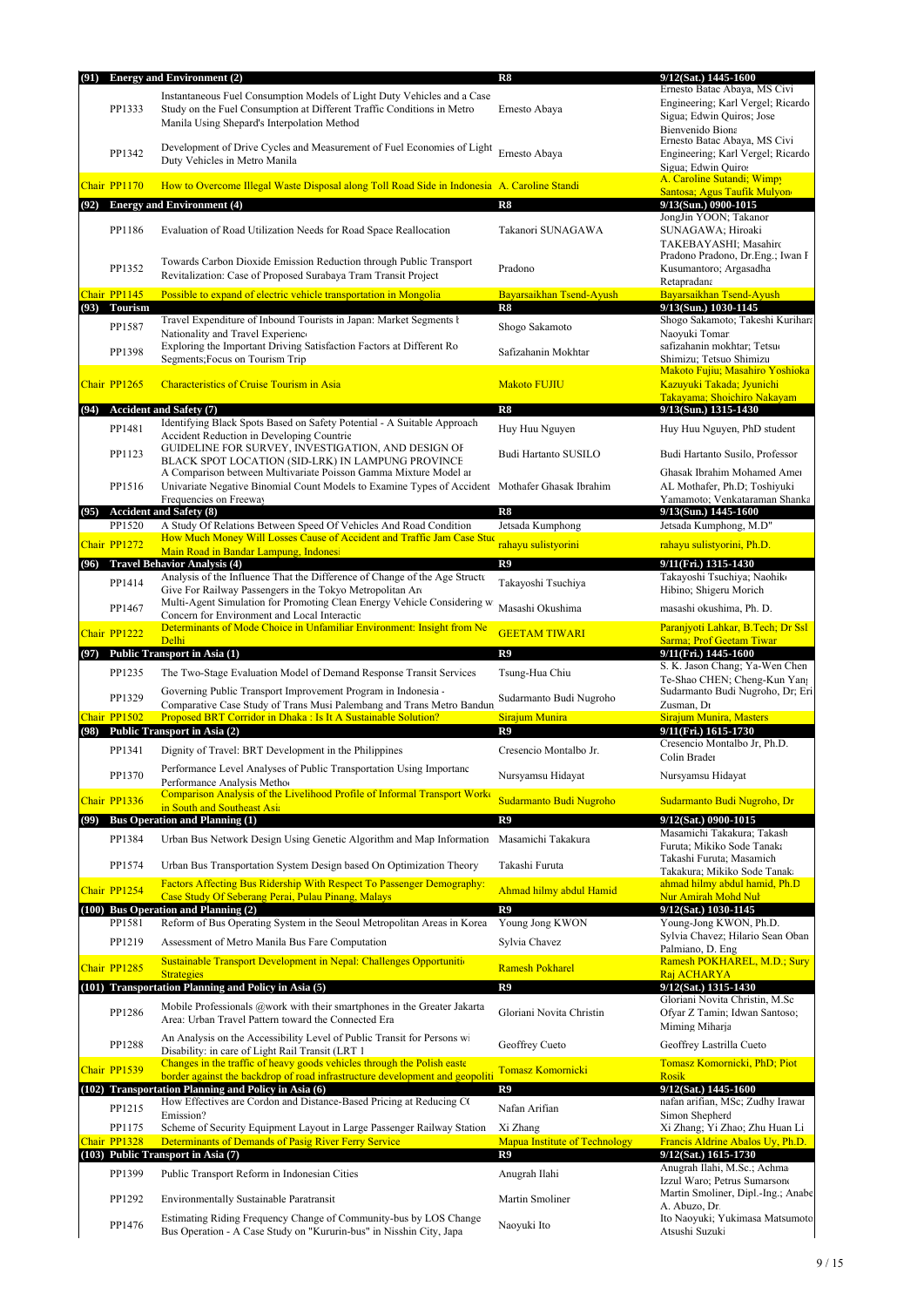|                         | (104) Public Transport in Asia (9)                                                                                                                                     | R9                               | 9/13(Sun.) 0900-1015                                                                                    |
|-------------------------|------------------------------------------------------------------------------------------------------------------------------------------------------------------------|----------------------------------|---------------------------------------------------------------------------------------------------------|
| PP1194                  | Evaluating TransJogja Service Quality based on User Perceptions and<br>Expectations                                                                                    | Aleksander Purba                 | Aleksander PURBA, Master<br>Fumihiko NAKAMURA; Shinji<br>TANAKA; Peamsook SANIT; Ryo<br><b>ARIYOSHI</b> |
| PP1277                  | A Design for Silver Star Integrated Green Bus Terminal                                                                                                                 | Geoffrey Cueto                   | Geoffrey Lastrilla Cueto                                                                                |
| Chair PP1369            | Improving Public Transport Intermodality: Temporal Integration of Tran<br><b>Services at Interchange:</b>                                                              | Vahid Poorjafari                 | Vahid Poorjafari; Wen Long Yue<br>Nicholas Holvoal                                                      |
| (105) Terminal Planning |                                                                                                                                                                        | R9                               | 9/13(Sun.) 1030-1145                                                                                    |
| PP1289                  | Factors Influencing the Parking Demand of the Park and Ride Facility                                                                                                   | Sharifah Adibah Alyia Syed Adnan | Sharifah Adibah Alyia Syed Adna<br>Abdul Azeez KADAR HAMSA                                              |
| PP1351                  | Putrajaya Public Transportation Termina<br>A Study on Spatial Design and Usability of Station Plazas for Compact C<br>Planning                                         | Sho Kashima                      | Sho Kashima; Kenji Doi; Takanor<br>Sunagawa; Hiroto Ino                                                 |
| Chair PP1207            | An Integrated Model to Evaluate the Level-of-Service of Urban Rail Transfer Jeong Whon Yu<br><b>Facilities in Consistent with User Perception</b>                      |                                  | Dongsu Kang; Sunyoung Parl<br>Jinsu Lee; Heechan Kang; Jeong<br>Whon Yu, Ph.D.                          |
|                         | (106) Public Transport in Asia (10)                                                                                                                                    | R9                               | 9/13(Sun.) 1315-1430                                                                                    |
| PP1139                  | An Analysis of Metro Manila MRT-3 Passengers' Perception of The<br>Commuting Experience and Its Effects Using Structural Equation Modelin                              | Andra Charis S. Mijares          | Andra Charis Sehob Mijares<br>M.Eng.; Mio Suzuki; Tetsuo Ya<br>Ho Lee, Ph. D.; Bongseok Yoo             |
| PP1317                  | Development of Metro Congestion Information System for a Mobile Device Ho Lee                                                                                          |                                  | Kibaek Jang; Youngsoo Kim;<br>Wooksu Lee                                                                |
| Chair PP1484            | Recent Change and Improvement of Urban Public Transportation in Great<br><b>Jakarta</b>                                                                                | Harun al-Rasyid Lubis            | Harun al-Rasyid Lubis, Ph.D.<br>Muhammad Farda; Philip Saye                                             |
|                         | (107) Urban and Regional Planning (1)                                                                                                                                  | <b>R10</b>                       | 9/11(Fri.) 1445-1600                                                                                    |
| PP1164                  | Assessment of Accessibility to Urban Facilities for Better Urban Structure                                                                                             | Atushi SUZUKI                    | Atsushi SUZUKI, Ph.D; Hiroyuk<br><b>SUZUKI</b>                                                          |
| PP1185                  | Opinion Survey about Pedestrianization of Heritage Sites in the City of Iloil                                                                                          | Alexis Fillone                   | Alexis Morales Fillone, Ph.D.                                                                           |
|                         | Philippines<br>Estimation of Hourly Mesh Population in Future Compact City using Mobi                                                                                  |                                  | Frederick Sosuar<br>Mikiharu ARIMURA; Takum                                                             |
| PP1501                  | Spatial Statistics: The Case of Obihiro City, Japa                                                                                                                     | Mikiharu ARIMURA                 | ASADA; Amane KAMADA                                                                                     |
|                         | (108) (IRG-18 -2012)Strategies for a Sustainable Transportation Path for Small- and Med R10<br>Mode Shift Behavior of Bus Passengers to Rail System under Improved Ra  |                                  | 9/11(Fri.) 1615-1730<br>Alexis Morales Fillone, Ph.D.                                                   |
| PP1250                  | Operations                                                                                                                                                             | Alexis M. Fillone                | Germaine Ann Dilay                                                                                      |
| PP1251                  | Analysis the Needs for Express Railway Services to Support Multiple Airpo<br>System of Greater Jakar                                                                   | Suwardo                          | Suwardo Suwardo, Ph.D.; Ima<br>HARYANTO; Wiryanta Wiryant                                               |
| PP1283                  | Evaluating Proposed Transportation Infrastructure Projects in Metro Man<br>Using the Transport Co-Benefit Analysi                                                      | Alexis Fillone                   | Alexis Morales Fillone, Ph.D.                                                                           |
| PP1437                  | Walkability Measures for City Area in Indonesia (Case Study of Bandung)                                                                                                | Sony S Wibowo                    | Sony Sulaksono Wibowo, PhD<br>Natalia Tanan; Nuryani Tinumbi                                            |
|                         | (109) (IRG-22-2013)Integrated sign systems for non-motorized transport and transit users R10                                                                           |                                  | 9/12(Sat.) 0900-1015                                                                                    |
| PP1174                  | Comparative Analysis of Traffic Accident Probability Based on Location a<br>Bicycle Travel Direction Considering Number of Intersections between Origin Keiichi Ogawa  |                                  | Keiichi Ogawa, Dr. Eng.                                                                                 |
| PP1223                  | and Destination for Bicycle User<br>Evaluation of Pedestrian Sign System in a Shopping and Business Tow<br>Complex                                                     | Wataru Oniki                     | Wataru Oniki; Hiroshi tsukaguchi<br>Upali Vandebona                                                     |
| PP1229                  | Analysis of Path Finding Errors of Pedestrians with a new Direction Sign<br>System                                                                                     | Hiroshi Tsukaguchi               | Hiroshi Tsukaguchi; Upal<br>Vandebona; Hayato Mukai;                                                    |
|                         | (110) (IRG-15-2009) Sustainable Transport Futures for Cities in Asia and the Pacific: Tre R10                                                                          |                                  | Yoongho Ahr<br>9/12(Sat.) 1030-1145                                                                     |
| PP1115                  |                                                                                                                                                                        | Tri Basuki Joewono               | Tri Basuki Joewono, Ph.D.; Djoer                                                                        |
|                         | Service Quality Attributes for Public Transportation in Indonesian Cities<br>Classification Analysis of Students' Trip Chain in Bandung, Indonesia and                 |                                  | San Santosc<br>Tri Basuki Joewono, Ph.D.                                                                |
| PP1192                  | Interpretation                                                                                                                                                         | Tri Basuki Joewono               | Muhamad Rizki                                                                                           |
| PP1241                  | Exploring Indigeneity of Inland Waterway Transport (IWT) in Asia: Ca<br>studies of Thailand, Vietnam, the Philippines, and Indonesi                                    | Dadang Utomo                     | Iderlina B. MATEO-BABIANO<br>Dadang Meru Utomo                                                          |
| PP1390                  | Public Bicycle Sharing Program in Asian Cities                                                                                                                         | Iderlina Mateo-Babiano           | Iderlina B. MATEO-BABIANO                                                                               |
|                         | (111) Public Transport in Asia (8)                                                                                                                                     | <b>R10</b>                       | 9/12(Sat.) 1315-1430                                                                                    |
| PP1472                  | The Impact of Public Transport Subsidy on Social Inclusion: The Case of Free tithiwach tansawat<br>Train Policy in Thailand                                            |                                  | Tithiwach Tansawat, M.D.<br>Kunihiro Kishi; Supornchai<br>Utainarumol; Piyapon;                         |
| PP1504                  | The Problematic in Implementing Mass Transit in Developing World                                                                                                       | RUDI SUGIONO SUYONO              | rudi sugiono suyono, MT; Ofyar 2<br>Tamin; Sony Sulaksono Wibowo;<br>Heru Purbovo HI                    |
| PP1297                  | The characteristics of paratransit operation and fare in Phnom Penh                                                                                                    | PHUN Veng Kheang                 | Veng Kheang PHUN, Doctor o<br>Engineer; Iv LIM; Tetsuo YAl                                              |
|                         | (112) Transportation Planning and Policy in Asia (7)                                                                                                                   | <b>R10</b>                       | 9/12(Sat.) 1445-1600                                                                                    |
| PP1248                  | Accessibility to Public Transport Systems in Emerging Countries                                                                                                        | Vu Anh Tuan                      | Anh Tuan Vu, Ph.D.; Duong Than                                                                          |
| PP1178                  | Evaluation of Compliance of Dimensions and Selected Systems are<br>Components of Customized Local Road Vehicles (CLRV) with Vehicle                                    | Karl Vergel                      | SON<br>Karl B. Narciso Vergel, Dr.Eng.<br>Rachel Habana; Nonilo Peña;                                   |
| PP1179                  | Regulations and Standard<br>Using ordered probit modeling to assess perceived bus performance in Phnom PHUN Veng Kheang                                                |                                  | Loreto Carasi; Albert Mariño<br>Veng Kheang PHUN, Doctor o<br>Engineer; Pharinet PHENG; Tetsuo          |
|                         | Penh                                                                                                                                                                   |                                  | YAI                                                                                                     |
|                         | (113) (IRG-24-2013) Viability of Public Transport Harmonizing System with Para-Transit R10                                                                             |                                  | 9/12(Sat.) 1615-1730<br>Veng Kheang PHUN, Ph.D                                                          |
| PP1169                  | State of the Art of Paratransit Literatures in Asian Developing Countries                                                                                              | PHUN Veng Kheang                 | student; Tetsuo YAI                                                                                     |
| PP1359                  | Fuel Economy of Public Utility Jeepneys Using 2% and 5% Coco-Meth<br>Ester (CME)-Diesel Blends                                                                         | <b>Edwin Quiros</b>              | Edwin Quiros; Karl B. Narciso<br>Vergel, Dr.Eng<br>Yasunori Muromachi; Iv LIM                           |
| PP1383                  | A Comparative Study on Road-based Urban Public Transport Policies in Six<br>Asian Countries from the Viewpoint of Governance, Urban Planning, and<br>Financial Aspects | Yasunori MUROMACHI               | Achmad WICAKSONO; Karl<br>VERGEL; Kasem<br>CHOOCHARUKUL; Van TAN<br>Achmad WICAKSONO; Iv LIM            |
| PP1389                  | Road-based Urban Public Transport and Paratransit in Six Asian Countries:<br>Legal Conditions and Intermodal Issues                                                    | Achmad WICAKSONO                 | Yasunori Muromachi; Karl<br>VERGEL; Kasem                                                               |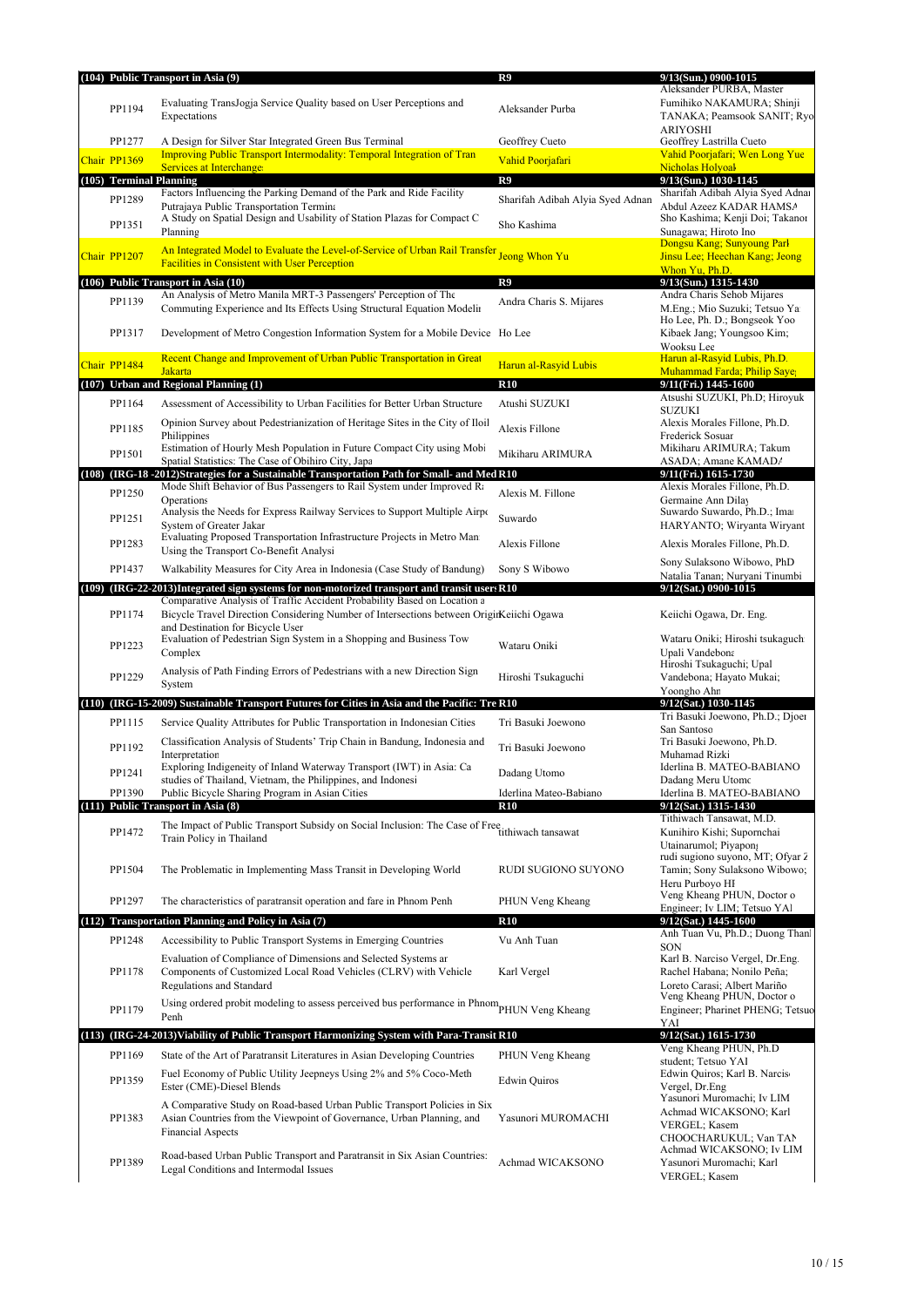|                                             | (114) Freight Transportation and Logistics (8)                                                                                                                                                                                                                                                                                                                                                                                                                                                                                                                                                                                                                                                                                                                                                              | <b>R10</b>                | 9/13(Sun.) 0900-1015                                                                |
|---------------------------------------------|-------------------------------------------------------------------------------------------------------------------------------------------------------------------------------------------------------------------------------------------------------------------------------------------------------------------------------------------------------------------------------------------------------------------------------------------------------------------------------------------------------------------------------------------------------------------------------------------------------------------------------------------------------------------------------------------------------------------------------------------------------------------------------------------------------------|---------------------------|-------------------------------------------------------------------------------------|
| PP1113                                      | Level of Transportation Infrastructure and Public Utility Readiness for The<br>Investors in Myanmar, Cambodia and Lao PDR Economic Zon                                                                                                                                                                                                                                                                                                                                                                                                                                                                                                                                                                                                                                                                      | Jittichai Rudjanakanoknad | Jittichai Rudjanakanoknad, Ph.D                                                     |
| PP1262                                      | Analysis of Vulnerability in Multinational Retailing Delivery Service System<br>A Case Study of FamilyMart and Circle I                                                                                                                                                                                                                                                                                                                                                                                                                                                                                                                                                                                                                                                                                     | YuKai Huang               | Yu-Kai Huang, Ph. D.; CHENG<br><b>MIN FENG</b>                                      |
| PP1331                                      | OPTIMIZATION Of Rattan Raw Material Supply Chain Route Case Study:<br>Rattan Katingan Indonesia                                                                                                                                                                                                                                                                                                                                                                                                                                                                                                                                                                                                                                                                                                             | Nurlaela Kumala Dewi      | Nurlaela Kumala Kumala Dewi<br>MT; Pradono Pradono; Miming<br>Miharja; Gatot Yudoko |
|                                             | (115) (IRG-17-2011) Logistics in Asia: Interdependent Supply Chain and Advancement of R10                                                                                                                                                                                                                                                                                                                                                                                                                                                                                                                                                                                                                                                                                                                   |                           | 9/13(Sun.) 1030-1145                                                                |
| PP1371                                      | Evaluating the Routing Strategies for the Delivery between Distribution<br>Centers and Retail Outlets                                                                                                                                                                                                                                                                                                                                                                                                                                                                                                                                                                                                                                                                                                       | Kuancheng HUANG           | Kuancheng Huang; Lichun Chang<br>Kuanving Let<br>Thanat Rungwanichsukanon; Mano     |
| PP1408                                      | Multicommodity Flow Model for Multimodal Transportation Planning                                                                                                                                                                                                                                                                                                                                                                                                                                                                                                                                                                                                                                                                                                                                            | Thanat Rungwanichsukanon  | Lohatepanon                                                                         |
| PP1416                                      | Multi-Objective Location Selection Model for Thai Red Cross's Relic<br>Warehouses                                                                                                                                                                                                                                                                                                                                                                                                                                                                                                                                                                                                                                                                                                                           | Lapon                     | Lapon Kedchaikulrat; Mano<br>Lohatepanon                                            |
| PP1582                                      | Hinterland of Vietnamese ports and international transport corridor in Greater<br>Mekong Subregion                                                                                                                                                                                                                                                                                                                                                                                                                                                                                                                                                                                                                                                                                                          | Ryuichi SHIBASAKI         | Ryuichi SHIBASAKI, Dr. Engl.<br>Masaru SUZUKI; Takashi<br>SHIMADA; Hiroki KOHNC     |
|                                             | (116) WCTRS & EASTS Joint Special Session: Disaster Resilience in Transport                                                                                                                                                                                                                                                                                                                                                                                                                                                                                                                                                                                                                                                                                                                                 | <b>R10</b>                | 9/13(Sun.) 1315-1430                                                                |
| Speakers:                                   | Moderator: Lu Huapu, Tsinghua University<br>1. Transportation and Disaster Resilience in the Philippines and Australia (Iderlina Mateo-Babiano, The University of Queensland)<br>2. Modelling Agents' Behaviour in the Context of River Floods: An AntColony based Approach (Ismaïl Saadi, Mario Cools, Ahmed Mustafa, Jacques Teller and<br>Sabine Limbourg, The University of Liège)<br>3. Stability study of an improved car-following model considering driving behaviors in heavy fog (Jing Shi and Jinhua Tan, Tsinghua University)<br>4. A Resilience Evaluation Framework in Transportation Infrastructure (Liao pinchao, Tsinghua University)                                                                                                                                                      |                           |                                                                                     |
|                                             |                                                                                                                                                                                                                                                                                                                                                                                                                                                                                                                                                                                                                                                                                                                                                                                                             |                           |                                                                                     |
| (117)                                       | SS1: High Speed Railway & Regional EconomicDevelopment                                                                                                                                                                                                                                                                                                                                                                                                                                                                                                                                                                                                                                                                                                                                                      | R11                       | 9/12(Sat.) 1315-1430                                                                |
| Science)[PP1549]<br>Institute)<br>Panelists | 1. Introduction to International Research and Publication on High Speed Railway (Jaehak Oh, The Korea Transport Institute)<br>2. International Comparison on High-Speed Railway Impacts and Station Area Development- Japan, Korea, and Taiwan (Shintaro Terabe, Tokyo University of<br>3. Evaluation Method of Regional Economic Impact of High-speed Railway Development Considering Effects on Tourism Demand (Tetsuji Sato, Chiba Institute of<br>Technology)[PP1125]<br>4. An Empirical Analysis on the Relationship between Korea High-Speed Rail and Regional Industrial Employment Change (Youngkook Kim, The Korea Transpor<br>Shigeru Morichi, National Graduate Institute for Policy Studies                                                                                                     |                           |                                                                                     |
|                                             | Cheng-Min Feng, National Chiao Tung University                                                                                                                                                                                                                                                                                                                                                                                                                                                                                                                                                                                                                                                                                                                                                              |                           |                                                                                     |
|                                             | Seung-Pil Kang, Seoul National University<br>(118) SS2: Institutions for Railway Development in AsianCities: Prospects for PPP                                                                                                                                                                                                                                                                                                                                                                                                                                                                                                                                                                                                                                                                              | <b>R11</b>                | 9/12(Sat.) 1445-1600                                                                |
|                                             |                                                                                                                                                                                                                                                                                                                                                                                                                                                                                                                                                                                                                                                                                                                                                                                                             |                           |                                                                                     |
| Moderator:                                  | Prof.Dr. Shigeru Morichi, National Graduate Institute of Policy Studies (GRIPS), Tokyo                                                                                                                                                                                                                                                                                                                                                                                                                                                                                                                                                                                                                                                                                                                      |                           |                                                                                     |
| Presenters:                                 | Prof. Dr. Pichai Taneerananon, Prince of Songkla University, Civil Engineering)<br>Dr. Surya Raj Acharya, Visiting Faculty, Tribhuvan University, Institute of Engineering, Nepal<br>Prof. Dr. Cheng-Min Feng, Professor, National Chiao Tung University, Dept. of Transportation and Logistics Management)<br>Prof. Dr. Primitivo C CAL, University of the Philippines, Planning & Development Research Foundation, Inc.<br>Prof. Mohamed Rehan Karim, University of Malaya, Department of Civil Engineering)<br>Dr. Vu Anh Tuan, Vietnamese-German University (VGU), Vietnamese-German Transport Research Centre.<br>Prof. Dr. Zhao Shengchuan, Dalian University of Technology, School of Transportation and Logistics<br>Prof. Dr. Sutanto SOEHODHO, University of Indonesia, Dept of Civil Engineering |                           |                                                                                     |
|                                             | (119) SS3: Building Sustainable Urban LogisticsSystem in East Asia                                                                                                                                                                                                                                                                                                                                                                                                                                                                                                                                                                                                                                                                                                                                          | <b>R11</b>                | $9/13$ (Sun.) 1315-1430                                                             |
|                                             | Moderator: Jaehak Oh, Vice President of The Korea Transport Institute (KOTI)                                                                                                                                                                                                                                                                                                                                                                                                                                                                                                                                                                                                                                                                                                                                |                           |                                                                                     |
| Speaker:                                    | ChoongYeol Peter Ye (KOTI)<br>Tetsuro Hyodo (Tokyo University of Marine Science and Technology),<br>Shengchuan Zhao (Dalian University of Technology),<br>Jun Castro (University of the Philippines)<br>Yu-Kai Huang (Nanhua University)                                                                                                                                                                                                                                                                                                                                                                                                                                                                                                                                                                    |                           |                                                                                     |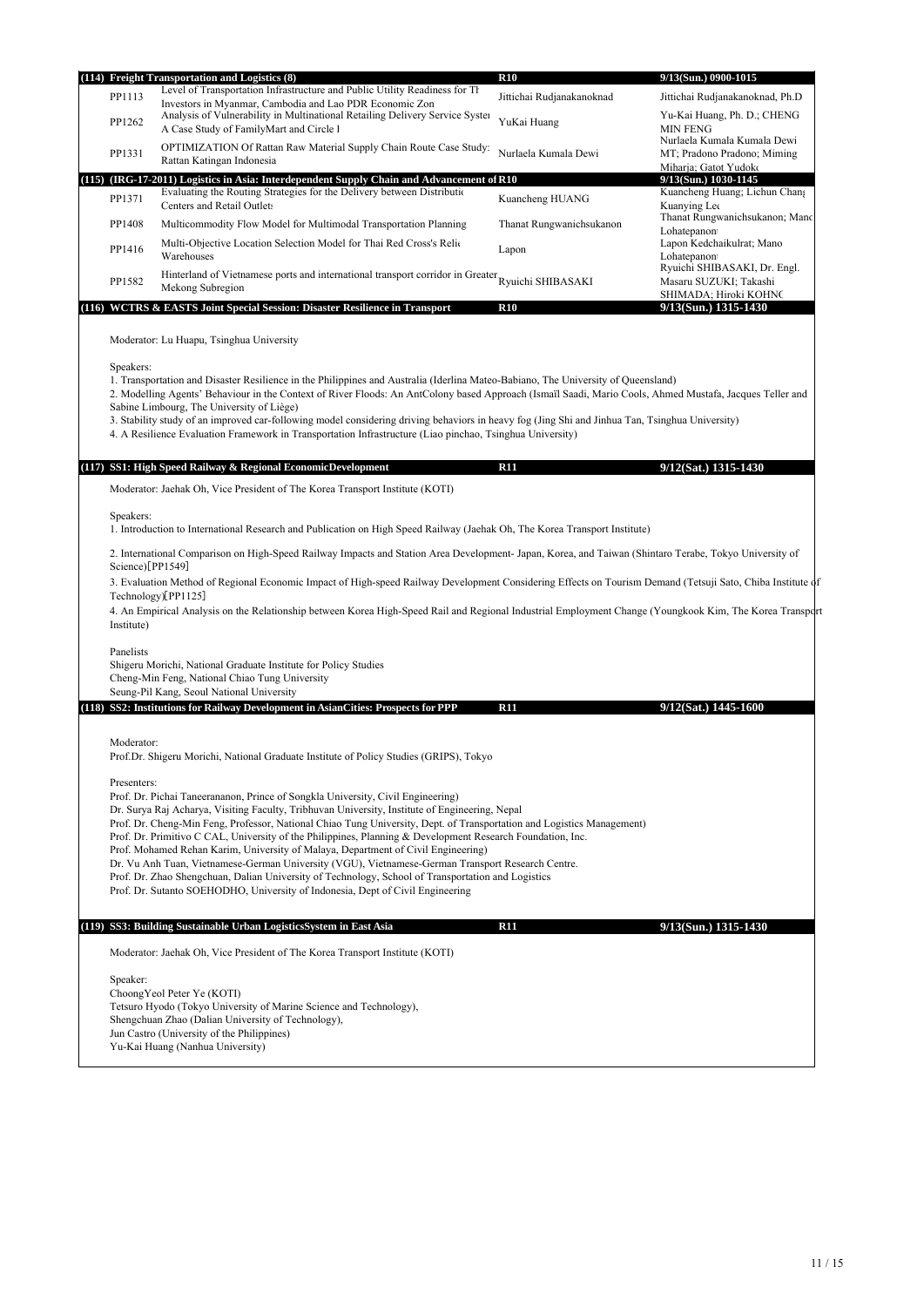## **Poster presentations**

| Poster I |           |                                                                                                                                                                                                         |                        | 9/11(Fri.) 1415-1515                                                                     |
|----------|-----------|---------------------------------------------------------------------------------------------------------------------------------------------------------------------------------------------------------|------------------------|------------------------------------------------------------------------------------------|
|          | Paper No. | Title                                                                                                                                                                                                   | Presenter              | Authors                                                                                  |
|          | PP1120    | Operational Assessment of Speed Priority for High-Occupancy Vehicle Lanes<br>over General-Purpose Lanes                                                                                                 | CHIH-LIN CHUNG         | <b>CHIH-LIN CHUNG</b>                                                                    |
|          | PP1135    | Promoting Public Transport for Sustainable Urban Development in Hanoi                                                                                                                                   | Thuy Thu Trinh         | Thuy Thu Trinh, MA                                                                       |
|          | PP1143    | Evaluation of Fully Extracted ASBUTON Proportion in the Petroleum<br>Asphalt Mixes Within the Frame of Viscoelastic Behavior<br>Linking social network analysis with the analytic hierarchy process for | Harmein Rahman         | Harmein Rahman, Dr.; Bambang<br>Sugeng Subagio; Eva Wahyu                                |
|          | PP1157    | visualizing knowledge domains in assessing academic performance - the case Ruei-Jhih Jian<br>of Taiwan's Intelligent Transportation Systems                                                             |                        | Chi-Chung Tao; Ruei-Jhih Jian                                                            |
|          | PP1181    | Developing Safety Performance Functions and Crash Modification Factors<br>for Korean Rural Multilane Highways by Using Random Parameter Negative Joonbum LIM<br><b>Binomial Model</b>                   |                        | Joonbum LIM; Soobeom Lee;<br>Joonki KIM                                                  |
|          | PP1206    | Possibilities of Applying Public Private Partnership in Urban Transportation<br>and its Outcomes                                                                                                        | Batkhurel Gombodorj    | Batkhurel Gombodorj                                                                      |
|          | PP1220    | Prioritization of High Speed Rail Project                                                                                                                                                               | VARMA Kamlesh Kumar    | Kamlesh Kumar VARMA, B.Tech;<br>Makoto Shimamura                                         |
|          | PP1233    | Study on Calibrating the Volume Delay Functions of the Travel Demand<br>Model on Expressways Using a Genetic Algorithm                                                                                  | Kyung Hyun KIM         | Yun-Taik CHOI; Kyung Hyun<br>KIM; Sangmin Park; Eum HAN;<br>Jeehyung PARK; Ilsoo YUN     |
|          | PP1243    | Study on Electric Bicycle Use in Vietnam                                                                                                                                                                | Trinh Thu Thuy         | Thuy Thu Trinh, MA                                                                       |
|          | PP1244    | Development of realistic driving route calculation algorithm considering<br>lane-changing time                                                                                                          | Inchul Yang            | Inchul Yang, Ph.D.; Woo Hoon<br>Jeon; Hyung-Jin Kim; Hyunmyung                           |
|          | PP1269    | Customer Satisfaction Analysis of the Luxury Long Distance Bus Service in<br>Sri Lanka                                                                                                                  | Djoen San Santoso      | Djoen San Santoso; DMW Kanishka<br>KUK Rambukwella                                       |
|          | PP1281    | Countermeasure Analysis of Urban Basic Parking Lot Shortage Based or<br>Economic Means                                                                                                                  | Jing SHI               | Jing SHI; Enda Wang                                                                      |
|          | PP1290    | Reforming Integrated Land-use Transport Systems to be Sustainable by<br>Evaluating OOL Performance against CO2 Emission                                                                                 | Fumei GU               | <b>FUMEI GU</b>                                                                          |
|          | PP1337    | Traffic Noise Measurement, Perception, and Modelling in a University<br>Campus                                                                                                                          | Hilario Sean Palmiano  | Hilario Sean Obana Palmiano, D.<br>Eng.; John Carlo Villar; Michelle<br>Monelle Quilatan |
|          | PP1388    | Comparative Study on Essential Data of Motorcycles for Different Socio-<br>Economic Areas / Regions in Vietnam                                                                                          | Duong Thi Mai HOA      | Nguyen Huu DUC; Duong Thi Mai<br>Hoa; Nguyen Thien Huong; Nguyen<br>Ngoc Bao             |
|          | PP1393    | Motorcycles in Vietnam: on Essential Data until 2014 and on Different<br>Impacts of Socio-economic Conditions for Long- and for Short-term                                                              | Nguyen Huu DUC         | Nguyen Huu DUC; Duong Thi Mai<br>Hoa; Nguyen Thien Huong; Nguyen<br>Ngoc Bao             |
|          | PP1404    | Yangon's Urban Transportation: Traffic Demand and Its Quality of Service                                                                                                                                | Momoko Kojima          | Momoko Kojima; Takayoshi<br>Futose; Le Binh Phan; Hironori                               |
|          | PP1410    | Trip Characteristics of Commuters Accessing Rail Transit by Considering<br>Distance and Slope with Integration of Public Bus as a Feeder                                                                | Djoen San Santoso      | Djoen San Santoso; Kunihiro<br>Sakamoto; Masaru Yajima; Hisashi                          |
|          | PP1434    | Development and Effective Use of a Wire Rope Guardrail System for Two-<br>lane Roads in Japan                                                                                                           | Masayuki Hirasawa      | Masayuki HIRASAWA; Tetsuya<br>Takada; Tateki Ishida                                      |
|          | PP1444    | Making the Connection between Transport Disadvantage and Motorcycle<br>Usage of Low-Income People in Yogyakarta Urbanized Area                                                                          | Yori Herwangi          | Yori Herwangi, MURP; Pradono<br>Pradono; Ibnu Syabri; Iwan                               |
|          | PP1489    | A STUDY ON THE INTERPLAY OF TRAFFIC INFORMATION, SIGNAI Inchul Yang<br>CONTROL AND DRIVERS                                                                                                              |                        | Inchul Yang, Ph.D.                                                                       |
|          | PP1496    | Study on Determining of Construction Priority of Highway Database using<br>the GIS-based Method and AHP                                                                                                 |                        | Sungpil SHIN; Dukgeun Yun,<br>Ph.D.; Inchul YANG                                         |
|          | PP1497    | Study on Traffic Control Sign Recognition using Support Vector Machine                                                                                                                                  |                        | Dukgeun Yun, Ph.D.; Seonghoon<br>KIM; Jaehong PARK; Yankki                               |
|          | PP1532    | Estimating Congestion Cost In Delhi, India                                                                                                                                                              | Mohsin Manzoor Janwari | Mohsin Manzoor Janwari, B.tech;<br>Geetam Tiwari; Mohan Rao                              |
|          | PP1552    | PUBLIC AND PRIVATE PARTNERSHIP IN PUBLIC<br>TRANSPORTATION SERVICE                                                                                                                                      | Batkhurel Gombodori    | Batkhurel Gombodorj                                                                      |
|          | PP1559    | TOKYO ROAD NETWORK GRIDLOCK AFTER THE GREAT EAST<br><b>JAPAN EARTHQUAKE</b>                                                                                                                             | Yutaro Kiyota          | Seiji Iwakura, Dr.; Yutaro Kiyota;<br>Yasuhiro Nonaka                                    |
|          | PP1562    | Assessing the Relevance of Traffic Impact Assessment (TIA) in Kathmand                                                                                                                                  | Kamal Kumar Sah        | Kamal Kumar Sah, M.Sc.                                                                   |
|          | PP1583    | Valley<br>Economic Valuation of the Bimodal Tram                                                                                                                                                        | Ilsoo YUN              | ILSOO YUN, Ph.D.; Kyung Hyun<br>KIM; Sangmin PARK; Sang Soo<br>LEE; Jeong Whon Yu        |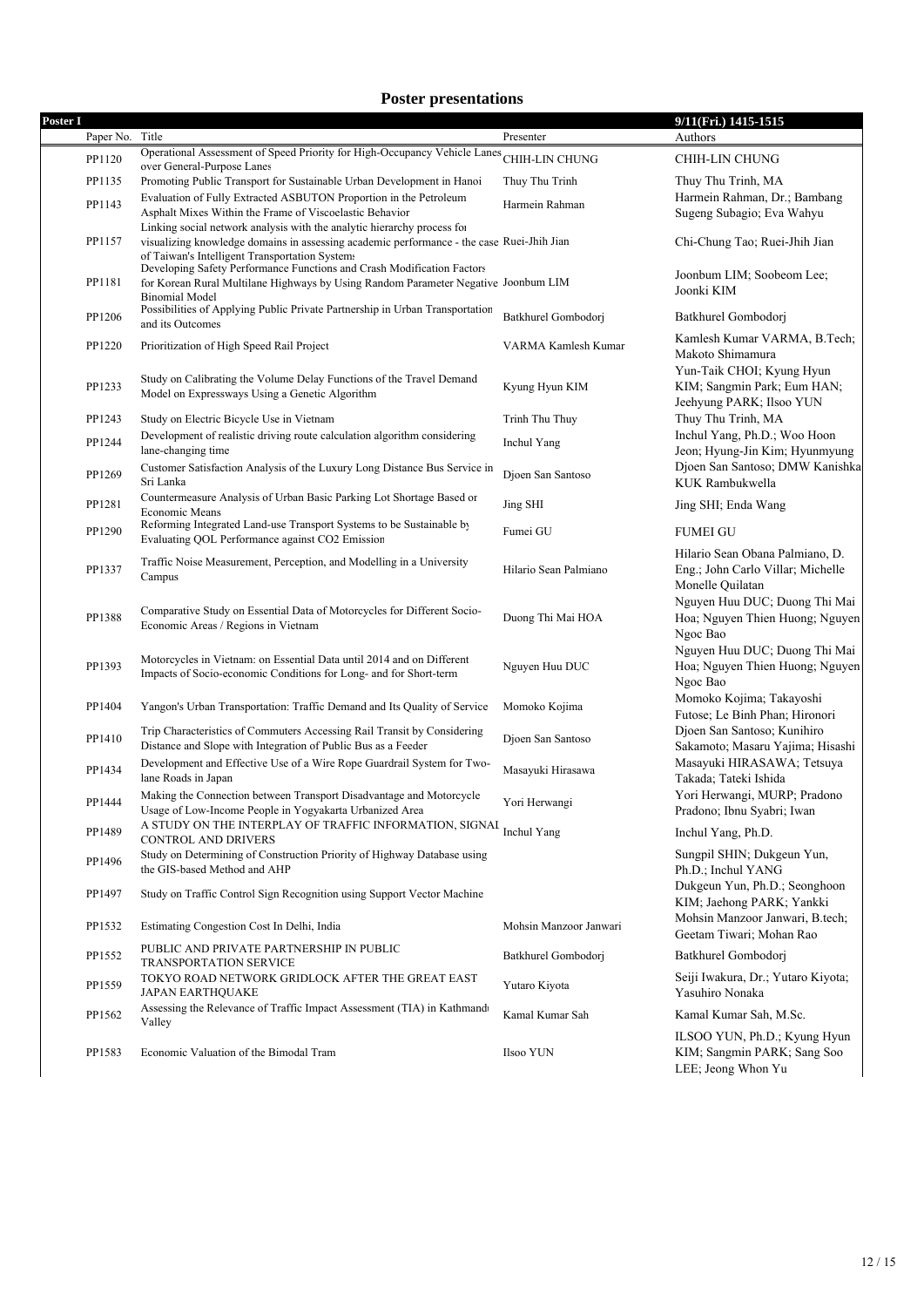| Poster II | Paper No. |                                                                                                                                                                        | Presenter                    | $9/12(Sat.)$ $\overline{1000-1100}$<br><b>Authors</b>                                      |
|-----------|-----------|------------------------------------------------------------------------------------------------------------------------------------------------------------------------|------------------------------|--------------------------------------------------------------------------------------------|
|           |           |                                                                                                                                                                        |                              | Muhammad Ashraf Javid, Ph.D.;                                                              |
|           | PP1137    | Public Satisfaction with Service Quality of Daewoo Urban Bus Service in<br>Lahore                                                                                      | Muhammad Ashraf Javid        | Toshiyuki Okamura; Fumihiko<br>Nakamura                                                    |
|           | PP1141    | Analysis of Efficient Public Transport Network Using Smart Card Data and<br>Simulation Approach in Takamatsu, Japan                                                    | Masanobu Kii                 | Masanobu Kii, Ph.D; Jun-ichi<br>TERAO; Kazuki NAKAMURA                                     |
|           | PP1142    | Determinants of Certificate of Entitlement Premium for Cars under Vehicle<br>Quota System in Singapore                                                                 | Qiang Meng                   | Qiang Meng; Zhaoyang Lu                                                                    |
|           | PP1146    | Public private partnership is one of the main instruments of development of<br>transport and logistics in Mongolia                                                     | Unursaikhan Dambadori        | Unursaikhan Dambadorj, Ph.D                                                                |
|           | PP1176    | Analysis on characteristics of passenger car and motorcycle fleets and their<br>driving conditions in developing country: a case study in Ho Chi Minh City,<br>Vietnam | Chu Tien Dung                | Tien Dung Chu, M.D; Tomio Miwa;<br>Hitomi Sato; Takayuki Morikawa                          |
|           | PP1196    | Trip attraction, trip distribution, and modal split for columbarium trips                                                                                              | W.H. YANG                    | WAI YUEN SZETO; Jonathan<br>YEUNG; R.C.P. Wong; W.H. Yang                                  |
|           | PP1210    | Improvement Measures for Railway Station Parking Lots Based on Universal<br>Design                                                                                     | KIM HYUN JU                  | HYUNJU KIM, JANGWOOK<br>KIM, Ph.D, YOUNG-TAEK OH,<br>JINHEE KIM, SUNG-PIL CHOI             |
|           | PP1214    | Development of Four Stage Travel Demand Model and Identification of<br>Feeder Route for the NCT of Delhi                                                               | R Rejitha Nath               | R Rejitha Nath; Ravi Sekhar<br>Chalumuri, PhD; Madhu Errampalli                            |
|           | PP1215    | How Effectives are Cordon and Distance-Based Pricing at Reducing Co2<br>Emission?                                                                                      | nafan arifian                | nafan arifian, MSc; Zudhy Irawan;<br>Simon Shepherd                                        |
|           | PP1232    | Sentiment Analysis on Expressways Using Opinion Mining and Tweets                                                                                                      | Eum HAN                      | Doo-Pyo Hong; Hwanpil LEE; Eum<br>HAN; Kyung Hyun KIM; Hangeom<br>KO; Ilsoo YUN            |
|           | PP1239    | Bi-level Transit Subsidy Optimization Models under Ecological Footprint<br>Constraints                                                                                 | Yu-Chiun CHIOU               | Yu-Chiun Chiou; Pang-Cheng LIU                                                             |
|           | PP1245    | Operational Performance of the Taiwan Railways Administration First-Class<br>Stations - A Combined AHP and DEA Analytical Approach                                     | Chih-Peng Chu                | Chih-Peng Chu; Yu-Yu Lin; Kuo-<br>Cheng Chung; Cheng-Chieh Chen;<br>Shou-Ren Hu            |
|           | PP1352    | Towards Carbon Dioxide Emission Reduction through Public Transport<br>Revitalization: Case of Proposed Surabaya Tram Transit Project                                   | Pradono                      | Pradono Pradono, Dr.Eng.; Iwan P.<br>Kusumantoro; Argasadha                                |
|           | PP1356    | Modeling Pedestrian Presence Probability on Signalized Crosswalks for the<br>Safety Assessment Considering Crosswalk Length and Signal Timing                          | XIN ZHANG                    | XIN ZHANG, M.D.; HIDEKI<br>NAKAMURA                                                        |
|           | PP1366    | Calibration of the number of registered vehicles for estimating the regional<br>vehicle emissions                                                                      | Hahn Jin-Seok                | Jin-Seok Hahn; Hye Ran Kim                                                                 |
|           | PP1368    | A Passengers Matching Problem in Ridesharing Systems by Considering User Phathinan Thaithatkul<br>Preference                                                           |                              | Phathinan THAITHATKUL; Toru<br>SEO; Takahiko KUSAKABE;<br>Yasuo ASAKURA                    |
|           | PP1369    | Improving Public Transport Intermodality: Temporal Integration of Transit<br>Services at Interchanges                                                                  | Vahid Poorjafari             | Vahid Poorjafari; Wen Long Yue;<br>Nicholas Holyoak<br>Khairun Sarah Radhiah Bachok,       |
|           | PP1377    | A Theoretical Overview on Effects of Road Humps on Traffic Speed, Noise<br>and Volume in Improving Residential Living Environment                                      | Khairun Sarah Radhiah Bachok | Ph.D in Built Environment; Abdul<br>Azeez Kadar Hamsa; Mohd Zin<br>Mohamed; Mansor Ibrahim |
|           | PP1392    | A Macro-Micro Model under Mixed Traffic Flow Conditions                                                                                                                | Chih-Wei HSIEH               | Yu-Chiun Chiou; Chen-An SUN;<br>Chih-Wei HSIEH                                             |
|           | PP1406    | THE OPPORTUNITY TO IMPROVE COAL TRANSPORTATION,<br>RESOURCES AND ENVIRONMENT                                                                                           | Batbayar Balgan              | Batbayar Balgan, Ph.D                                                                      |
|           | PP1420    | Key Factors to Affect Elderly Pedestrian Travel Behavior Using a Multi-<br>level Regression Model: A Case for Seoul                                                    | sung taek Choi               | sung taek choi, Ph.D; sangho choo;<br>hyangsook lee; jinyoung jang                         |
|           | PP1425    | Revealing the Vacant Taxi Customer-search Patterns during Extreme<br>Weather: Insights for Policy Measures                                                             | W.H. Yang                    | R.C.P. Wong; W.H. Yang; WAI<br>YUEN SZETO; S.C. Wong                                       |
|           | PP1433    | About pedestrian crossing safety in Ulaanbaatar                                                                                                                        | Erdenetuya Amgalan           | Erdenetuya Amgalan, M.D.                                                                   |
|           | PP1471    | An analysis of causes to damages for rural roads in the Northern mountainou<br>region of Vietnam and an orientation to solutions                                       | Do Duy Dinh                  | Do Duy DINH, MSc                                                                           |
|           | PP1494    | Problems of metropolitan traffic organization and ways to solve them                                                                                                   | Erdenetuya Amgalan           | Erdenetuya Amgalan, M.D.                                                                   |
|           | PP1498    | Simulation and Evaluation on Schemes of Trains Operating Organization for<br>Shuohuang Railway on RailSys                                                              | Yi Zhao                      | Yi Zhao; Wei Cao; Xi Zhang                                                                 |
|           | PP1512    | Study of Functional index of Bus in Seoul metropolitan area by Smart card<br>data                                                                                      | donguk jang                  | donguk JANG; yung in Lee                                                                   |
|           | PP1541    | Modelling Travellers' Behaviour at Connection point: A Case Study of<br>Dalian High Speed Rail                                                                         | Jacqueline Shula Nayame      | Jacqueline Shula Nayame;<br>Shengchuan Zhao; Bai Dandan                                    |
|           | PP1557    | Current Public Transport Service Operating Characteristics Along Epifanio<br>Delos Santos Avenue (EDSA), Metro Manila                                                  | Krister Roquel               | Krister Ian Daniel Zafra Roquel;<br>Alexis Fillone                                         |
|           | PP1569    | Integrating Sustainable Non - Motorized Public Transport in the City of<br>Manila, Philippines Through Analytic Hierarchy Process (AHP)                                | Jocelyn Buluran              | Jocelyn Buluran                                                                            |
|           | PP1589    | Comparative Analysis on Results of Using Dual Fuel Diesel-LPG for Buses                                                                                                | bayarsuren badarch           | bayarsuren Badarch, Ph.D                                                                   |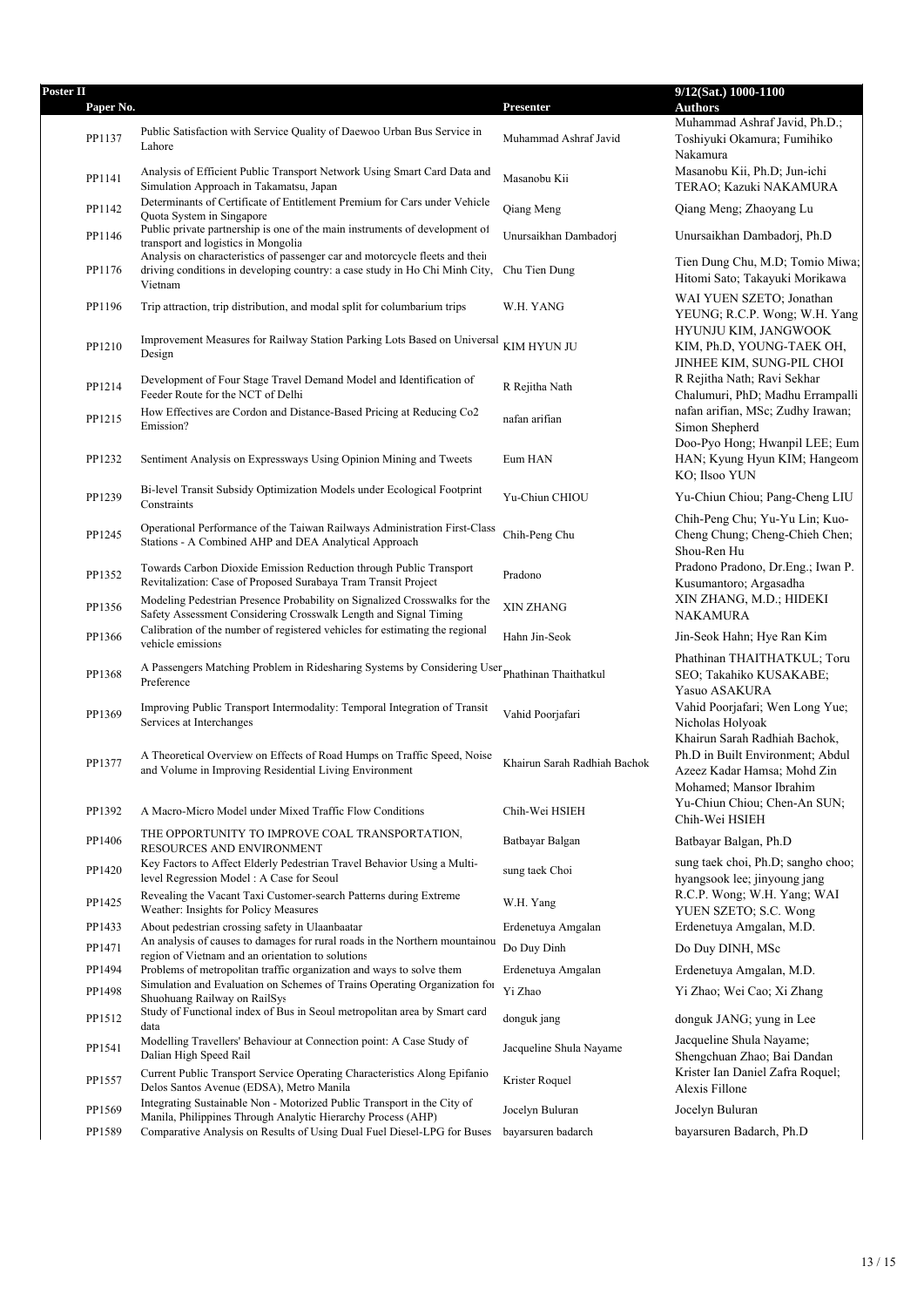| <b>Poster III</b><br>Paper No. |                                                                                                                                                    | Presenter                                          | 9/12(Sat.) 1415-1515<br><b>Authors</b>                                                                 |
|--------------------------------|----------------------------------------------------------------------------------------------------------------------------------------------------|----------------------------------------------------|--------------------------------------------------------------------------------------------------------|
| PP1132                         | Travel Time Prediction for Time-Table-Based Vehicles Traveling on Known                                                                            | Huev-Kuo Chen                                      | Huey-Kuo Chen, Ph.D.                                                                                   |
|                                | Routes<br>Optimization of the Durability of SINOTRUCK HOWO-371 Truck Used in                                                                       |                                                    |                                                                                                        |
| PP1138                         | <b>DARKHAN Steel Company</b>                                                                                                                       | Myagmarjav Jigjjav                                 | Myagmarjav Jigjjav                                                                                     |
| PP1140<br>PP1144               | Traffic Safety Trend in Mongolia<br>Hear but Failed to Listen Errors in Making Safe Road Crossing Decision: A                                      | Bayarsaikhan Bayasgalan<br>Nur Aini                | Bayarsaikhan Bayasgalan, Ph.D<br>Nur Aini Rosli; Choy Peng Ng; Teik                                    |
| PP1155                         | Preliminary Study<br>Development and Validation of a Roundabout Entry Capacity Model<br>Considering Pedestrians under Japanese Conditions          | Nobuto KANBE                                       | Hua Law<br>Nan KANG; Nobuto KANBE;<br>Hideki NAKAMURA; Shinji                                          |
| PP1165                         | Analysing the behaviour and performance of Neural Network Trip                                                                                     | <b>GUSRI YALDI</b>                                 | <b>GUSRI YALDI, PhD</b>                                                                                |
| PP1171                         | Distribution Models toward Different Hidden Layer and Node Numbers<br>A Deeper Insight of Neural Network Spatial Interaction Model's performance   | <b>GUSRI YALDI</b>                                 | GUSRI YALDI, PhD                                                                                       |
| PP1180                         | Trained with Different Training Algorithms<br>Exploring trip fuel consumption by machine learning from GPS and CAN bus Weiliang Zeng               |                                                    | weiliang zeng; Tomio Miwa;                                                                             |
| PP1182                         | data<br>Air freight logistics chain realized by the unmanned aircrafts and its                                                                     | Erdenebat Batzorig                                 | Takayuki Morikawa<br>Erdenebat Batzorig, Ph.D                                                          |
| PP1189                         | management arrangements and the future<br>Using Ecological Footprint Model for Port Ecosystem Sustainability                                       | Zijian Guo                                         | Zijian Guo; Qi Zhang; Wenyuan                                                                          |
| PP1199                         | Assessment<br>Evaluation of the Visibility of Pedestrians at Night by Changing the Road<br>Environment                                             | Hidekatsu Hamaoka                                  | Wang; Can Wang<br>Hidekatsu HAMAOKA; Misaki<br><b>SAITO</b>                                            |
| PP1201                         | The Research for the Establishment Standard of Comprehensive Curve<br>Section Lane Line by Simulator                                               | Jiyeon Hong                                        | Joonbum LIM; Soobeom Lee;<br>Jiyeon Hong                                                               |
| PP1209                         | Study on Road Sign Suitability Analysis Methodology in Road Sign<br>Management System in South-Korea                                               | Yoon Hee sung                                      | Hee sung Yoon; In Taek Jung;<br>Young Ihn Lee; Kyu Soo Chong                                           |
| PP1216                         | A Empirical Survey on port risk management in the Kaohsiung Port                                                                                   | Taih-Cherng LIRN                                   | Taih-Cherng Ted LIRN, PhD;<br>Kuo_chung Shang                                                          |
| PP1218                         | Assessing Risk Factors for Pedestrian Fatal Crashes on National Highways in<br>India                                                               | H M Naqvi                                          | Hasan M. Naqvi, M.<br>Planning(Transport planning);<br>Geetam Tiwari                                   |
| PP1230                         | "Platinum Time" Operation Measures to Reduce Traffic Fatalities                                                                                    | Jun LEE                                            | Jun LEE, Ph.D.; Gunyoung KIM;<br>Hye rin AHN                                                           |
| PP1246                         | Mixed Traffic Saturation Flows of Signalized Intersections in Motorcycle<br><b>Dominant Cities</b>                                                 | Vu Anh Tuan                                        | Anh Tuan Vu, Ph.D.; Nguyen Dinh<br>Vinh MAN                                                            |
| PP1293                         | Analysis of the Impact of Abandoned Direct Air Routes on Inter-regiona<br>Passenger Travel Flows in Japan                                          | Yuto Shiraishi                                     | Yuto Shiraishi; terumitsu hirata                                                                       |
| PP1305                         | Estimation of PET and Threshold Wait Time for Pedestrians on Busy Urban<br>Corridor in Heterogeneous Traffic Environment: An Experience in Kolkata | Bhargab Maitra                                     | Anush Konayakanahalli<br>Chandrappa; Kinjal Bhattacharyya;<br>Bhargab Maitra, Ph. D                    |
| PP1310                         | Analysis on Speed Reduction at Curve Section on Two-Lane General Road<br>by Sight Distance Estimated by Mobile Mapping System                      | Tetsuhiro ISHIZAKA                                 | Tetsuhiro ISHIZAKA; Atsushi<br>Fukuda; Tatsunori Sada                                                  |
| PP1316                         | A Factor Analysis of the Traffic Accident Frequency by Type in Japanese<br>Major Road Sections                                                     | Kazuki Watanabe                                    | Kazuki Watanabe; Hideki<br>Nakamura<br>David Jorey Alfaro; Francis Vincent                             |
| PP1343                         | On-street Parking Evaluation Divisoria, Cagayan De Oro City                                                                                        | Francis Vincent G. Camomot                         | Camomot; Allison Cyril Escalante;<br>Hipolito Bair; Anabel Abuzo                                       |
| PP1447                         | Direct over Indirect Container Transport for 'Remote' Areas: A Case for<br>North Queensland?                                                       | Associate Professor Matthew Burke                  | Yong Wu; Matthew Ian Burke,<br>Ph.D.; Jenny Cui; Peter Hall                                            |
| PP1473                         | A Study of Metro Manila's Public Transportation Sector By Implementing A<br>Multimodal Public Transportation Route Planner                         | Chelcie Narboneta                                  | Chelcie Garcia Narboneta, M.S.;<br>Kardi Teknomo<br>Cnoy reng iyg, m.s. ruguway ang                    |
| PP1474                         | The Effect of Supervised Riding on Young Motorcyclists' Riding Behaviour Choy Peng NG                                                              |                                                    | Transportation Engineering; Teik<br>Hua Law; Nur Sabahiah Abdul<br>Sukor; Nur Aini Rosli; Siti Noranis |
| PP1483                         | Proposal of Synchronic Solutions to Enhance the Road Traffic Safety of<br>Vietnam by 2020, and Driven by 2030                                      | Ly Huy Tuan or Nguyen Ngoc Thacl LY Huy Tuan, Ph.D | $A$ ailah $A$ manin                                                                                    |
| PP1508                         | Passenger Intention to Help Drivers Driving Safely                                                                                                 | Chi-Yen Lai                                        | Hsin-Li Chang; Chi-Yen Lai; I-Wen<br>Wu                                                                |
| PP1521                         | Study on Applicating Emergency Vehicle Preemption Systems by Clustering<br>Emergency Vehicle's Dispatching Velocity Patterns                       | Ki-Do Nam                                          | Ki-Do Nam; Dae-Yong Sim; Seung-<br>Young Kho; Dongik Ha                                                |
| PP1528                         | Factors to influence green shipping actions taken by carriers                                                                                      | Rong-Her Chiu                                      | Rong-Her Chiu; Yin-Jia Huang;<br>Shih-Chan Ting<br>Taro ARATANI; Hiroshi                               |
| PP1561                         | Analysis on Marine Traffic Flow using Satellite AIS Data                                                                                           | Taro ARATANI                                       | MATSUKURA; Takahiro SETA;<br>Takahiro MAJIMA                                                           |
| PP1565                         | Fundamental Analysis of Airport Operation and Capacity in Disaster                                                                                 | Wataru Kodato                                      | Wataru Kodato; Terumitsu Hirata                                                                        |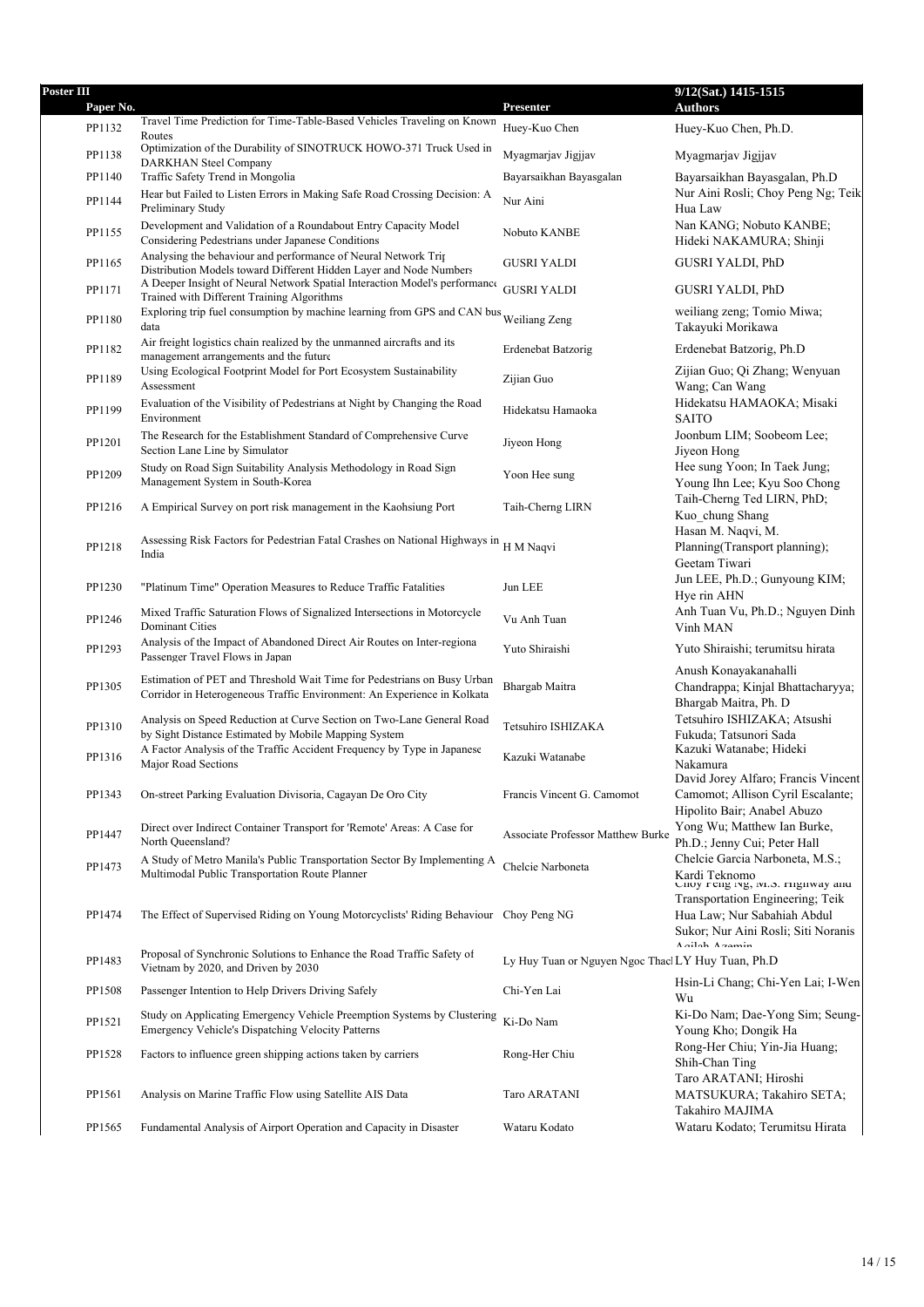| Poster IV | Paper No. |                                                                                                                                                                                     | Presenter           | 9/13(Sun.) 1000-1100<br><b>Authors</b>                                                                                    |
|-----------|-----------|-------------------------------------------------------------------------------------------------------------------------------------------------------------------------------------|---------------------|---------------------------------------------------------------------------------------------------------------------------|
|           |           |                                                                                                                                                                                     |                     | Hiromichi Yamamoto; Jumpei Sano;                                                                                          |
|           | PP1149    | Socioeconomic evaluation of Transit Oriented Development using by<br>Detailed Spatial Scale CUE Model in Taiwan                                                                     | Hiromichi Yamamoto  | Kiyoshi Yamasaki; Kazuki<br>Yanagisawa; Atsushi Koike; Morito<br>Tsutsumi                                                 |
|           | PP1184    | Evaluating The Operational Performance of Signalized Intersections<br>Involving U-turns in Aswan City, Egypt                                                                        | Shinji TANAKA       | Sherif Shokry Abdrabo, Mphil;<br>Shinji Tanaka                                                                            |
|           | PP1257    | Assessment of Sustainable Ecotourism Development: A Case Study of Gao<br>Giong Ecotourism Park, Vietnam                                                                             | Tu Anh Trinh        | Tu Anh Trinh; Thi Phuong Linh Le                                                                                          |
|           | PP1266    | Design and Development of Passenger Terminal Extension of Clark<br><b>International Airport</b>                                                                                     | Jocelyn Buluran     | Jocelyn Buluran                                                                                                           |
|           | PP1270    | Motorcycle Growth and its Emission Contribution to Urban AIr Pollution                                                                                                              | Driejana            | Driejana Driejana, Ph.D.; Filson<br>Sidjabat                                                                              |
|           | PP1303    | Towards Traffic Impact Analysis Model for Indonesia Case Study Trans<br>Studio Mall Bandung                                                                                         | karda d yayat       | Karda dede Yayat, Ph.D; boy<br>kombaitan; pradono onodar; heru<br>purboyo<br>Nelson Boysillo Doroy, M.A. in               |
|           | PP1307    | Assessment of Alternative Pavement Options for Local Roads in Guimaras,<br>Philippines                                                                                              | Nelson Doroy        | Transportation Planning; Alexis<br>Fillone; Ramilo Villasis; Evan Arias:<br>Reynaldo Asuncion                             |
|           | PP1323    | Understanding Pedestrian Movement at Rail Transit Station Ticketing Gate                                                                                                            | Masria Mustafa      | Masria Mustafa; Mohd Siddiq<br>Farouq Md. Noor                                                                            |
|           | PP1325    | Comparison of Fuel Economy of Fuel and Operating Characteristics of Diesel Edwin Quiros<br>and Auto-LPG Jeepneys through On-road and Vehicle Tests                                  |                     | Edwin Quiros; Karl Vergel; Ernesto<br>Batac Abaya, MS Civil Engineering;<br>Ervin Santos; Jose Gabriel Mercado            |
|           | PP1326    | Development of a Driving Risk Model based on Speed Choice: A Case Study Wonchul Kim<br>for Evaluating Safety Effects of In-Vehicle Traffic Warning Information                      |                     | Wonchul Kim, Ph.D; Junyi Zhang;<br>Akimasa Fujiwara                                                                       |
|           | PP1350    | Drivers' travel information styles and adaptation behaviors to dynamic travel<br>information about accidents on expressway.                                                         | Ying JIANG          | Ying Jiang, M.D; Junyi ZHANG                                                                                              |
|           | PP1363    | A Study of Freight Facility Location in Tokyo Metropolitan and its Future                                                                                                           | Mami Iwakata        | Mami Iwakata, M.D.; Naohisa<br>Okamoto; Haruo Ishida; Tetsuro                                                             |
|           | PP1365    | An Analysis of Start-up Behavior of Motorcycle Riders at Signalized<br>Intersections in Hanoi, Viet Nam Considering the Effect of Traffic<br>Countdown Signal                       | Dang Minh Tan       | Tan Dang, Ph.D                                                                                                            |
|           | PP1401    | AGENT-BASED MOBILITY SIMULATION MODEL FOR DISASTER<br><b>RESPONSE VEHICLES</b>                                                                                                      | ELVIRA B. YANEZA    | ELVIRA BUSTAMANTE<br>YANEZA, M.I.T.; GERARDO<br>DOROJA; ANABEL ABUZO                                                      |
|           | PP1407    | Exploring activity patterns of the Taipei public bikesharing system                                                                                                                 | inn-Tsai WONG       | J. T. Wong; Chun-Yen CHENG                                                                                                |
|           | PP1409    | Least-cost Path and Multi-criteria Decision Analyses on the Sumatera High-<br>Grade Highway Route Plans<br>Sustainable Market Design for Short-trip Rideshares: Simulation Based on | Berlian Kushari     | Berlian Kushari, M.Eng.; Agus<br>Taufik Mulyono; Agus Hendratno<br>Hirofumi Dr.Eng. Yotsutsuji;                           |
|           | PP1424    | <b>Bipartite Matching</b>                                                                                                                                                           | Hirofumi Yotsutsuji | Kuniaki Sasaki; Mitsuho Maruyama                                                                                          |
|           | PP1442    | Impact of supplements to produce sinter using iron ore powder concentrate o<br>Tamir River                                                                                          | Ganbold Dashdorj    | Ganbat Dashdorj                                                                                                           |
|           | PP1448    | A Study of Reestablishing Emergency Road Traffic Due to Disaster<br>Occurrence                                                                                                      | Jaehyun Park        | Jaehyun Park, Ph.D.                                                                                                       |
|           | PP1456    | Developing Innovative Intersection Configuration: Planning Tool                                                                                                                     | Akhilesh Maurya     | Avijit Maji; Prabhati Bhattacharya;<br>Akhilesh Maurya<br>rmonisa Nawagucin, ivi oc.,                                     |
|           | PP1479    | Measuring Area-Wide Road Travel Speeds in Urban Areas in Developing<br>Countries - A Case Study in the Colombo Metropolitan Area                                                    | Hirohisa Kawaguchi  | Yoshihisa Asada; Samarasinghe<br>Maheshara; Hedeniya Ruwan;<br>Ciminala Cudamnan                                          |
|           | PP1480    | Influences of Motorcycle Use on Travel Intentions in Developing Countries:<br>A Case of Ho Chi Minh City, Vietnam                                                                   | Hoang Le Quan       | Quan Le Hoang, M.D; Toshiyuki<br><b>OKAMURA</b>                                                                           |
|           | PP1503    | Establishing Bus Route's Level of Service by using Smart Card and Stress<br>Index                                                                                                   | Young-Don Kim       | Young-Don Kim; Young-Inn Lee                                                                                              |
|           | PP1518    | The Effect of Time Pressure and Traffic Volume on Aggressive Motorcycling<br><b>Behavior of Motorcyclists</b>                                                                       | Dan Lwo             | Hsin-Li Chang; Dan Lwo                                                                                                    |
|           | PP1522    | Pedestrian Characteristic for Mid-Block Signalized Crossing in Jakarta                                                                                                              | Endang Widjajanti   | Endang Widjajanti, Ph.D                                                                                                   |
|           | PP1534    | An Extended Potential Field Method for Pedestrian Route Choices<br>Considering their Partial Vision                                                                                 | Weijie Wang         | Weijie Wang, Ph.D.                                                                                                        |
|           | PP1542    | Tram Signal Priority Strategy using Green Band Optimization Model                                                                                                                   | Youngje Jeong       | Youngje Jeong; Junha Jeong;<br>Gyehyeong Ahn; Doowhan Doo;<br>Cheolseung Hyeon; Hyerim Cho<br>Youngje Jeong; Junha Jeong; |
|           | PP1543    | Real-Time Signal Control Model based on Travel Time Data                                                                                                                            | Youngje Jeong       | Gyehyeong Ahn; Gwangyong Ko;<br>Nakwon Heo; Hyerim Cho                                                                    |
|           | PP1545    | A Study on the Impacts of Traffic Circles on the Behavior of Through Traffic<br>at At-grade Intersections in Hanoi, Vietnam                                                         | Dang Minh Tan       | Tan Dang, Ph.D                                                                                                            |
|           | PP1551    | A Comparative Study on Countermeasures against Taxi Oversupply in<br>Metropolitan Cities - Cases of Tokyo and Seoul                                                                 | Naoyuki TOMARI      | Naoyuki TOMARI; Sangwook<br><b>KANG</b>                                                                                   |
|           | PP1554    | Congestion Alleviation Measures at Port Area - An Example of Chennai Port- Akira Koyama                                                                                             |                     | Makoto Mizutani; Akira Koyama;<br>Norihiro Fukazawa; Hiroshi Kimoto                                                       |